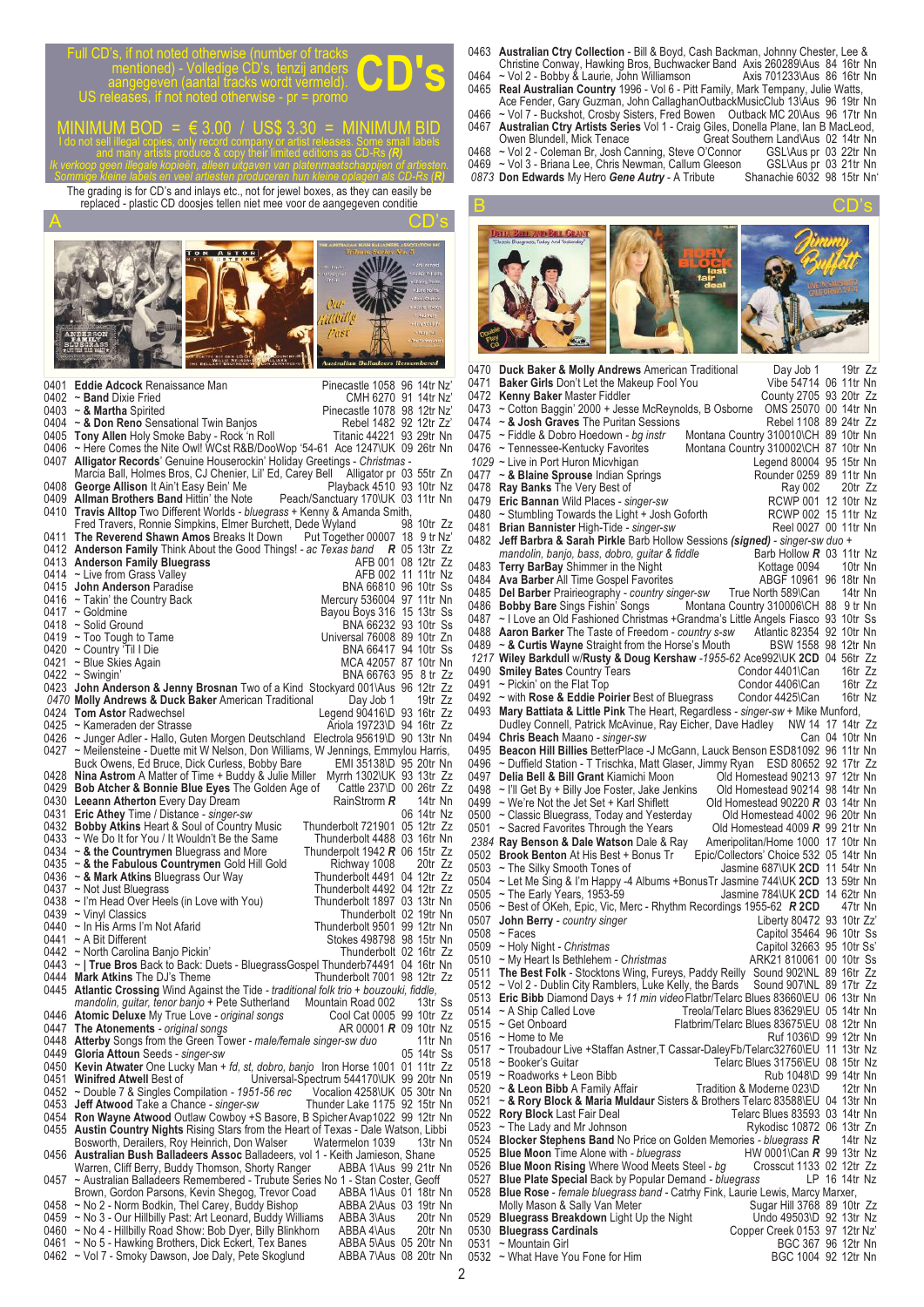|      | 0533 Bluegrass Patriots The Last Waltz<br>Turquoise 5086 93 13tr Nn'                                                                                              |                               |
|------|-------------------------------------------------------------------------------------------------------------------------------------------------------------------|-------------------------------|
|      | 0534 ~ The First Decade: Someone New   Bg Patriots<br>BGP 8386                                                                                                    | 25tr Nz                       |
|      | 0535 ~ Through the Years Favorite Songs & Requests<br>RedFeather 004 17 22tr Zz                                                                                   |                               |
|      | 0536 ~ Kneel at the Cross: Songs of Faith and Inspiration RedFeather 1777 05 14tr Nn<br>0537 ~ Springtime in the Rockies<br>Copper Creek 0218 04 14tr Nn'         |                               |
|      | 0538 ~ E Pluribus Bluegrass<br>RedFeather 1776                                                                                                                    | 15tr Nn                       |
|      | RedFeather 017<br>0539 ~ When You and I Were Young, Maggie                                                                                                        | 12tr Ss                       |
|      | 0540 The Bluerunners To the Country<br>Rounder 6073 98 15tr Zz                                                                                                    |                               |
|      | 0541 The Bobbettes Ultimate Collection - Mr Lee & Others Titanic 1008\lt 98 34tr Nn                                                                               |                               |
|      | 0542 Robert Bobby Trio A Brief History of Time<br>ILM 10                                                                                                          | 11tr Nz                       |
|      | 0543 <b>BobbyLynn</b> Halfway Home <i>- country singer</i> + Jim Vest<br>0544 Boca Chica Lace Up Your Workboots                                                   | Midland 05 13tr Zz<br>10tr Nz |
|      | 0545 Benté Boe Cross the River - prod Mike Headrick<br>Country Discovery 98 10tr Zz                                                                               |                               |
|      | 0546 <b>Bolt Brothers &amp; Stacie</b> Saced by the Blood <i>-bg gospel</i> MtHome 0551  96  11tr Nz                                                              |                               |
| 0547 | <b>Joe Bonson</b> Country Roots                                                                                                                                   | <b>R</b> 06 10tr Zz           |
|      | 0548 ~ & Coffee Run Heart on the Loose + steel, dobro, fiddle, mandolin                                                                                           | 10tr Nz                       |
|      | R<br>0549 ~ Lookin' Back<br>R                                                                                                                                     | 12tr Nn<br>11tr Zz            |
|      | 0550 $\sim$ Ride in the Country<br>0551 ~ Love Train + Hoot Hester, Mike Johnson, Joe Caverlee                                                                    | Arch Tech 04 10tr Zz          |
|      | 0552 ~ Men Like That                                                                                                                                              | 10tr Zz                       |
|      | 0553 Borrelband Dorst - Hans vd Berg, Alex Vissering<br>MTA 1304001\NL                                                                                            | 13tr Zz                       |
|      | 0554 Paul Boruff Old West Ballads - traditionals & originals                                                                                                      | $R$ 06 11tr Zg                |
|      | EMI 90609\NL 88 20tr Zz<br>0555 <b>Brainbox</b> To You - 1972                                                                                                     |                               |
|      | 0556 David Brake & That Damn Band Spin Around<br>Westerland 11022 06 12tr Zz<br>Westerland 11012 02 11tr Zz                                                       |                               |
|      | 0557 ~ Lean, Mean Texas Machine<br>0558 Damon Bramblett - producer Lloyd Maines<br>Lone Star/TMG 4003 00 11tr Zn'                                                 |                               |
|      | 0559 Randall Bramblett Thin Places<br>Blue Rose/New West 0337\D 04 11tr Nn                                                                                        |                               |
|      | 0560 Brambus Records Pearls, vol 1: Songs for Heart & Soul - Brent Moyer, Richard                                                                                 |                               |
|      | Dobson, Hugh Moffatt, Gillett & Mangsen, Jack Hardy Brambus 26\CH 99 20tr Nn                                                                                      |                               |
|      | 0561 Cori Brewster Large Bird Leaving                                                                                                                             | BRE 1004 07 12tr Nn           |
|      | 0562 Louisa Branscomb It's Time to Write a Song - bg s-sw Lodestar 005 93 13tr Nn<br>0563 Muzzie Braun & the Boys Big Town - cowboy songs                         | Idaho 012 93 10tr Ss          |
|      | 0564 Virgil Brawley Bottle Tree                                                                                                                                   | Circle J 71 09 11tr Nn        |
|      | 0565 Bray Bros & Red Cravens Early Days of Bluegrass Rounder 1011 00 22tr Ss                                                                                      |                               |
|      | 0566 Bryan Brazier Something Worth Saving + gtrs, dobro, fiddle, steel BB 10 10tr Nn                                                                              |                               |
|      | 0567 Breakaway Watershed - bluegrass                                                                                                                              | B 202 97 12tr Nz              |
|      | 0568 ~ Hold with Hope<br>Gadfly 266 00 12tr Nn<br>0569 ~ Bluegrass: Unpaved Road                                                                                  | B 101 94 14tr Nn              |
|      | 0570 Tommy Bruce The London Boy - 1960s<br>R                                                                                                                      | 20tr Nn                       |
|      | 0571 Vin Bruce The Cajuns of the Bayou<br>Lanor/Cajun Sound 90251\EU 95 12tr Nn                                                                                   |                               |
|      | Bear Family 16895\D 11 20tr Nz<br>0572 ~ King of Cajun Music: Dans la Louisianne                                                                                  |                               |
|      | 0573 Robert Bruey Carousel - singer-sw                                                                                                                            | 14 10tr Nz                    |
| 0574 | Susie Bruner & the Country Hearts Chasing Our Dreams in Tennessee -<br>Northern Country 001 98 10tr Nn                                                            |                               |
|      | country singer-sw<br>0575 Stephen Bruton What It Is + Kris Kristofferson                                                                                          | Dos 7002 93 11tr Nn           |
|      | $0576$ ~ From the Five<br>New West 6077 05 12tr Nn'                                                                                                               |                               |
|      | 0577 Buckman Coe By the Mountain's Feet                                                                                                                           | BC 001 12 11tr Nn             |
|      | 0578 Buckman Kickback Lost in Your Own Hometown Lower Forty 06 14tr Zz                                                                                            |                               |
|      | 0579 Andy Budd Ragtop Monterey - country s-sw + Hank Singer Red Bush 11 10tr Nn                                                                                   |                               |
|      | 0580 Jimmy Buffett Christmas Island<br>Margaritaville/MCA 11489 96 10tr Nn<br>Mailboat 2507 20 15tr Nz<br>0581 ~ Songs You Don't Know by Heart                    |                               |
|      | 0582 ~ Live in Sausalito California 1974: Radio Transcriptions Hotspur 1028 16 11tr Nn                                                                            |                               |
|      | 0583 ~ Live from Las Vegas 2011<br>Mailboat 2135 +DVD 12 14tr Nn                                                                                                  |                               |
|      | 0584 ~ License to Chill + Alan Jackson, Nanci Griffith Mailboat 2009 04 16tr Zz                                                                                   |                               |
|      | 0585 ~ Tuesdays, Thursdays, Saturdays<br>Mailboat 2000 99 15tr Nn                                                                                                 |                               |
|      | 0586 ~ Barometer Soup<br>Margaritaville/MCA 11247 95 12tr Nz<br>0587 ~ Far Side of the World<br>Mailboat 2005 02 12tr Nz                                          |                               |
|      | 0588 Cindy Bullens                                                                                                                                                | MCA 6320 89 10tr Nz           |
|      | 0589 ~ Neverland<br>Blue Rose 0310\D 03 11tr Nn                                                                                                                   |                               |
|      | Blue Rose 0368\D 05 11tr Nz<br>0590 ~ Dream #29                                                                                                                   |                               |
|      | Blue Rose 0527\D 11 11tr Zz<br>0591 ~ Howling Trains and Barking Dogs                                                                                             |                               |
|      | 0592 Frenchie Burke's Dance Album<br>StarTex 1002 01 12tr Nn<br>0593 Solomon Burke Don't Give Up on Me + Elvis Costello, Nick Lowe, Van Morrison,                 |                               |
|      | Bob Dylan, Tom Waits, Brian Wilson<br>Fat Possum/Anti-0358 02 11tr Nn                                                                                             |                               |
|      | Universal 273288\NL 10 12tr Nz<br>0594 $\sim$ & de Dijk Hold on Tight                                                                                             |                               |
|      | 0677 Billy Don Burns & Hank Cochran Desperate Men SmallDog a'Barkin 96 14tr Nn                                                                                    |                               |
|      | 0595 Donnie Burress From My Heart to Yours - country singer                                                                                                       | <b>R</b> 99 8 tr Zz           |
|      | 0596 Chris Burton The Way I See It - bluegrass singer-songwriter + Ron Stewart,                                                                                   |                               |
|      | Amanda Smith, Rickie Simpkins, Tina Trianosky Slaughterhouse 0045 05 16tr Zz<br>0597 Larry Butler Just Follow the Roses - country singer BSW/Zyx 003\D 02 10tr Nn |                               |
|      | 0598 ~ Only the Dead Are Free                                                                                                                                     | BSW 8815 97 10tr Nn           |
|      | 0599 ~ & Willie Nelson Memories of Hank Williams Sr<br>BSW 3252 00 10tr Nn                                                                                        |                               |

0600 **Sarah Buxton** *- country singer* + Jedd Hughes Lyric Street 50612 10 11tr Nz



- 0601 **CG Band** Without Frontiers *Dutch ctry band -* John Smulders, Henk Korsten, Cor Verhaegh, Wim Herkemij, Piet Milane Sweet Lake 90173\NL 94 11tr Nz 0602 **Cactus Motel** Home **Racer 1012 96 9tr Nn**
- 0603 **Cafe Music Network** Selects 2000, vol 1 Shelby Lynne, Bruce Cockburn, Tom Waits, Sheila Nicholls, Mike Younger, Bob Marley CMN pr 00 14tr Zz
- 0604 ~ Singer Songwriter 2001, vol 1 Suzanne Vega, Willie Nelson, Ray Wylie Hubbard, Kelly Joe Phelps, Phoebe Snow, k d lang

0605 **Chris Cairns** Runaway Train *- bluegrass singer-sw* CC 8253 03 11tr Nn 0606 **Bobby Lee Caldwell** Highway 44 *- trad & contemporary ctry* ESB 200 99 14tr Zz **Idaho Call & Boots Faye** You Tried to Ruin My Name Cattle 303\D 05 16tr Zz<br>The Camaros Right Now I Hate You + *lap steel* Frankie Boy 010\D 01 11tr Zz 0608 **The Camaros** Right Now I Hate You + *lap steel* Frankie Boy 010\D 01 11tr Zz<br>0609 ~ Not Just a Heartbreaker + *steel & fiddle* Stupid 104 01 12tr Nn ~ Not Just a Heartbreaker + steel & fiddle 0610 **Canadian Grass Unit** By Request - *bluegrass -* Lee Alward CMU\Can 99 15tr Zz ~ II - Frank Doody, Ray Legere, Ronnie Savoie, Jean-Marc Doiron Can al 2tr Zz<br>
Judy Canova Western Movie Singing Stars - 1958 Simitar 55682 98 12tr Nn 0612 **Judy Canova** Western Movie Singing Stars *- 1958* Simitar 55682 98 12tr Nn **Brian Capps** Walk Through Walls HighTone 8179 05 10tr Nn<br>Derek Carle Reason to Believe + Scotty Sanders Comstock 1055 00 12tr Zz 0614 **Derek Carle** Reason to Believe + Scotty Sanders 0615 **Fred Carpenter** Cut Loose + Mark O'Connor, Roy Huskey Jr VSR001 96 12tr Nz<br>0616 Johnny Carroll Rock Baby Rock It - 1955-60 Bear Family 15928\D 96 33tr Nn 0616 **Johnny Carroll** Rock Baby Rock It - 1955-60 0617 **Anthony Carson** My Heart Still Jumps for Joy *-ctry singer-sw* JAT 003 10tr Nn 0618 **Deana Carter** Everything's Gonna Be Alright *- ctry sngr* Capitol 21142 99 13tr Nn<br>0619 ~ Story on My Life | Homeward Bound Pedigree/Vanguard 874 or **2CD** 05 16tr 7z 0619 ~ Story og My Life | Homeward Bound Pedigree/Vanguard 874 pr **2CD** 05 16tr Zz 0620 ~ Did I Shave My Legs for This?<br>
0621 ~ Did I Shave My Legs for This? (different album) Capitol 37512 96 11tr Nn ~ Did I Shave My Legs for This? *(different album)* 0622 **Jason Carter** On the Move *- bluegrass fiddler* + Del McCoury Band, Don Rigsby, Mike Bub, David Grier & Randy Howard Rounder 0387 97 13tr Zz 0623 **John Cody Carter** Don't You Thin It's Time *- country singer* Yell 0016 04 14tr Zz 0624 **Meghan Cary** Sing Louder - *singer-sw*<br>0625 **Neko Case & Boyfriends** Virginian + J 0625 **Neko Case & Boyfriends** Virginian + John Reischman Mint 027\Can 12tr Zz 0626 **Rosanne Cash** 10 Song Demo<br>
0626 **Rosanne Cash** 10 Song Demo<br>
0627 ~ The List + Bruce Springsteen, Elvis Costello Manhattan 96576 09 12tr Zz ~ The List + Bruce Springsteen, Elvis Costello Manhattan 96576 09 12tr Zz<br>Cas\$Monie\$ & the Jetsetters Thinkin' Out Loud Blue Buffalo 0011 03 12tr Nn 0628 **Cas\$Monie\$ & the Jetsetters** Thinkin' Out Loud Blue Buffalo 0011 03 12tr Nn<br>0629 Jason Cassidy My Redemption - *country singer* Blake 01 11 12tr Nz 0629 **Jason Cassidy** My Redemption *- country singer* Blake 01 11 12tr Nz<br>0630 **Nancy Cassidy** Memphis - *singer-sw* TTM 107 13 11tr Ss 0630 **Nancy Cassidy** Memphis *- singer-sw* TTM 107 13 11tr Ss<br>0631 **Trena & Lanada Cassidy** As Simple as That Skyway 93 10tr Zz 0631 **Trena & Lanada Cassidy** As Simple as That 0632 ~ Makin' Music 0632 ~ Makin' Music<br>0633 The de Castro Sisters Teach Me Tonight - 50s Bear Family 16381\D 99 31tr Nz The de Castro Sisters Teach Me Tonight *- 50s* Bear Family 16381\D 99 31tr Nz<br>Cedar Hill Stories *- bluegrass* House Hay Holler 1369 04 13tr Nn 0634 **Cedar Hill** Stories *- bluegrass* Consumed Bay Holler 1369 04 13tr Nn<br>0635 ~ Portrait of a Song: The Drasco Sessions Hay Holler 1377 06 15tr Nz 0635 ~ Portrait of a Song: The Drasco Sessions Hay Holler 1377 06 15tr Nz<br>0636 ~ I've Got a Thing About Doors Blue Circle 026 05 13tr Nn 0636 ~ I've Got a Thing About Doors 0637 ~ Poverty Row 0637 ~ Poverty Row  $\sim$  810 = 810 = 810 = 810 = 810 = 811 = 812tr Nn<br>10638 ~ Journey of Faith = 810 = 810 = 810 = 812tr Nz 0638 ~ Journey of Faith <br>0639 **Centrefire** Country Cruisin' Sons of Thunder 01 11tr Nn **Centrefire** Country Cruisin' Sons of Thunder 01 11tr Nn<br> **Ceol Cridhe** Like a Heartbeat - *trad folk - fiddle, harp & mandola* Can 13tr Ss 0640 **Ceol Cridhe** Like a Heartbeat *- trad folk - fiddle, harp & mandola* Can 0641 Stephen Chadwick Let's Do the Thing -ctn: + Bobby Flores, Stag 019 **Stephen Chadwick** Let's Do the Thing *-ctry* + Bobby Flores Stag 019 14 10tr Nn 0642 **Ernie Chaffin** Laughin' & Jokin': The Sun Years Bear Family 16780\D 06 28tr Nz<br>0643 **Bill Chambers** Sleeping with the Blues + Audrey Auld. Kasey Chambers. **Bill Chambers** Sleeping with the Blues + Audrey Auld, Kasey Chambers, Dead Ringer Band<br>Reckless 003\Aus 0 Dead Ringer Band The Reckless 003\Aus 02 12tr Nn<br>
Kasey Chambers Wayward Angel EMI-Essence 571398\Aus 04 14tr Nn 0644 **Kasey Chambers** Wayward Angel FMI-Essence 571398\Aus 04 14tr Nn<br>0645 The Chapmans Follow Me - bluegrass Filecastle 1113 01 12tr Zz 0645 **The Chapmans** Follow Me - bluegrass 0646 ~ Notes from Home 0646 ~ Notes from Home<br>0647 ~ as the Chapman Family Love's Gonna Live Here *(signed*) DG1005 = 12tr Zz 0647 ~ as **the Chapman Family** Love's Gonna Live Here *(signed)* DG1005 12tr Zz 0648 **Laurie & Paulette Chavarie** Trading Hearts Can **R** 09 14tr Nn 0649 **Cheatin' Hearts** - Swedish country band Dusty 18\S 05 11tr Zz 0649 **Cheatin' Hearts** - Swedish country band Dusty 18\S 05 11tr Zz 0650 **Bob Cheevers** Tall Texas Tales *- country singer-sw* Inbred 005 09 11tr Nn 0651 ~ The Stories I Write The Hayden's Ferry 99052 99 14tr Ss<br>0652 ~ Smoke & Mirrors Back9 0211 2CD 12 23tr Nz 0652 ~ Smoke & Mirrors Back9 0211 **2CD** 12 23tr Nz 0653 **Billy Chernoff** A Better Way *- country singer-sw*<br>0654 **Cherryholmes** - bluegrass 0654 **Cherryholmes** *- bluegrass* Search Skaggs Family 2014 05 14tr Nn<br>0655 ~ IV: Common Threads Skaggs Family 2021 10 13tr Nn Skaggs Family 2021 10 13tr Nn<br>DDD 3185\D 96 12tr Ss 0656 **Chicken Train** Wheels **DDD** 3185\D 96 12tr Ss 0657 ~ Vagabond **DDD** 3185\D 96 12tr Ss Tyrolis 351559\D 15tr Nn<br>TXN 12 11tr Nz 0658 **Bobby Chitwood** Gravity **TXN 12 11tr Nz**<br>0659 ~ Whiskey Trip + Joe Spivey **TXN 12 10tr Nn**  $0659$  ~ Whiskey Trip + Joe Spivey<br>0660 **Christian Quartet** Give Jesu 0660 **Christian Quartet** Give Jesus All My Rewards *-bg gospel* Heritage638 90 20tr Nz **Phil Christie** Rearview Mirror *- folk singer-sw* [ Laurel River 08 10tr Ss<br> **Eric Church** Mr Misunderstood *- country singer-sw* [ MI 63249 NL 15 10tr Nn 0662 **Eric Church** Mr Misunderstood *- country singer-sw* 0663 ~ The Outsiders 0663 ~ The Outsiders **EMI 57744 LEMI 57744** LEMI 57744 LEU 14 12tr Ss<br>0664 **Cimmaron** - country band COME COME CONTROL Alpine 11003 92 9 tr Zz Alpine 11003 92 9 tr Zz<br>0665 **Clancy Brothers & Tommy Makem** Very Best Acrobat 5125\UK 08 12tr Ss 0665 **Clancy Brothers & Tommy Makem** Very Best Acrobat 5125\UK 08 12tr Ss<br>0666 ~ Hearty & Hellish!: A Live Nightclub Performance Shanachie 52014 15tr Nn 0666 ~ Hearty & Hellish!: A Live Nightclub Performance Shanachie 52014 15tr Nn<br>0667 ~ The Clancy Brothers & Tommy Makem, Disc 2 Tradition 3002 96 15tr Zz 0667 ~ The Clancy Brothers & Tommy Makem, Disc 2<br>0668 ~ 30 Songs of Ireland 0668 ~ 30 Songs of Ireland Delta/Xtra 26500\UK 05 30tr Nn<br>0669 **(Freddy) Clark Family** The Road to Home - *bluegrass* FC 39402 96 13tr Zz 0669 **(Freddy) Clark Family** The Road to Home *- bluegrass* FC 39402 96 13tr Zz 0670 ~ Carry Me Back | Memories of Mother 0671 The Cliffters The Collection Disky 999692\NL 01 13tr Nn 0672 **Timmy Cline Band** One of These Tomorrows *- bluegrass* + Don Rigsby 11tr Nn 0673 **Clue & the Honkytones** Thrown Thru the Windshield Magenta 101 06 11tr Nn<br>0674 **30th CMA Awards** Oct 2. 1996 - Disc 1: Special Message from Host Vince Gill I **30th CMA Awards** Oct 2, 1996 - Disc 1: Special Message from Host Vince Gill |<br>Disc 2: Alan Jackson, Shania Twain, Mavericks CMA pr **2CD** 96 15tr Nn Disc 2: Alan Jackson, Shania Twain, Mavericks CMA pr **2CD** 96 15tr Nn<br>The Coals A Happy Animal - singer-sw Jason Mandell & band 13 8 tr Nz 0675 **The Coals** A Happy Animal *- singer-sw Jason Mandell & band* 13 8 tr Nz<br>0676 **Hank Cochran** Livin' for a Song: A Songwriters Autobiography pr **R** 14tr Zz 0676 **Hank Cochran** Livin' for a Song: A Songwriters Autobiography pr **R** 14tr Zz 0677 ~ & Billy Don Burns Desperate Men: Legend & Outlaw Small Dog 96 14tr Nn 0678 ~ & Clinton Gregory Live at Joe's Flora-Bama NQD 15890 98 ~ & Billy Don Burns Desperate Men: Legend & Outlaw 0678 ~ & **Clinton Gregory** Live at Joe's Flora-Bama<br>0679 **Judy Coder & Pride of the Prairie** Singin' Dow Judy Coder & Pride of the Prairie Singin' Down the Road SantaRita 07 17tr Zz<br>Phil Cohen & Patricia Ford Threads of Gold - s-sw<br>Hard Miles 9 16 8 tr Nn 0680 **Phil Cohen & Patricia Ford** Threads of Gold *- s-sw* Hard Miles 9 16 8 tr Nn<br>0681 ~ Long Road 'Til Sunshine + *quitar, flute, fiddle, drums* Hard Miles 7 03 8 tr Nn 0681 ~ Long Road 'Til Sunshine *+ guitar, flute, fiddle, drums* Hard Miles 7 03 8 tr Nn 0682 ~ Cauthion to the Wind + Jon Shain, Clay Buckner Hard Miles 5 00 8 tr Nn<br>0683 Beccy Cole Little Victories ABC Country 1778967\Aus 03 14tr Nz 0683 **Beccy Cole** Little Victories 0684 ~ Wild at Heart 0684 ~ Wild at Heart **ABC Country 531149\Aus 01 12tr Zz**<br>0685 **Collectors Choice** Vol 8: Boppin' Hit Parade - Delbert Barker, Bob Sandy, Arkie **Collectors Choice** Vol 8: Boppin' Hit Parade - Delbert Barker, Bob Sandy, Arkie Small, Al Runyan, Leon Payne & Eddie Noack El Toro 106\E 10 20tr Nn Small, Al Runyan, Leon Payne & Eddie Noack 0686 **Dorothy Collins** Baby Can Rock: Coral Sessions Plus Bonus Tracks (Top Rank International + Audiovox), 1954-59 Coral 71001\UK R 05 31tr Nn<br>- Get Happy! - Star of TV's "Your Hit Parade" Jasmine 668\UK 2CD 10 59tr Nn 0687 ~ Get Happy! - Star of TV's "Your Hit Parade" 0688 **Jim Collins** The Next Step + Paul Franklin, Jo 0688 **Jim Collins** The Next Step + Paul Franklin, Joe Spivey Arista 18858 98 10tr Zz<br>0689 **Jimmy Collins** Alias Jimmy the Kid: Wanted Recorded or Alive PF060 90 12tr Nn 0689 **Jimmy Collins** Alias Jimmy the Kid: Wanted Recorded or Alive PE060 90 12tr Nn 0690 **Colorado Five** Easy **Colorado Five** Easy **D** 93 14tr Zz<br>0691 Luke Combs This One's for You **Columbia 88832 17 12tr Zz** 0691 **Luke Combs** This One's for You<br>0692 Matt Combs The Devil's Box - blo **Matt Combs** The Devil's Box *- bluegrass fiddler* + John Hartford, Mike Snider, Mike Compton, Avery Augur, Chris Sharp & Jim Wood Small Dog 98 13tr Zz Mike Compton, Avery Augur, Chris Sharp & Jim Wood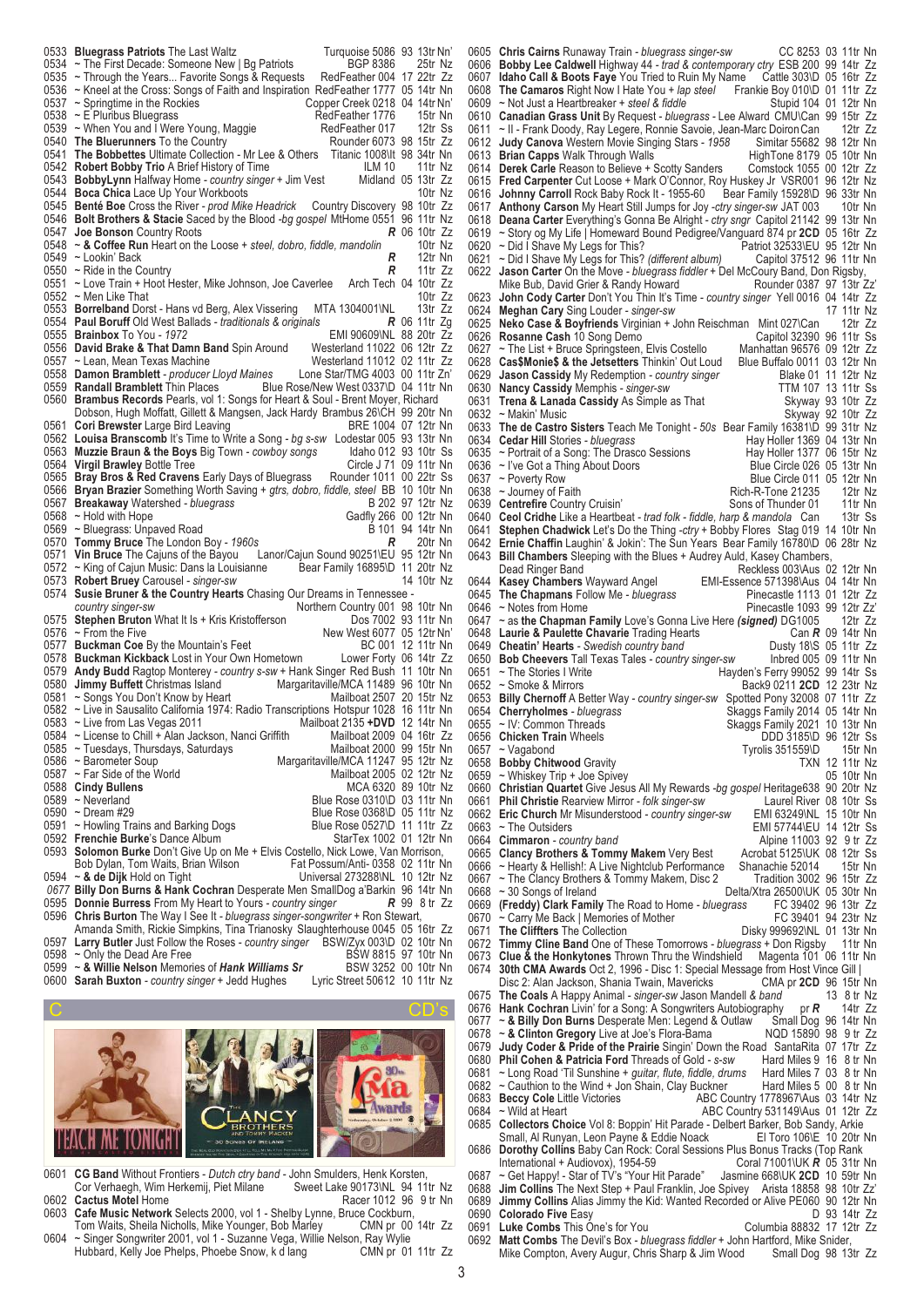|      | 0693 Conjunto Céspedes Una Sola Casa<br>Green Linnet 4007 93 10tr Nz<br>0694 Continental Divide Feel Good Day - bluegrass - David Parmley, Scott Vestal,             |  |
|------|----------------------------------------------------------------------------------------------------------------------------------------------------------------------|--|
|      | Rickie Simpkins, Mike Anglin & Randy Kohrs<br>Pinecastle 1073 98 12tr Zz<br>0695 Continental Drifters<br>Blue Rose 30.103\D 94 11tr Nn                               |  |
|      | Blue Rose 0304\D 03 13tr Nn<br>0696 ~ Nineteen Ninety-Three                                                                                                          |  |
|      | Arista 33393 08 10tr Ss<br>0697 Kristy Lee Cook Why Wait<br>0698 Scott Cook Further Down the Line - s-sw<br>(+128-page booklet) Can<br>10tr Nz                       |  |
|      | 0699 ~ One More Time Around (+ 40-p booklet) Groove Revival 006\Can 13 10tr Nn                                                                                       |  |
|      | 0700 Sam Cooke At the Copa, 1964<br>Abkco 29702 87 12tr Zz                                                                                                           |  |
|      | 0701 Clay Cooper Extremely Country + dobro, steel, fiddle, drums<br>03 11tr Zz<br>LRF 393\Aus 96 12tr Zz<br>0702 Jan Cooper State of Mind - country singer           |  |
|      | 0703 Roger Cooper Songs in My Heart - country singer Hawk 195\UK 95 11tr Zz                                                                                          |  |
|      | 0704 ~ Better Off a Memory<br>Hawk 191\UK 94 11tr Zz                                                                                                                 |  |
|      | 0705 Cowboy Copas Tennessee Waltz - 1945-51<br>Living Era 5434\UK 02 26tr Zz                                                                                         |  |
|      | 0706 Copperline Long, Long Way - bg - Eric Uglum, Janet Beasley HR 002 95 12tr Nz<br>0707 Corason Caliente From the Heart of Mexico & Carribean CRS801\NL 96 19tr Nn |  |
|      | 0708 Dianna Corcoran Little Bit Crazy + video Compass Bros 013\Aus 03 13tr Zz                                                                                        |  |
|      | 0709 JP Cormier Heart & Soul<br>Borealis 114\Can 98 16tr Nn'                                                                                                         |  |
|      | 0710 ~ X8 - A Mandolin Collection<br>Patio 005\Can 04 16tr Zz                                                                                                        |  |
|      | 0711 Cornflower Blue Run Down the Rails - voc + gtr, mand, violin Can 11 8 tr Nz<br>0712 Peter Corry Irish Night (signed)<br>Stairway\NL<br>16tr Zz                  |  |
|      | 0713 ~ Keeping the Dream Alive (signed)<br>13tr Zz<br>Pet 003\UK                                                                                                     |  |
|      | PC 1000\UK 14tr Zz<br>0714 ~ Sounds of the Soul (signed) + Crystal Gayle                                                                                             |  |
|      | Mobius 1002\UK 98 14tr Zz<br>0715 ~ The Heart Goes On<br>UK<br>0716 ~ My Lagan Love (signed)<br>10tr Zz                                                              |  |
|      | 0717 Country The American Tradition: Soundtrack for a Century, Sony Music 100 Yrs -                                                                                  |  |
|      | 51 Classic Rec, over 2 Hrs (+ 68-p booklet) Col/Epic/Leg 65816 2CD 99 51tr Nn                                                                                        |  |
|      | 0718 Country Ham Carpenter's Mill - bluegrass/oldtime<br>CHR 532 97 16tr Nn<br>0719 $\sim$ Diamonds in the Rough - Carl & Judie Pagter<br>CHR 534 01 16tr Nz         |  |
|      | Reluctant 001 00 16tr Nz<br>0720 ~ The Lost Gospel Album                                                                                                             |  |
|      | Vetco 530 90 15tr Nn<br>0721 ~ I'll Be Leaving + Larry Stephenson                                                                                                    |  |
|      | Vetco 531 93 16tr Nn<br>1464 ~ & Joe Meadows Fiddle Instrumentals                                                                                                    |  |
|      | 0722 Country North - Canadian artists<br>Quality 1188\Can 93 20tr Ss<br>0723 Country Radio Shows Vol 1 - P Cline & F Young Ctry Hoedown   E Arnold, Judy             |  |
|      | Lynn Ctry Hoedown   F Young & Deputy Band On the Air101908\NL 95 31tr Nn                                                                                             |  |
|      | Koch 323563\D 95 12tr Ss<br>0724 Country Rose Spaß am Leben                                                                                                          |  |
|      | 0725 Country Showcase America Records '68-73: In the Beginning CSA<br>Ss<br>0726 Country Youngsters Teenager - Heut' Ist Nicht Mein Tag!<br><b>D</b><br>11tr Ss      |  |
|      | 11tr Nn<br>0727 ~ Deutschland's Jüngste Country-Band + Kevin Henderson KS7031\D                                                                                      |  |
|      | D 94 5 tr Nn<br>0728 ~ Country-Christmas-Dreams + Kevin Henderson<br>0729 Jim Couza & the D'Uberville Rambl Appalachian Beach Party - voc + h dulcimer,              |  |
|      | bass, gtr, fiddle, banjo, mandolin + Pete Stanley<br>Dragon 922\UK 92 20tr Nn                                                                                        |  |
|      | 0730 Cowboy's Nightmare Luck - female country band<br>99 10tr Zz<br>CoraZong 2132\NL 02 13tr Ss                                                                      |  |
|      | 0731 Diane Craig Fortunes Told<br>0732 Tommy Crank's Bluegrass Stop That Train<br>Gold Eagle R 10tr Zz                                                               |  |
|      | 0733 ~ & his Gospel Mountaineers<br>Gold Eagle R 12tr Zz                                                                                                             |  |
|      | 0565 Red Cravens & Bray Bros Early Days of Bluegrass<br>Rounder 1011 00 22tr Ss                                                                                      |  |
|      | Joyland 895 95 12tr Nn<br>0734 Crazy Heart - country<br>0735 Carey Creed Peace of Wild Things<br>Azalea City 0705 07 13tr Nz                                         |  |
|      | 0736 Creek Bend That Home Far Away - bluegrass<br>Copper Creek 0117 92 16tr Zz                                                                                       |  |
|      | 0737 ~ Thanksgiving<br>Copper Creek 0150 96 15tr Zz'                                                                                                                 |  |
|      | 0738 The Crests Sing All Biggies - 1960 Coed LP<br>Sundazed 6075 96 16tr Nn<br>Ace 297\UK 90 18tr Zz<br>0739 ~ Featuring Johnny Maestro Best of                      |  |
|      | Ace 322\UK 91 29tr Nn<br>$0740$ ~ Best of the Rest                                                                                                                   |  |
|      | 0741 Blair Crimmins & the Hookers Sing-a-Longs<br>New Rag 0003 13 11tr Zz                                                                                            |  |
|      | $0742$ ~ Live in Little Five<br>Goose Creek 0019 13 11tr Zz<br>0743 Valerie & Walter Crockett Unbutton Your Heart - bg<br>Daring 3030 97 13tr Zz'                    |  |
|      | Signature Sounds/CRS 2013\NL 08 13tr Zz<br>0744 Crooked Still Still Crooked                                                                                          |  |
|      | 0745 Brant Croucher Blanco County Lights<br>White Cat 14 11tr Ss                                                                                                     |  |
|      | 0746 Crowd Around the Mic Live at WNCW, vol 2 - Jim Lauderdale, Dave Alvin.<br>Kate Campbell, Tony Furtado, David Grisman, Del McCoury Band<br>98 15tr Zz            |  |
| 0747 | The Crystalairs Westwärts<br>Bear Family 17239\D 11 16tr Nz                                                                                                          |  |
|      | 0748 The Cultivators Mama's Kitchen<br>Hayden's Ferry 9901<br>12 $tr$ $Zz'$                                                                                          |  |
|      | 0749 Dan Cunningham Wayfaring Stranger - singer-sw Pickndawg 03 06 16tr Nn<br>0750 Cup O'Joe Bluebirds - bg trio: Benjamin, Reuben & Tabitha Agnew<br>16 6 tr Nn     |  |
|      | 0751 Cuppa 'Jo The Huber Banjo Sessions, vol 2 - Jason Burleson, Greg Cahill, Cia                                                                                    |  |
|      | Cherryholmes, Jim Mills, Steve Dilling, Ron Stewart, Alan Bibey Huber 05 14tr Nn                                                                                     |  |
|      | Mercury 00164 03 11tr Nn<br>0752 Billy Currington - country singer<br>0753 ~ Doin' Somethin' Right<br>Mercury 03712 05 11tr Nn                                       |  |
|      | 0754 $\sim$ We Are Tonight<br>HumpHead 149 13 10tr Ss                                                                                                                |  |
|      | 0755 ~ Summer Forever<br>Mercury 22745 15 12tr Nn                                                                                                                    |  |
|      | CD                                                                                                                                                                   |  |



| 0756 Ted Daffan & his Texans Born to Lose                                           | Jasmine 3547\UK 04 24tr Nn             |         |
|-------------------------------------------------------------------------------------|----------------------------------------|---------|
| 0757 ~ Country Hit Maker of the 1940s                                               | Cattle 213\D 22tr Nz                   |         |
| 0758 Walden Dahl - bg + Paul Shelasky, John Plotnick                                | Tricopolis 15tr Nn                     |         |
| 0759 Dailey & Vincent Brothers of the Highway - bg                                  | Rounder 9194 13 12tr Nn'               |         |
| $0760$ ~ The Gospel Side of                                                         | Cracker Barrel/Rounder 9124 12 12tr Ss |         |
| 0761 Dala Everyone Is Someone                                                       | Campus 0001\Can 09 11tr Nn             |         |
| 0762 Dick Dale & his Del-Tones Best: King of the Surf Guitar Rhino 75756 89 18tr Nn |                                        |         |
| 0763 Marvin Dale Pledging Love - country singer                                     | MD 96                                  | 10tr Zz |
| 0764 John Daly Piece of My Life + Sonny Garrish, Rob Hajacos Kansa 650              |                                        | 12tr Nn |
|                                                                                     |                                        |         |

|      | 0765 Damascus Road Ac Gospel: Traveling Down Heaven's Road - bg                                                                                                      |                                           | 00 12tr Nz |  |
|------|----------------------------------------------------------------------------------------------------------------------------------------------------------------------|-------------------------------------------|------------|--|
|      | 0766 Michelle Danielle When I'm With You<br>Stop Hunger 101 93 10tr Nn                                                                                               |                                           |            |  |
|      | 0767 Kat Danser Baptized By the Mud - folk singer-sw<br>KD 06132\Can 13 12tr Nn                                                                                      |                                           |            |  |
|      | 0768 G DaPonte Let It All Come Down Three Moves Equals a Fire 97685 08 12tr Nn<br>0769 Danny Darst American Songwriter                                               |                                           | 11 10tr Nn |  |
|      | 0770 $\sim$ Exit 10 - Songs from the Play                                                                                                                            |                                           | 10 10tr Nz |  |
|      | 0771 Daughters of Bluegrass Back to the Well - Lorraine Jordan, Gene Britt, Becky                                                                                    |                                           |            |  |
|      | Buller, Julie Elkins, Jeanette Williams, Hearther Berry Blue Circle 003 06 13tr Zz                                                                                   |                                           |            |  |
|      | 0772 Patty David Let Me Be the One - singer-sw<br>Nutshell 1127 95 13tr Nn                                                                                           |                                           |            |  |
|      | Virgin 48854 00 11tr Ss<br>0773 Clay Davidson Unconditional                                                                                                          |                                           | 15tr Zn    |  |
|      | 0774 Ryan Davidson A Wick Burning High - singer-sw<br>0775 Bam Davis - country singer                                                                                | BDP 9 96 10tr Zz                          |            |  |
|      | 0776 Billy Lee Davis Summertime in Texas - country s-sw<br>BLD 3031 02 10tr Nn                                                                                       |                                           |            |  |
|      | 0777 Keith Davis Sings Dean Martin - producer Billy Joe Burnette Badger 04 10tr Nn                                                                                   |                                           |            |  |
|      | 0778 Rosie Davis & Rick Townend Make the OldTimes New BoBB001\UK 95 20tr Zz                                                                                          |                                           |            |  |
|      | 0779 Skeeter Davis The Essential<br>RCA 66536 95 20tr Nn'                                                                                                            |                                           |            |  |
|      | 0780 ~ Best Selection - RCA Country Hall of Fame<br>BMG 41051\Jap                                                                                                    |                                           | 20tr Zz    |  |
|      | 0781 Dawn - producer Billy Joe Burnette<br>0782 Steve Dawson Nightshade - singer-sw<br>Black Hen 0068\Can 11 12tr Nn                                                 | Badger 03 10tr Zz                         |            |  |
|      | 0783 ~ Rattlesnake Cage<br>Black Hen/CRS 72\NL 14 11tr Nn                                                                                                            |                                           |            |  |
|      | 0784 Curtis Day - country singer<br>Asylum 61879 96 10tr Ss                                                                                                          |                                           |            |  |
|      | 0785 Dead Man Walking Music from & Inspired by the Motion Picture - B Springsteen,                                                                                   |                                           |            |  |
|      | Johnny Cash, Suzanne Vega, Lyle Lovett, Steve Earle Col 483534\EU 95 12tr Nn                                                                                         |                                           |            |  |
|      | 0786 Deadman Live at the Saxon Pub<br>Blue Rose 0555\D 11 13tr Nz<br>0787 ~ Take Up Your Mat & Walk<br>Blue Rose 0556\D 11 10tr Nz                                   |                                           |            |  |
|      | Capitol 96728 91 11tr Nn<br>0788 Billy Dean - country singer                                                                                                         |                                           |            |  |
|      | 0789 ~ Young Man<br>Capitol 94302 90 10tr Nn                                                                                                                         |                                           |            |  |
|      | 0790 $\sim$ Fire in the Dark<br>Liberty 98947 93 10tr Nn                                                                                                             |                                           |            |  |
|      | Capitol 30525 96 10tr Ss<br>$0791$ ~ It's What I Do                                                                                                                  |                                           |            |  |
|      | Silvercr 102 05 18tr Nn<br>0792 Lonnie Dean & Will Taylor Texas Honky-Tonk Shuffles                                                                                  |                                           |            |  |
|      | 0793 Billy Dee Heart, Don't Fail Me Now - prod Dale Watson<br>0794 ~ When the Vow Breaks + Ray Benson, Dale Watson                                                   | BD 105 02 12tr Nn<br>Ctry Mile 05 13tr Nn |            |  |
|      | Ace 313\UK 91 31tr Nn<br>0795 Del-Fi & Donna Story - Ritchie Valens, Chan Romero                                                                                     |                                           |            |  |
|      | 0796 ~ Return - Addrisi Bros, Preston Epps, Ron Holden<br>Ace 489\UK 94 32tr Nn                                                                                      |                                           |            |  |
|      | 0797 Demolition String Band Pulling Up Atlantis Okra-Tone/CRS 4964\NL 01 13tr Zz                                                                                     |                                           |            |  |
|      | 0798 ~ Different Kinds of Love                                                                                                                                       | Breaking 07 13tr Zz                       |            |  |
|      | 0799 Brett Dennen - singer-sw<br>Three Angels and a Saint 10 03 11tr Zz                                                                                              |                                           |            |  |
|      | DualTone 01240 06 10tr Nn<br>$0800 \sim$ So Much More<br>Pine Lake 04\Can 01 12tr Nn<br>0801 Desert Reign Piece of Paradise                                          |                                           |            |  |
|      | Curb 7514 93 10tr Nn<br>0802 Desert Rose Band Life Goes On                                                                                                           |                                           |            |  |
|      | Curb 77571 91 12tr Nn<br>0803 ~ Greatest Hits + Emmylou Harris                                                                                                       |                                           |            |  |
|      | Curb/MCA 10407 91 10tr Nn<br>0804 ~ True Love + Alison Krauss                                                                                                        |                                           |            |  |
|      | Curb/MCA 12469 88 10tr Nn<br>0805 ~ Running                                                                                                                          |                                           |            |  |
|      | RoxVox 2029 18 13tr Nn<br>0806 $\sim$ Live in New York 1989<br>Globe 12178/21 93 33tr Nz<br>0807 The Diamonds Pop Hits - 1956                                        |                                           |            |  |
|      | Remember 75072\EU 93 25tr Nn<br>0808 ~ Little Darlin' - 1956-61                                                                                                      |                                           |            |  |
|      | 0809 ~ The Stroll - 4 Original LP's + 17 Bonus Tracks Jasmine 177\UK 2CD 11 65tr Nn                                                                                  |                                           |            |  |
|      | 0810 Hazel Dickens & Alice Gerrard Pioneer Women of Bg SF 40065 96 26tr Ss                                                                                           |                                           |            |  |
|      | 0811 ~ & Carol E Jones & Ginny Hawker Heart of a Singer Rounder 0443 98 13tr Zz'                                                                                     |                                           |            |  |
|      | 0812 Dwight Diller W Va Mountain Music - oldtime                                                                                                                     | YP-IX 3 97 29tr Nn                        |            |  |
|      | 0813 Derek Dillman Rollin' Forward + Jimmy Martin, Bobby Hicks DD 200 99 14tr Nn<br>0814 ~ Up and Runnin' -bg banjo + Doyle Lawson, Ronnie McCoury DD 100 97 14tr Nn |                                           |            |  |
|      | 0815 Cheralee Dillon Pool - singer-sw Glitterhouse 310\D 93 10tr Zz                                                                                                  |                                           |            |  |
|      | 0816 Dirty Laundry The Soul of Black Country - Ella Washington, Stoney Edwards,                                                                                      |                                           |            |  |
|      | Solomon Burke, Roscoe Shelton, Bettye Swann<br>Trikont 0333\D 04 24tr Nn                                                                                             |                                           |            |  |
|      | 0817 Fur Dixon & Steve Werner Travelers - country/folk<br>Grass & Gravel 09 10tr Nn                                                                                  |                                           |            |  |
|      | Grass & Gravel 11 10tr Nz<br>0818 $\sim$ Songs of the Open Road, vol 1<br>0819 Urban Djin Career Move - country singer-sw<br>Irma's Hand 00003 00 14tr Nz            |                                           |            |  |
|      | 0820 ~ Enabling Angel                                                                                                                                                |                                           | 04 14tr Nn |  |
|      | 0821 Richard Dobson Blue Collar Blues<br>Brambus 39\CH 92 14tr Ss                                                                                                    |                                           |            |  |
|      | $0822$ ~ Hum of the Wheels<br>Brambus 48\CH 01 12tr Ss                                                                                                               |                                           |            |  |
|      | Brambus 14\CH 90 20tr Nn<br>0823 $\sim$ & State of the Heart Hearts & Rivers                                                                                         |                                           |            |  |
|      | 0824 $\sim$ & Thomm Jutz Live at the Kuhstall Rubbelrath<br>0825 Gérard Dôle Louisiane - Louisiana - cajun Air Mail Music 141004\F 97 15tr Nn                        | D <b>R 2CD</b> 03 22tr Zz                 |            |  |
|      | Slewfoot/CRS 810\NL 02 12tr Nz<br>0826 Domino Kings The Back of Your Mind                                                                                            |                                           |            |  |
|      | 0827 ~ Life & 20 - Brian Capps, Stevie Newman, Les Gallier Slewfoot 801 00 14tr Nn                                                                                   |                                           |            |  |
|      | 0828 ~ Some Kind of Sign<br>HighTone 8181 05 11tr Nn                                                                                                                 |                                           |            |  |
|      | 0613 Brian Capps Walk Through Walls<br>HighTone 8179 05 10tr Nn                                                                                                      |                                           |            |  |
|      | 0829 Doobie Brothers Looking to the East, 1973 Live Radio GoldFish 004 13 9 tr Nn                                                                                    |                                           |            |  |
|      | 0830 Sam Doores, Riley Downing & Tumbleweeds Holy Cross Blues DT<br>Marimac 9065 96 20tr Nn<br>0831 Double Decker Stringband Chasing Rainbows                        |                                           | 12tr Nz    |  |
|      | 0832 Michael Doucet Beau Solo - cajun<br>Arhoolie 321 89 22tr Ss                                                                                                     |                                           |            |  |
|      | 0833 ~ From Now On<br>Smithsonian Folkways 40177 08 18tr Nz                                                                                                          |                                           |            |  |
|      | 0834 Byron Dowd Band - singer-sw<br>Panther Creek 11tr Zz                                                                                                            |                                           |            |  |
|      | 0835 Dowden Sisters Traditional Folk Songs, vol 1                                                                                                                    | DS 02 02 16tr Nn                          |            |  |
|      | 0836 ~ Sweetly Sings the Donkey<br>0837 Down on the OI' Bar None Way Out West - oldtime trio BB 0016 06 14tr Nn                                                      |                                           | 96 16tr Nn |  |
|      | 0838 DownTown Mystic Standing Still<br>AGR Television\EU 11 14tr Ss                                                                                                  |                                           |            |  |
|      | 0839 Drag Lines New Irish Traditions - Dolores Keane, Barrowside, Arty McGlynn,                                                                                      |                                           |            |  |
|      | Blue Sun 2201\D 2CD 00 33tr Zz<br>Donal Lunny, Nollaig Casey, Kieran Halpin                                                                                          |                                           |            |  |
|      | New West 6047 03 15tr Nz<br>0840 Drive-By Truckers Decoration Day                                                                                                    |                                           |            |  |
|      | Hellcat 0437\EU 02 25tr Zz<br>0841 Dropkick Murphys Live on St Patrick's Day<br>0842 The Drugstore's Rockin' Vol 1 - Janis Martin, Sue Thompson, John D Loudermilk,  |                                           |            |  |
|      | Autry Inman, Melvin Endsley, Jack Clement<br>Bear Family 16339\D 02 26tr Nz                                                                                          |                                           |            |  |
| 0843 | ~ Vol 2 - Sonny James, Jack Scott, Curtis Lee Bear Family 16607\D 02 26tr Nz                                                                                         |                                           |            |  |
|      | Bear Family 16608\D 03 26tr Nz<br>0844 ~ Vol 3 - Crickets, Ned Miller, Bonnie Guitar                                                                                 |                                           |            |  |
|      | 0845 ~ Vol 4 - Earl Sinks, Bobby Edwards, Bill Torrie Bear Family 16678\D 03 26tr Nz                                                                                 |                                           |            |  |
| 0846 | Dry Branch Fire Squad Long Journey - bluegrass<br>Rounder 0289 91 12tr Nn                                                                                            |                                           |            |  |
|      | $0847$ ~ Live! At Last<br>Rounder 0339 96 21tr Nz<br>Rounder 0469 99 16tr Nz'<br>$0848$ ~ Memories That Bless and Burn                                               |                                           |            |  |
| 0849 |                                                                                                                                                                      |                                           |            |  |
|      |                                                                                                                                                                      |                                           |            |  |
|      | Liberty 28329 94 10tr Ss<br><b>George Ducas</b> - country singer<br>Capitol 54632 96 10tr Ss<br>$0850 \sim$ Where I Stand                                            |                                           |            |  |
| 0851 | Musix 103 92 12tr Nn<br><b>Due West</b> - bg - Erik Thomas, Jim Nunally, Rob Ickes<br>Native & Fine 6 03 12tr Zz'<br>0852 ~ These Boots - Bill Evans, Chad Manning   |                                           |            |  |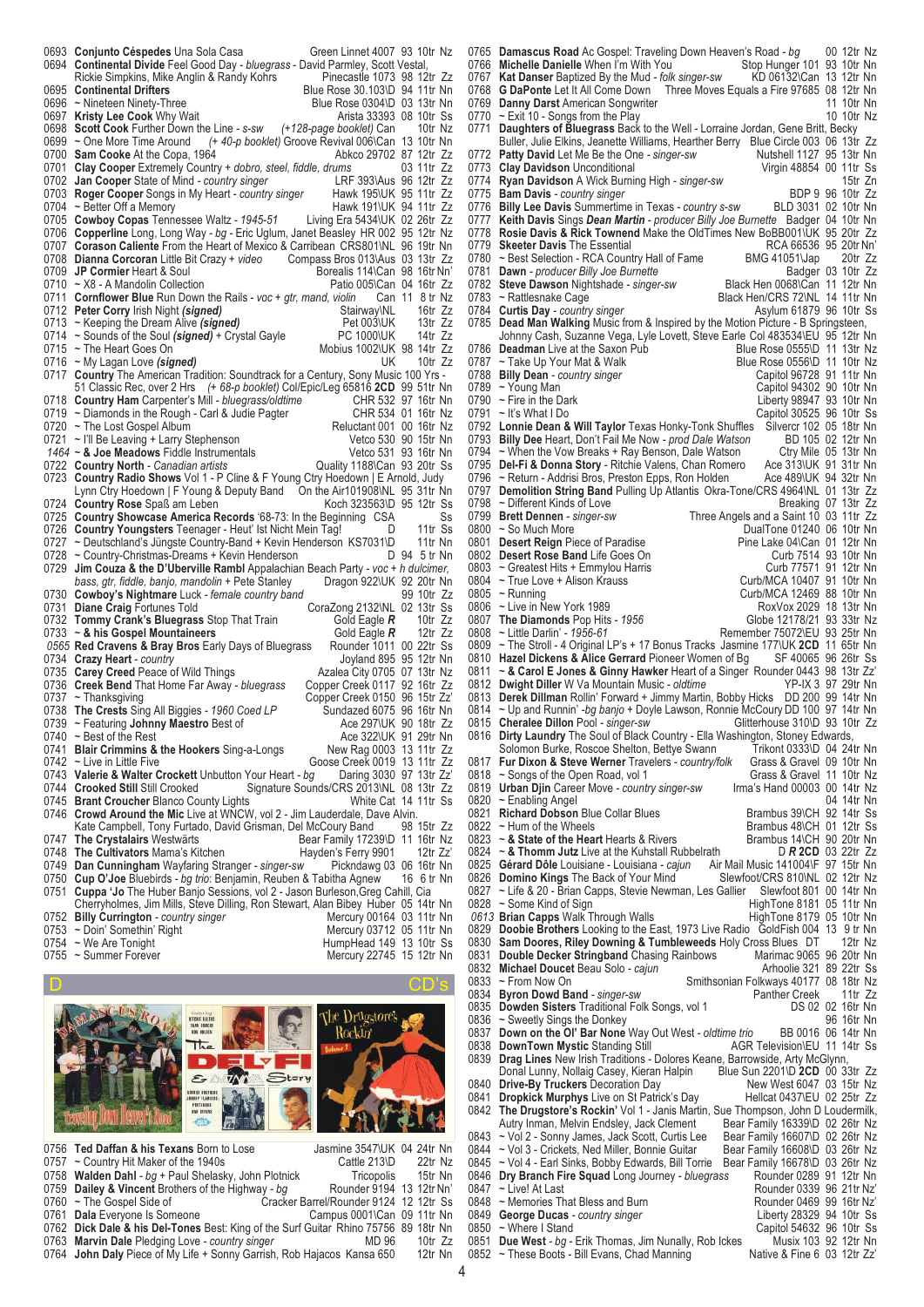| 0853 Mary Duff Changing Lanes                                             | ISG 003 16 13tr Ss     |  |  |
|---------------------------------------------------------------------------|------------------------|--|--|
| 0854 Marilyn Duncan Departures - singer-sw                                | SS 002 06 13tr Nn      |  |  |
| 0855 ~ Old Friends and Lovers                                             | SS 001 00 12tr Nn      |  |  |
| 0856 Ken Dunn & Gypsy Starfish The Great Unknown - singer-sw R 15 10tr Nn |                        |  |  |
| 0857 Robbie Dupree Time and Tide                                          | Zink 004\EU 08 9 tr Nn |  |  |
| 0858 Charley Dush Breakdown Union - country singer-sw                     | CFD 003 07 10tr Nn     |  |  |



|              | 0859 The Eagles (1962-64)   The Kestrels + Lonnie Donegan (1959-63) Smash                                                                                            |                                 |
|--------------|----------------------------------------------------------------------------------------------------------------------------------------------------------------------|---------------------------------|
|              | Hits - 1 CD each<br>Sequel 296\UK 2CD 98 60tr Nn                                                                                                                     |                                 |
|              | Voices of Wonder 151\N 10 13tr Zz<br>0860 Earlybird Stringband - bluegrass                                                                                           |                                 |
|              | 0861 East KY Tyme Bluegrass Bound                                                                                                                                    | EKT $R$ 05 11tr $Zz$            |
|              | ekt r<br>0862 $\sim$ Kentucky Is Calling for Me                                                                                                                      | 10tr Zz                         |
|              | 0863 ~ Heart Felt Bluegrass<br>ekt <i>r</i><br>0864 ~ Live! At the Mountain Heritage Festival 2003 + Billy Baker                                                     | 10tr Zz<br>EKT $R$ 03 17tr $Zz$ |
|              | 0865 Easter Brothers Heart & Soul - bg gospel<br>Thoroughbred 2036                                                                                                   | 13 $tr$ Zz                      |
|              | 0866 ~ By Request - Their Greatest Hits<br>Thoroughbred 2038 R                                                                                                       | 14tr Nn                         |
|              | Media 769354 98 14tr Nn<br>0867 Jeff Eastwood Say It Isn't So - country singer                                                                                       |                                 |
|              | 0868 Cliff Eberhardt The Long Road - singer-sw<br>Windham Hill 1092 90 12tr Zz                                                                                       |                                 |
|              | 0869 <b>Buck T Edwards</b> If You Don't Get It by Midnite - ctry + st, fd, dobro <b>R</b>                                                                            | 11tr Zz                         |
|              | 0870 Don Edwards Chant of the Wanderer<br>Sevenshoux 104                                                                                                             | 16tr Ss                         |
|              | 0871 ~ Songs of the Trail<br>Warner Western 26933 92 15tr Nz                                                                                                         |                                 |
|              | Warner Western 45322 93 11tr Ss<br>0872 ~ Goin' Back to Texas                                                                                                        |                                 |
|              | 0873 ~ My Hero Gene Autry - A Tribute + Peter Rowan<br>Shanachie 6032 98 15tr Nn'<br>0874 Willie Egan Come On: Early Rec, 1954-58<br>Document 5684\UK $R$ 08 26tr Nz |                                 |
|              | 0875 Katrina Elam - country singer<br>Universal 02610 04 11tr Nn                                                                                                     |                                 |
|              | 0876 Elbow Jane 3 Side Island - folk<br>Fellside 223\UK                                                                                                              | 11tr Ss                         |
|              | 0877 Ramblin' Jack Elliott The Essential - 1976<br>Vanguard 89-90                                                                                                    | 23tr Nn                         |
|              | 0878 Kevin Elliott It's a Circus Here, Dolores - s-sw<br>Soona Songs 00015 11 13tr Nn                                                                                |                                 |
|              | 0879 Sandy Ellwanger - country singer + Russ Hicks<br>Door Knob 1020 90 10tr Nn                                                                                      |                                 |
|              | 0880 Tommy Elskes King of Dixie +Ponty Bone, Paul Glasse Amazing 1029 92 11tr Nn                                                                                     |                                 |
|              | 0881 Emerson Drive Countrified<br>Midas 90076\Can 06 11tr Zz                                                                                                         |                                 |
|              | 0882 The Emperors of Wyoming - country<br>Proper 095\EU 12 10tr Zz<br>0883 Endless Avenue Next Stop Austin Texas<br>Brambus 58\CH 94 13tr Nn                         |                                 |
|              | 0884 ~ Direction Nashville + Townes Van Zandt, Richard Dobson Br 44\CH 93 18tr Nn                                                                                    |                                 |
|              | 0885 Melvin Endsley I Like Your Kind of Love -'56-61 Bear Family 15595\D 92 29tr Nn                                                                                  |                                 |
|              | 0886 John England & the Western Swingers Thanks a Lot                                                                                                                | WS 04 12tr Nn                   |
|              | Wea 75572\EU 91 12tr Zz<br>0887 Enya Shepherd Moons                                                                                                                  |                                 |
|              | 0888 Tim Eriksen Soul of the January Hills - singer-sw<br>Appleseed 1120 10 14tr Zz                                                                                  |                                 |
|              | 0889 Ernest Goodlife Band Good to Be Here<br>Dren 027 06 10tr Zz                                                                                                     |                                 |
|              | 0890 Esoebo IV                                                                                                                                                       | 17 10tr Ss                      |
|              | 0891 Essence of Bluegrass Bands of Past & Present - Slim & Wilma Martin, Frank<br>Poindexter, Arnold Terry & Benny Jarrell, B Atkins Thunderbolt 4490 03 16tr Nn     |                                 |
|              | 0892 Euro Grass Made in Europe - H Neubauer, Massimo Gatti, PR Bonjour & Jean-M                                                                                      |                                 |
|              | Redon + Kathy Chiavola, Randy Howard & Susie Gott SCR 46\NL 96 13tr Nz                                                                                               |                                 |
|              | 0893 Bill Evans Native and Fine -bg banjo + Ron Thomason Rounder 0295 95 12tr Ss                                                                                     |                                 |
|              | Rebel 1812 06 12tr Nn'<br>0894 Dave Evans Pretty Green Hills - bluegrass                                                                                             |                                 |
|              | 0895 ~ High Waters<br>Neon 09 98 12tr Zz                                                                                                                             |                                 |
|              | Rebel 1777 01 12tr Zz'<br>0896 ~ Hang Out a Light for Me                                                                                                             |                                 |
|              | Neon 01 97 11tr Zz<br>0897 ~ Look at Me Now<br>0898 ~ & River Bend Goin' Round This World<br>Rebel 1602 96 12tr Nn                                                   |                                 |
|              | Crosscut 1030 99 10tr Nn<br>0899 ~ Call Me Long Gone                                                                                                                 |                                 |
|              | 0900 ~ The Best of the Vetco Years<br>Rebel 7519 08 15tr Nn'                                                                                                         |                                 |
| 0901         | Shakebush 19892 00 12tr Nn<br>John Evans Biggest Fool in Town                                                                                                        |                                 |
|              | 0902 Expedition Show Stormy Horizons - bg<br>Mountain Fever 130514 12tr Zz                                                                                           |                                 |
|              | Crystal Ball 1068 06 25tr Zz<br>0903 The Explorers ft Dennis Lowell Visions of Love                                                                                  |                                 |
|              | 0904 Leroy Eyler & Carroll County Ramblers Best of All Things -bg DBDL 93 10tr Nn                                                                                    |                                 |
|              | Black Dog 1010 00 16tr Nn<br>0905 Fair River Station 16 Cuts - bluegrass<br>0906 Fallen Angels - country rock - Gram Parsons, Jayhawks, Cowboy Junkies, W            |                                 |
|              | Jennings, J Hartford, Swampwater, Dickey Betts Camden 660392\EU 99 23tr Nn                                                                                           |                                 |
| 0907         | NY Monalisa 1001 01 22tr Nn<br>The Fantastics Fabulous Memories - 1950s                                                                                              |                                 |
|              | 0908 Far from Home Like a Whisper<br>Red Bruin 61401 97 9 tr Ss                                                                                                      |                                 |
|              | 0909 Farmers' Market String Band Weather Permitting<br><b>MJM 105</b>                                                                                                | 18tr Zz                         |
|              | 0910 Farmington Hill Bridge to Nowhere - country rock                                                                                                                | 12 14tr Nz                      |
| 0911         | <b>Fayssoux</b> Early + R Skaggs, E Harris, Lloyd Green<br>Red Beet 007                                                                                              | 11 $tr$ Zz                      |
| 0912<br>0913 | Elektra Nonesuch 61147 91 14tr Nn<br><b>Charlie Feathers</b><br>~ A Rockabilly Legend: His Complete King Recordings<br>King 6110 07 8 tr Ss                          |                                 |
| 0914         | Giora Feidman The Magic of the Klezmer<br>Pläne 88708\D 90 15tr Zz                                                                                                   |                                 |
|              | 0915 Freddy Fender La Musica de Baldemar Huerta<br>Back Porch 11720 01 12tr Zz                                                                                       |                                 |
| 0916         | ~ Canciones de Mi Barrio - 1959-64 recordings<br>Ideal/Arhoolie 366 93 24tr Ss                                                                                       |                                 |
|              | 0917 ~ as Eddie con los Shades Rock 'n Roll - early '60s<br>Arhoolie 9038 03 12tr Nn'                                                                                |                                 |
|              | 0918 Fidil The Old Wheel of Fortune - Irish folk trio<br>FID 003 11 12tr Ss                                                                                          |                                 |
| 0919         | <b>Monroe Fields First Love of Bluegrass</b><br>MFM 101 97 10tr Nn                                                                                                   |                                 |
| 0920<br>0921 | Cathy Fink & Friends: Grandma Slid Down the Mountain Rnder 8010 87 15tr Nn<br>Sugar Hill 3775 89 12tr Nn<br>~ & Marcy Marxer + Sally Van Meter, Peter Bonta          |                                 |
|              | 0922 ~ Blanket Full of Dreams<br>Rounder 8043 96 12tr Nz'                                                                                                            |                                 |
|              | $0923 \sim$ Voice on the Wind<br>Rounder 0408 97 13tr Nz'                                                                                                            |                                 |
|              | 0924 Larry Finnegan Dear One   Komm Doch zu Mir Bear Family 16275\D 98 20tr Nn                                                                                       |                                 |
|              | 0925 The Fi-Tones Foolish Dreams - 1950s/60s<br>Relic 7119 96 24tr Nn                                                                                                |                                 |
|              | 0926 The Five Live Great Guitars Dutch Concert Tour - Digmon Roovers, Eric Vaarzon                                                                                   |                                 |
|              | Morel, Jan Kuiper, Harry Sacksioni & Zou Diarra<br>CuWa 5057\NL 04 12tr Zz                                                                                           |                                 |

0927 **5 Red Caps** 1943-45<br>O928 **Flat River Band** The Mind of a Traveler Flat Clube 17 11tr Ss **Flat River Band** The Mind of a Traveler **Flatt & Scruggs** Proper Introduction: Mercury Years Proper 2030\UK 04 28tr Zz **Larry Flint** Ghost of the Railroad *- singer-sw* 10 12tr Nz **Bobby Flores** Just for the Record *(signed)* Yellow Rose 0001 03 14tr Nz 0932 ~ Direct from Bianco County<br>0933 ~ Festival Favorites Yellow Rose 0005 04 10tr Zz 0934 **Florida Georgia Line** Here's to the Good Times *- ctry* Republic 49840 12 12tr Zz<br>0935 **Karen Flynn** Honkytonkified + Vic Jordan, Hoot Hester Bob Grady 13tr Zz<br>0936 **Dan Fogelberg** High Country Snows Epic 26274/UK 85 0935 Karen Flynn Honkytonkified + Vic Jordan, Hoot Hester 0936 **Dan Fogelberg** High Country Snows<br>0937 ~ Best of the Best: Definitive Collection Epic 480557\EU 2CD 95 23tr Zz 0937 ~ Best of the Best: Definitive Collection Epic 480557\EU 2CD 95 23tr Zz<br>0938 ~ Live: Greetings from the West Epic 469056\EU 2CD 91 22tr Nn' 0938 ~ Live: Greetings from the West<br>
0939 **Steve Forbert** The American in Me - singer-sw<br>
Geffen 24459\D 91 10tr Nn **Steve Forbert** The American in Me - singer-sw Geffen 24459\D 91 10tr Nn 0940 ~ Streets of This Town 0940 ~ Streets of This Town<br>0941 ~ In Concert King Biscuit Flower Hour 908011\D 96 19tr Zz<br>Giant 24611 pr 95 12tr Zz 0942 ~ Mission of the Crossroad Palms Giant 24611 pr 95 12tr Zz<br>0943 **Ryan Foret & Foret Tradition** She's Mine GSP 1050 08 15tr Nn 0943 **Ryan Foret & Foret Tradition** She's Mine CSP 1050 08 15tr Nn<br>0944 **CSP 1050 08 15tr Nn**<br>0944 **CSP 1049 07 12tr Nn** 0944 ~ Tee Nah Nah **CSP** 1049 07 12tr Nn **Fort Worth West** - country, original songs **DJM 10017 98 12tr Zz Ian Foster** Room in the City *- singer-sw* IF 02\Can 08 12tr Nn **John Foster** Lost Nashville Chronicles *- ctry singer + st, fd, mand R* 04 18tr Nn **Foster Martin Band** Willy's Bar & Grill – *original songs* SA 93380**\**Can 10tr Nn 0949 ~ On a Roller Coaster Ride - Lyle Foster, Ray Martin Can 11tr Nn 0950 ~ Ragtop Chevy TNG 350\Can 96 10tr Nn 0951 ~ Moonshine n' Moonlight **PBM 340\Can** 10tr Nn **Curly Fox** Champion Fiddler *- 1972* Rural Rhythm 252 98 18tr Nn **Thomas Fraser** Long Gone Lonesome Blues *- 1961-71* DaDa 1\UK 18 25tr Nn Nonesuch 79415\EU 97 14tr Zz 0955 ~ Good Dog Happy Man + Greg Leisz, Ry Cooder Nonesuch 79536 99 12tr Zz<br>0956 David Frizzell Takes to the Road King 5145 01 10tr Nz 0956 **David Frizzell** Takes to the Road King 5145 01 10tr Nz<br>0957 ~ You've Just Been Robbed by Jesse James Nashv America 90001 01 12tr Nn 0957 ~ You've Just Been Robbed by Jesse James Nashv America 90001 01 12tr Nn 0958 ~ Confidentially - It Takes Me All Night Long Nashv America 50877 04 14tr Nn 0959 ~ Counting on Love to Save Me Nashville America 11961 10 12tr Nz<br>0960 ~ It'll Be Alright + Ronnie Reno, Mike Scott Nashville America 11 16tr Nz 0960 ~ It'll Be Alright + Ronnie Reno, Mike Scott Nashville America 11 16tr Nz<br>0961 David Fromager My Country Side Electrum 9734\Can 07 10tr Nz 0961 **David Fromager** My Country Side Electrum 9734\Can 07 10tr Nz<br>0962 **Front Porch String Band** Lines & Traces - bluegrass Rebel 1689 91 13tr Nn **Front Porch String Band** Lines & Traces *- bluegrass* Rebel 1689 91 13tr Nn **Front Range** Silent Ground *- bluegrass* 0964 ~ The Road Home 0964 ~ The Road Home **Britannic Community** Bristlecone 1002 90 12tr Zz<br>19965 ~ The New Frontier **Britannic Community** Sugar Hill 3801 92 13tr Nz 0965 ~ The New Frontier Consumer Sugar Hill 3801 92 13tr Nz'<br>1966 ~ Back to Red River Sugar Hill 3811 93 13tr Zz' 0966 ~ Back to Red River Sugar Hill 3811 93 13tr Zz **Frutigen** Best of - Guy Clark, T Hinojosa, Flatlanders Blue Buffalo\CH 00 13tr Nz 0968 ~ Int Singer-Sw Festival 1987 - Live - Traver Hollow, Steve Young, Katy Moffatt,

Ed Bruce, Ian Tyson, Tom Russell, Dee Moeller Bear Family 15466\D 89 13tr Ss<br>**Ronnie Furr** Money Talks (signed) - country singer-sw Amrc 05 10tr Nn **Ronnie Furr** Money Talks (signed) - country singer-sw



| 0971 | ~ Short Stories                                                                       | Borealis 249\Can 17 10tr Nz     |               |  |
|------|---------------------------------------------------------------------------------------|---------------------------------|---------------|--|
|      | 0972 ~ Good News from Home                                                            | Green Linnet 2117 95 11tr Nz'   |               |  |
|      | 0973 $\sim$ & Tony McManus Round Trip                                                 | Borealis 238\Can 15 11tr Nz     |               |  |
|      | 0974 Mark Gandy Honky Tonk Hero - country singer-sw                                   | Lito 102 05 10tr Zz             |               |  |
| 0975 | ~ Long Time Coming                                                                    |                                 | MG 97 10tr Zz |  |
| 0976 | Clarence Garlow - 1949-57                                                             | LaCienega 701 03 24tr Nn        |               |  |
|      | 0977 Garrison On the Road to Memphis                                                  | Essentials 0441\UK 96 10tr Ss   |               |  |
| 0978 | Gathering Time When One Door Closes - male/female folk trio                           |                                 | 13 12tr Nz    |  |
| 0979 | <b>Mary Gauthier Dixie Kitchen</b>                                                    | In the Black 48003 00 10tr Nn   |               |  |
|      | 0980 Marvin Gaye His Greatest Hits                                                    | Universe 3012\D                 | 16tr Nz       |  |
|      | 0981 Rock & Roll Doctor Tribute to Lowell George - Chris Hillman & Jennifer Warnes,   |                                 |               |  |
|      | Taj Mahal, Bonnie Raitt & Little Feat, Jackson Browne CMC86242\Can 97 13tr Nz         |                                 |               |  |
|      | 0810 Alice Gerrard & Hazel Dickens Pioneer Women of Bg                                | SF 40065 96 26tr Ss             |               |  |
|      | 0982 Neil Getz Factory Second - s-sw + fd, gtr, banjo, drums Agillator 001 10 11tr Zz |                                 |               |  |
|      | 0983 Eddie Gill & the Grass Masters Born in Virginia - bg                             |                                 | 13 $tr$ $Zz$  |  |
|      | 0984 Les Gilliam Western Country                                                      | Maverick 10001                  | 11tr Nn       |  |
|      | 0985 ~ Oklahoma Pride: Narrations & Songs by the Oklahoma Balladeer                   |                                 | 14tr Nn       |  |
|      | 0986 ~ My Special Memories                                                            | Rockin' S 3021                  | 25tr Nn       |  |
| 0987 | <b>Billy Gilman</b> One Voice - country singer                                        | Epic 62086 00 10tr Ss           |               |  |
| 0988 | ~ Classic Christmas                                                                   | Epic 61594 00 12tr Ss           |               |  |
| 0989 | <b>Tompall Glaser</b> Another Log on the Fire                                         | Bear Family 16520\D 05 22tr Zz  |               |  |
| 0990 | Mark Wayne Glasmire Life Goes On                                                      | MWG 2900 09 12tr Ss             |               |  |
| 0991 | Glitterhouse Compilation Come Fly with Us - JD Graham, Neal Casal, Steve              |                                 |               |  |
|      | Earle, Walkabouts, Lou Ford, Sunshine Club Glitterhouse 466\D 2CD                     |                                 | 30tr Nn       |  |
|      | 0992 Gene Goforth Emminence Breakdown - oldtime fiddle Rounder 0388 97 33tr Nn'       |                                 |               |  |
| 0993 | Goins Brothers We'll Carry On - bluegrass                                             | Hay Holler 502 95 14tr Zz'      |               |  |
| 0994 | ~ Run Satan, Run + Ralph Stanley, Larry Sparks Hay Holler 1338 97 14tr Zz             |                                 |               |  |
|      | 0995 Goldstream - bluegrass                                                           | PN 1290\Can 98 16tr Nz          |               |  |
|      | 0996 The Good Brothers Live Fast Love Hard                                            | Savannah 9836\Can 90 10tr Zz    |               |  |
|      | 0997 $\sim$ One True Thing                                                            | Under the Radar 1011 03 14tr Zz |               |  |
|      | 0998 ~ as the Goods So Many Roads                                                     | ELA 83995\EU 95 12tr Nn         |               |  |
|      | 0999 Steve Goodman - 1971                                                             | Sequel 606\UK 90 12tr Zz        |               |  |
| 1000 | Eric Gordon Sunday Morenin' Sun - gospel singer-sw                                    |                                 | 11 11tr Nn    |  |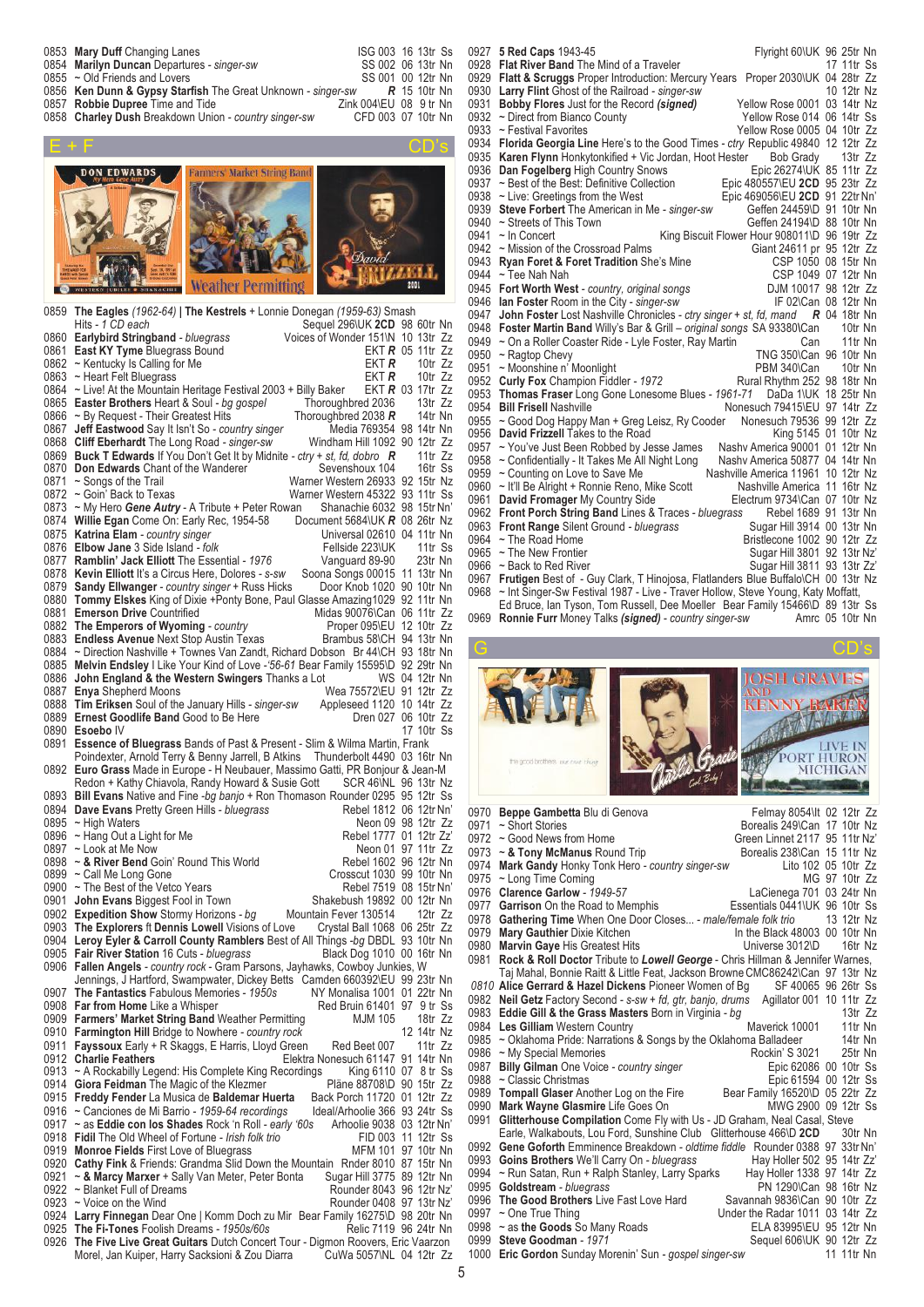## **Hawaiian** *and other Pacific music* **CD's** Zz Gelix **HAWAIIAN STEEL GUITAR** Mendelssohn Hawailan Serenaders 0201 **Legends of the Hawaiian Steel Guitar** Past, Present & Future - David Burrows, Casey Olson, Ken Emerson, Bob Brozman Hana Ola/Cord 79000<br>Wim van Lien Aloha from Holland Kana Channel Nu R 0202 **Wim van Lien** Aloha from Holland Number of Number 2012 Number 2014 0203 **Hulu Lindsey** Ku'u Makana Aloha Kahulu 1001 0204 **Lovely Hulu Hands** - Naughty Abbie & Genoa Keawe, Lei Momi Sweethearts, Joe Keawe, Bee Sisters, Agnes Malabey, Jacob K Maka Hana Ola/Cord 42000<br>**Maacho** Hail Up *- reggae from Hawaii* 0205 **Maacho** Hail Up *- reggae from Hawaii* UKK 4102\Jap<br>0206 Lena Machado Hawaiian Song Bird - Legends, vol 3 Hana Ola/Cord 29000 0206 **Lena Machado** Hawaiian Song Bird - Legends, vol 3 Hana Ola/Cord 29000<br>0207 ~ Hawaii's "Song Bird" Rice 515 Jap<br>0208 ~ w/Andy Cummings & HawSerenaders: Songbird of Hawaii Harmony 712 Jap 0207 ~Hawaii's "Song Bird" Rice 515\Jap 0208 ~ w/Andy Cummings & HawSerenaders: Songbird of Hawaii Harmony 712\Jap 0209 **Noelani Mahoe** Eia Au'O Noelani: I Whisper Gently to You Tradewinds 4588 0210 **Makaha Sons of Ni'Ihau** Makaha Bash 3: Live at the Shell Poki 9047 *R* 0211 **Makana** Ki Ho'Alu: Journey of Hawaiian Slack Key CNR 998952\NL<br>0212 **Sam Makai / Hawaiian Surfers** 16 Hits of Hawaii Deluxe 7903 0212 **Sam Makai / Hawaiian Surfers** 16 Hits of Hawaii 0213 Maori **Songs of New Zealand** - St Joseph's Mao 0213 **Maori Songs of New Zealand** - St Joseph's Maori Girls' College, Willie Matthews Quartet, Te Matapihi, Te Aute College Disky 858222\NL 0214 **Maori Songs of New Zealand** 0214 Maori Songs of New Zealand<br>0215 Masnait Group Lagu Ambon Terbaik Versi Hawaiian 10216 Mikihiko Matsumiya Ukulele Hawaiian 0216 Mikihiko M 0214 **Maori Songs of New Zealand Construction Construction Caser**Light 21239\EU 0216 **Mikihiko Matsumiya** Ukulele Hawaiian dari pasa dan dan Della 0003\Jap 0217 **Maui Islanders '62** Thomson Hawaiian Trio, Amsterdam '62 NL R 0218 **Mauna Loa Hawaiians** Number of the State of the Number of the Number of the Number of the Number of the R<br>0219 **Maximillian** Hawaiian Memories Number of the R 0219 **Maximillian** Hawaiian Memories NL *R* 0220 **Mele Hula** Hawaiian Melody - Mary Ann Lim, Kalei Bridges **MH 1104**<br>0221 **Felix Mendelssohn & his Hawaiian Serenaders** Harlequin 93\UK 0221 **Felix Mendelssohn & his Hawaiian Serenaders** Harlequin 93\UK<br>0222 ~ Music & Memories **Music Benders** MMD 1181\UK 0222 ~ Music & Memories 0223 ~ Paradise Isle 0223 ~ Paradise Isle Harlequin 162\UK<br>0224 ~ Blackpool Walk Harlequin 162\UK Harlequin 162\UK 0224 ~ Blackpool Walk Vocalion 6057\UK<br>
0225 ~ Drifting & Dreaming Constitution 6057\UK 0225 ~ Drifting & Dreaming<br>
0225 ~ Drifting & Dreaming<br>
0226 ~ The Lost Songs of Care Mascott 803\Can 0226 ~ The Lost Songs of Mascott 803\Can Mascott 803\Can Mascott 803\Can Mascott 803\Can Mascott 803\Can Mascott 803\Can Mascott 803\Can Mascott 803\Can Mascott 803\Can Mascott 803\Can Mascott 803\Can Mascott 803\Can Masco 0227 ~ Felix Mendelssohn & his Hawaiian Serenaders Pulse 595\UK 2CD<br>0228 **Poss Miyazaki & his Coney Islanders** Kaimana Hila King 1143\Jap<br>0229 **Moana Loa Minstrels** Musical Tour of Hawaii PPI 9007 0228 **Poss Miyazaki & his Coney Islanders** Kaimana Hila King 1143\Jap 0229 **Moana Loa Minstrels** Musical Tour of Hawaii **No. 1988 1989 1989** PPI 9007 0230 **Tau Moe Family & Bob Brozman** Ho'omana'o I Na Mele a Ka Wa U'i: Remembering the Songs of Our Youth Remember in the Songs of Our Youth Rounder 6028<br>Barney Morier Hawaiian Souvenirs vol 3 (signed) NI R 0231 **Barney Morier** Hawaiian Souvenirs, vol 3 *(signed)* 0232 Music of the South Pacific 0232 **Music of the South Pacific + 40-page booklet ARC 1709\UK**<br>0233 **Music of the South Pacific 197\UK** 0232 **Music of the South Pacific** exercise the South Pacific 40-page booklet ARC 1709\UK<br>0233 **Music of the South Pacific** 40-page booklet ARC 1709\UK<br>0234 **Nanimele** Yellow Ginger Lei Star 45002\NL 0234 **Nanimele** Yellow Ginger Lei<br>0235 **New Hawaiian Band** Hawaii 0235 **New Hawaiian Band** Hawaii's Greatest Instrumnentaliosts - Benny Saks, Atta Isaacs, Jimmy Kaopuiki, Bob Dant, Jerry Byrd 0236 **No Nikijuluw** Maluku ku Sayang: Land van mijn Dromen **EHS 8686\NL** 0237 **Nina Bobo** - Anneke Grönloh, Rudi v Dalm, George DeFretes Rotation 546157\NL 0238 **Setsuo Ohashi & his Honey Islanders** Beyond the Reef King 1142\Jap 60239 ~ On a Little Bamboo Bridge 0239 ~ On a Little Bamboo Bridge<br>0240 **Frans v Oirschot & Frans D** 0240 **Frans v Oirschot & Frans Doolaard** Golden Strings of Hawaii Dureco 62092\NL 0241 **Hiram Olsen Trio** Hawaii's Favorites **Marc 515** Marc 515 0242 Original Indonesian Krontjong Serenaders **Koch 223042\EU**<br>0243 Harry Owens & his Royal Hawaiians Happy Hour in Hawaii Road 9656\D 0243 **Harry Owens & his Royal Hawaiians** Happy Hour in Hawaii Road 9656\D<br>0244 **Pa'ahana** Soft Breezes Pa'ahana 41332 Pa'ahana Soft Breezes<br> **Pa'ahana 41332**<br> **Pacific Chants** Polynesian Himene: The Singing Reef **ARC 1743VIK** 0245 **Pacific Chants** Polynesian Himene: The Singing Reef **ARC 1743\UK** 0246 **Pacific Sunset** Music & Song from a Moonlight Paradise **EXALC** 142\UK 0246 **Pacific Sunset** Music & Song from a Moonlight Paradise **EXAL EXALGE E2 142\UK** 0247 **Pahinui Bros** + David Lindley, Ry Cooder **Panini 82098** Panini 82098 0248 **Cyril Pahinui & Bob Brozman** Four Hands Sweet & Hot Dancing Cat 38048<br>0249 **Palm Serenaders** Vol 1 Jap **R**<br>0250 ~ Vol 2 Jap **R** 0248 **Cyril Pahinui & Bob Brozman** Four Hands Sweet & Hot Dancing Cat 38048 0250 ~ Vol 2 Jap *R* 0251 ~ Vol 3 Jap *R* 0252 **Pau Hana Party -** Myrtle K Hilo, Invitations, Kai Davis Hana Ola/Cord 44000 0253 **Dennis Pavao** Na Mele Henoheno **Poki 9050** Poki 9050 0254 ~ All Hawaii Stand Together <br>0255 Coy Pereira Steelguitar: Golden Collection CONR/Hot Line 480012NL 0255 **Coy Pereira** Steelguitar: Golden Collection CONR/Hot Line 480012\NL<br>1402 Liko 1402<br>1257 **Place Called Hawaii** - Nathan Aweau, Barry Flanagan Hana Ola/Cord 48000 0256 **Pa'ani Pila** Ukulele Lullaby Liko 1402 0257 **Place Called Hawaii** - Nathan Aweau, Barry Flanagan Hana Ola/Cord 48000 0258 ~ Vol 3 - Darlene Ahuna, Imua, Tabu, Danny Kaleikini Hana Ola/Cord 63000<br>0259 **Polynesia** Pan Glossary #5 Pan 1205\NL 0259 **Polynesia** Pan Glossary #5 **Pan 1205\NL**<br>0260 **Polynesian Dances** Hula, Haka, Hoko! Pan 162\NL 0260 **Polynesian Dances** Hula, Haka, Hoko! Pan 162\NL<br>1261 **Premier Accordian Band** Go Hawaiian Panness Prism Leisure 425\UK 0261 **Premier Accordian Band** Go Hawaiian **Prism Leisure 425\UK**<br>0262 **Punalu'u Blend** Shores of Anini 0262 **Punalu'u Blend** Shores of Anini **PB 173**<br>0263 **Keali'i Reichel** Kawaipunehele **Punaluse Punahele** 001 **R** 0263 **Keali'i Reichel** Kawaipunehele Punahele 001 *R* 0264 **Rhythms & Dances from Polynesia Tahiti** 0265 **Rhythm of the Islands Music of Hawaii 19** 0266 **Rhythm of the Islands** Music of Hawaii, 1913-52 Harlequin 92VUK<br>0266 **The Roicoco** Hawaii Wonderful World 54101VEU<br>0267 **Romantic Songs of Hawaii** Loco Moco 5004 0265 **Rhythm of the Islands** Music of Hawaii, 1913-52<br>0266 The Roicoco Hawaii 0267 **Romantic Songs of Hawaii** Loco Moco 5004 0268 **Royal Hawaiian Minstrels** Aloha Hawaii **Disky 851142\NL** 0269 **Sapphire in Sequence** Hawaiian Melody **Maestro 059\UK**<br>0270 **DeWitt 'Scotty' Scott St Louis Blues. Featuring Songs of the Beautiful Hawaiian** DeWitt 'Scotty' Scott St Louis Blues, Featuring Songs of the Beautiful Hawaiian Islands - producer Buddy Emmons Islands *- producer Buddy Emmons*<br> **Bill Sevesi** Pacific Paradise<br> **Bill Sevesi** Pacific Paradise 0271 **Bill Sevesi** Pacific Paradise **Contract Contract 2001 2012**<br>0272 ~ Hawaiian Wedding Song **Contract 2001** 2012 Rajon 33NN 0272 ~ Hawaiian Wedding Song Rajon 33\NZ<br>0273 ~ Hula Lady Rajon 33\NZ Rajon 33\NZ 0273 ~ Hula Lady Rajon 12\NZ 0274 ~ The Magic Steel Guitar of Rajon 24\NZ 0275 ~ Team Thank You for Making My Day Rajon 601\NZ

1001 **The Gordons** Live in Holland - Gary & Roberta SCR 50\NL 99 14tr Nz<br>1002 ~ End of a Long Hard Day Reception 302 97 12tr Zz 1002 ~ End of a Long Hard Day **Reception 302 97 12tr** Zz 1003 ~ Family Bible + Bob Black, Mark Stoffel, David Johnson 10tr Nn 1004 **Vern Gosdin** The Voice **BTM 0001 98 12tr Ss**<br>1005 ~ Out of My Heart **BTM 0001 98 12tr Ss** Columbia 47051 91 10tr Nn<br>COG 225 14 14tr Zz 1006 **Kieran Goss** Solo *(signed)*<br>1007 ~ For the Record 1007 ~ For the Record  $\sim$  7 7 7 7 7 7 600 224 10 11tr Zz<br>1008 ~ Blue Sky Sunrise - producer Rodney Crowell 606 221 05 10tr Nn 1008 ~ Blue Sky Sunrise *- producer Rodney Crowell* COG 221 05 10tr Nn<br>1009 **Marco Gottardi** On a Carousel *- country singer* MG 26154\CH 15tr Nn 1009 **Marco Gottardi** On a Carousel *- country singer* 1010 ~ Something Special Country 1010 ~ Something Special Country Elite Special 73466\CH 03 12tr Nn Open Your Heart<br>
11tr Nn<br> **Brian Gowan** Warm Spanish Wine - *country singer* GMG 00 12tr Zz 1012 **Brian Gowan** Warm Spanish Wine *- country singer* GMG 00 12tr Zz<br>1013 **Charlie Gracie** It's - 1951-58 **Cotton Town Jubilee 2** 32tr Nn **Charlie Gracie** It's - 1951-58<br>  $\sim$  Live at the Stockton Globe - 1957 **Cotton Town Jubilee 2** 32tr Nn 1014 ~ Live at the Stockton Globe *- 1957* Schoolkids' 1547 14tr Nn  $\sim$  Best of - Cameo Parkway 1956-58 <br> $\sim$  Cool, Baby! The Singles & More, 1951-57 GVC 1001 08 30tr Zz 1016  $\sim$  Cool, Baby! The Singles & More, 1951-57 1017 ~ Rockin' & Rollin' - Singles Collection, 1951-62 Jasmine 804\UK **2CD** 15 50tr Nn 1018 **Grand Atlantic** How We Survive Laughing Outlaw 113\Aus 09 11tr Nn 1019 **Grand Ole Country** Time - C Sanne & Boogiemen Starsnd 45009\NL 04 16tr Zz 1020 **Bill Grant** Turned Loose *- bluegrass* MH **R** 07 16tr Zz<br>
0497 ~ & Delia Bell Kiamichi Moon Old Homestead 90213 97 12tr Nn 0497 ~ **& Delia Bell** Kiamichi Moon **Old Homestead 90213 97 12tr Nn**<br>0498 ~ I'll Get By + Billy Joe Foster, Jake Jenkins Old Homestead 90214 98 14tr Nn 0498 ~ I'll Get By + Billy Joe Foster, Jake Jenkins Old Homestead 90214 98 14tr Nn<br>0499 ~ We're Not the Jet Set + Karl Shiflett Old Homestead 90220 **R** 03 14tr Nn *0499* ~ We're Not the Jet Set + Karl Shiflett Old Homestead 90220 *R* 03 14tr Nn 0500 ~ Classic Bluegrass, Today and Yesterday Old Homestead 4002 96 20tr Nn 0501 ~ Sacred Favorites Through the Years Old Homestead 4009 **R** 99 21tr Nn 0501 ~ Sacred Favorites Through the Years Old Homestead 4009 **R** 99 21tr Nn<br>1021 **Tiffany Huggins Grant** Jonguil Child - country s-sw MGW 1002 15 12tr Nn 1021 **Tiffany Huggins Grant** Jonquil Child *- country s-sw* MGW 1002 15 12tr Nn 1022 **The Grascals** Keep on Walkin' *- bluegrass* + Vince Gill Rounder 0608 08 12tr Ss' 1023 **Grass Valley Bluegrass Festuval** CBA 20 Years - Vern Williams Band, Joe Val, Del McCoury, Bg Cardinals, Vern & Ray, Country Ham CBA 101 95 22tr Zz 1024 **Josh Graves** World Famous Dobro Starday 969 01 12tr Ss 1025 ~ Sultan of Slide + Buddy Emmons, TT Hall, P Wagoner OMS 25040 00 12tr Nn 1026 ~ Master of the Dobro Guitar Plays Country Classics Legend 002 93 11tr Ss<br>1027 ~ Sings Classic Country Later Legend 003 11tr Ss 1027 ~ Sings Classic Country **Contract Country** Legend 003 11tr Ss 1028 ~ King of the Dobro: A Musical Documentary CMH 8015 96 30tr Zn' 0474 ~ & **Kenny Baker** The Puritan Sessions Rebel 1108 89 24tr Zz<br>0475 ~ Fiddle & Dobro Hoedown - bg instr Montana Country 310010\CH 89 10tr Nn Montana Country 310010\CH 89 10tr Nn Montana Country 310002\CH 87 10tr Nn<br>Legend 80004 95 15tr Nn 0476 ~ Triute is Drout Triuted William County 310002\CH 87 10tr Nn<br>1029 ~ Live in Port Huron Micvhigan Legend 80004 95 15tr Nn<br>1030 ~ & Sue Murphy Overdue Foster Creek 98 15tr Nn 1030 ~ & Sue Murphy Overdue **Foster Creek 98 15tr Nn** 1031 **Great Recession Orchestra** Have You Ever Even Heard of *Milton Brown*? Milton Brown Invented Western Swing NewTex 5860 10 10tr Nn 1032 **Great Southern Gospel Hits** Vol 1 - Crabb Family, Gold City, Greatest Vision, Freemans, Mike Bowling, Steeles, Perrys, LordSong Daywind 07 9 tr Nn Freemans, Mike Bowling, Steeles, Perrys, LordSong Daywind 07 9 tr<br>1722 **Meridian Green & Gene Parson** Birds of a Feather Sierra 6004 92 11tr Ss<br>1033 **Pat Green** Lucky Ones Republic/Universal 03522 04 12tr Nn<sup>1</sup> 1033 **Pat Green** Lucky Ones<br>1034 ~ Cannonball 1034 ~ Cannonball **1034 · Cannonball BNA 84583 06 14tr Nz**<br>1035 **~ & Cory Morrow** Songs We Wish We'd Written - prod Lloyd Maines 00 12tr Zz 1035 ~ **& Cory Morrow** Songs We Wish We'd Written *- prod Lloyd Maines* 00 12tr Zz 1036 **Richard Greene** The Greene Fiddler Sierra 6005 94 16tr Nn<br>1037 ~ The Grass Is Greener + Bill Keith. David Grier Rebel 1714 95 12tr Nn 1037 ~ The Grass Is Greener + Bill Keith, David Grier Rebel 1714 95 12tr Nn'<br>1038 ~ & the Grass Is Greener Wolves a' Howlin' Rebel 1730 96 13tr Ss 1038 ~ **&** the Grass Is Greener Wolves a' Howlin' Rebel 1730 96 13tr Ss<br>1039 Clinton Gregory Master of Illusion Step One 0075 93 11tr Ss 1039 **Clinton Gregory** Master of Illusion Step One 0075 93 11tr Ss 1040 ~ If It Weren't for Country Music, I'd Go Crazy Step One 0064 91 11tr Nz 1041 ~ Music 'n Me + Buddy Emmons, Bunky Keels Step One 0057 90 11tr Nn 1042 ~ Freeborn Man Step One 0070 92 12tr Zz<br>1043 ~ Clinton Gregory November 2008 2011 Polydor 523862 95 11tr Ss 1043 ~ Clinton Gregory Polydor 523862 95 11tr Ss Too Much Ain't Enough<br>
214tr Ss <a Hank Cochran Live at Joe's Flora-Bama<br>
104th MQD 15890 98 9 tr Zz *O678* ~ & Hank Cochran Live at Joe's Flora-Bama **NOD 15890 98 9 tr Zz**<br>1045 Grensgeval Live - *Irish folk songs* Ceol 434951\NL 17tr Nn 1045 **Grensgeval** Live *- Irish folk songs*<br>1046 Jacquieline vd Griend Hits of Emi 1046 **Jacquieline vd Griend** Hits of *Emmylou Harris* Starsound 45909\NL 03 13tr Zz **Songs of** *Ellen Griffith* Demonstrators: Songwriter's Choice - Teresa James, Bob Malone, Roy Zimmerman, Barbecue Bob, James Intveld Recall 310 05 17tr Nn Malone, Roy Zimmerman, Barbecue Bob, James Intveld Recall 310 05 17tr Nn<br> **Grillbillies Album Band** Vol 1 - bluegrass<br>
Yee Haw 99 20tr Nn 1048 **Grillbillies Album Band** Vol 1 - *bluegrass* 1049 ~ Vol 2 Yee Haw 99 19tr Nn<br>CZ 12 14tr Ss 1050 **G-Runs 'n Roses** Gravity *- bluegrass* CZ 12 14tr Ss ~ Learning to Fly 1052 **Gulf Coast Grease** Sandy Records of Mobile, Alabama, vol 1 - Ronny Keenan, Ray Sawyer, Helen Bozeman, Darryl Vincent Ace 595\UK 96 24tr Nz 1053 **Dave Gunning** Lift *- singer-sw + acoustic instruments* Wee 15 13tr Nn





1056 **Habadekuk** Mollevit *- Danish fiddle, folk, rock etc* GO 0617\DK 16 10tr Nn

1057 **Hackensaw Boys** Charismo *- bluegrass* Free Dirt 0078 16 11tr Nz<br>1058 Merle Haggard Live: The Hits & More Javelin 168\UK 94 20tr Zz

1058 **Merle Haggard** Live: The Hits & More<br>1059 **Tulare Dust** A Songwriters' Tribute to Tulare Dust A Songwriters' Tribute to Merle Haggard - Tom Russell, Iris DeMent, D Yoakam, RE Keen, Rosie Flores, Lucinda Williams HighTone 8058 94 15tr Ss 1060 **Mama's Hungry Eyes** Tribute to *Merle Haggard* - John Anderson, Diamond Rio,

Emmlylou H, W Nelson, Marty Stuart, Randy Travis Arista 18760 94 13tr Ss 1061 **Marty Haggard** Borders & Boundaries Critique 31674 96 12tr Zz<br>1062 **Noel Haggard** One Lifetime **Critical Critical Atlantic 82877 97 10tr Ss Noel Haggard** One Lifetime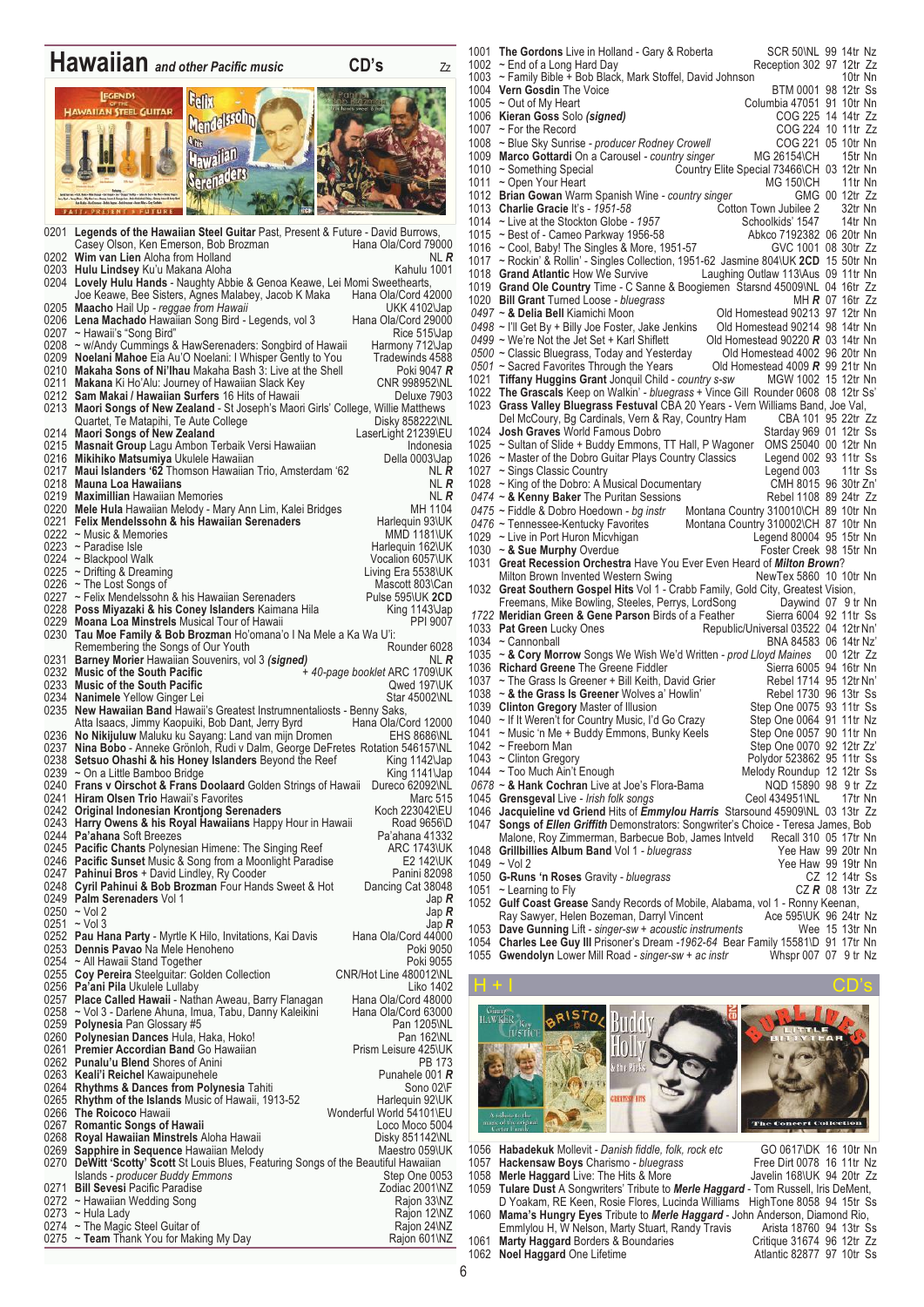7 1063 **Steve Haggard** Push Come to Shove Wild Oats 210 92 10tr Nn<br>1064 ~ Rough Edge - *country singer-sw* Wild Oats 712 94 11tr Ss 1064 ~ Rough Edge *- country singer-sw* Wild Oats 712 94 11tr Ss 1065 **Bucky Halker** Human Geography *- singer-sw* Revolting 003 93 16tr Nn 1066 ~ Wisconsin 2.13.63, vol 1 <br>1067 ~ Wisconsin 2.13.63, vol 2 Revolting 08 08 13tr Nz  $\sim$  Wisconsin 2.13.63, vol 2 Revolting 08 08 13tr Nz<br>  $\sim$  Don't Want Your Millions Revolting 05 00 14tr Nn 1068 ~ Don't Want Your Millions<br>1069 ~ & Completely Unknown ~ & Completely Unknowns Welcome to Labor Land Brambus 69\CH 02 14tr Nn<br>Charlie Sizemore The Story Is... Songs of Tom T Hall Rebel 1767 02 14tr Zz' *2048* **Charlie Sizemore** The Story Is... Songs of *Tom T Hall* Rebel 1767 02 14tr Zz' 1070 **Claire Hamilton** Celtic Myths & Legends Sunflower 2038\EU 01 18tr Zz<br>1071 Wynn Hammons Texas Love Songs Music City Explosion 94 12tr Nn **Wynn Hammons** Texas Love Songs Music City Explosion 94 12tr Nn<br>**Hand Hewn** A 'Good Folk' Revival - *folk. bg. oldtime* 10tr Nn 1071 **Hand Hewn A 'Good Folk' Revival** *- folk, bg, oldtime* **1072 <b>Hand Hewn** A 'Good Folk' Revival *- folk, bg, oldtime* 1073 **Tom Hanwav** Bucket of Bees - *bg banio* + Sam Bush 1073 **Tom Hanway** Bucket of Bees *- bg banjo* + Sam Bush, V Clements, J Douglas, St Duncan, D Grier, Bill Keith, K Kosek, T Trischka Joyous Gard 1961 91 13tr Zz 1074 ~ **& Blue Horizon** + V Clements, Mark Schatz Joyous Gard 1962 92 15tr Nn<br>1075 **Harmony Grits** Music from Scratch - live bluegrass Rollin' 102 93 15tr Ss 1075 **Harmony Grits** Music from Scratch *- live bluegrass* Rollin' 102 93 15tr Ss 1076 **Emmylou Harris** Blue Kentucky Girl - 1979 Warner Bros 3318 10tr Nn<br>1077 ~ Duets + N Young, R Orbison, J Denver, G Jones Reprise 25791\D 88 12tr Zz 1077 ~ Duets + N Young, R Orbison, J Denver, G Jones Reprise 25791\D 88 12tr Zz *1945* ~ **& Linda Ronstadt** Western Wall: Tucson Sessions Asylum 62408 99 13tr Nn *1046* **Jacquieline vd Griend** Hits of *Emmylou Harris* Starsound 45909\NL 03 13tr Zz Mickey Harris Long Lonesome Highways *(signed) - bg singer/bass player* + Sally Jones. Randv Kohrs, Kristin Scott, Larry Stephenson, Ron Stewart **R** 10tr Nz Jones, Randy Kohrs, Kristin Scott, Larry Stephenson, Ron Stewart **R** 1079 **Steve Hartz** Crooked Steep & Rocky *-orig bg & oldtime* Mystery Ridge 96 15tr Zz 1080 **Dayne Hatten & Borderline** *- country singer-sw* 12tr Zz 1081 **Ginny Hawker & Kay Justice** Bristol: *Carter Fam song*s CopCr 0176 99 15tr Nz *0811* ~ **& Carol E Jones & Hazel Dickens** Heart of a Singer Rounder 0443 98 13tr Zz' 1996 ~ **& Tracy Schwarz** Deep Hollows & High Ridges Marimac 9063 95 13tr Nz<br>2216 Thriftstore Masterpiece - Lee Hazlewood songs Side1Dummy 1523 13 10tr Zz *2216* **Thriftstore Masterpiece** - *Lee Hazlewood songs* Side1Dummy 1523 13 10tr Zz 1082 Heidi & Ryan *-bluegrass* +Tim Crouch, Ron Stewart Mt Fever 161202 1083 **Kevin Henderson** Lights of Heaven *- country singer* Gnoth 110003\D 95 12tr Nn 1084 ~ Kentucky Bound<br>1084 ~ Kentucky Bound 1084 ~ Kentucky Bound (Aris/Gnoth 833584\D 93 12tr Ss)<br>1085 ~ Fly Fly Away + Daryl Scott Jonathan Yudkin (Aris/Gnoth 833584\D 93 13tr Nn 1085 ~ Fly, Fly Away + Daryl Scott, Jonathan Yudkin D 13tr Nn<br>1086 **Al Hendrix** Rare & Rockin'! Rush 07 20tr Zz 1086 **Al Hendrix** Rare & Rockin'! (1086 **Al Hendrix Rare & Rockin'!** Rush 07 20tr Zz<br>1087 **Rebecca Henricks** Sunday Morning - country gospel + Milo Deering (11tr Zz 1087 **Rebecca Henricks** Sunday Morning *- country gospel* + Milo Deering 11tr Zz 1088 ~ Grace Will Lead You Home *(signed)* 1088 ~ 16 12tr Zz<br>1089 **Hey Baby!** The Rockin' South - Excello Records Ace 641\UK 97 30tr Zz 1089 **Hey Baby!** The Rockin' South - **Excello** Records Ace 641\UK 97 30tr Zz<br>1090 **Hey, Beach Girls!** Female Surf 'n' Drag, 1961-66 Ace 1282\UK 10 25tr Nn 1090 **Hey, Beach Girls!** Female Surf 'n' Drag, 1961-66 Ace 1282\UK 10 25tr Nn<br>1091 Little Miss Higgins Junction City - singer-sw LMH 002\Can 07 14tr Nn 1091 **Little Miss Higgins** Junction City *- singer-sw* LMH 002\Can 07 14tr Nn 1092 **High Hills** Coming Home *- bluegrass* Dogwood 99 12tr Zz 1093 **High Time** Sunda *(signed) - folk trio* https://divideously. HT 001\Ir 18 10tr Nz<br>1094 **Highstrung** Stop, Look & Listen - *bluegrass* Pinecastle 1032 94 12tr Nn 1094 **Highstrung** Stop, Look & Listen - bluegrass<br>1095 ~ Now or Never 1095 ~ Now or Never in the Carlson Control of Pinecastle 1047 95 12tr Nn'<br>1096 **Highway 101** + Paulette Carlson Control Control Control Nub 25608 87 10tr Nn 1096 **Highway 101** + Paulette Carlson WB 25608 87 10tr Nn<br>1097 ~ Highway 101<sup>2</sup> + Paulette Carlson Collectables 7706 06 10tr Ss 1097 ~ Highway 101<sup>2</sup> + Paulette Carlson Collectables 7706 06 10tr Ss<br>1098 ~ Bing Bang Boom + Nikki Nelson WB 26588 91 11tr Nn 1098 ~ Bing Bang Boom + Nikki Nelson WB 26588 91 11tr Nn<br>1099 ~ Paint the Town + Paulette Carlson WB 25992 89 10tr Nn 1099 ~ Paint the Town + Paulette Carlson WB 25992 89 10tr Nn<br>1100 ~ The New Frontier + Nikki Nelson Liberty 81351 93 10tr Ss 1100 ~ The New Frontier + Nikki Nelson <br>1101 ~ Latest & Greatest + Paulette Carlson **Liberty 81351 93110tr Nn** 1101 ~ Latest & Greatest + Paulette Carlson **Kardina 9258 97 10tr Nn**<br>1102 ~ & Paulette Carlson Reunited **Karlson Karlson Community** Willow Tree 9173 96 12tr Ss 1102 ~ & Paulette Carlson Reunited<br>1103 **Jerry Hill** One More Memory 1103 **Jerry Hill** One More Memory Real American Music 0130 98 10tr Nn<br>1104 ~ Country Time! + Tommy Overstreet Real American Music 0704 00 12tr Zn 1104 ~ Country Time! + Tommy Overstreet Real American Music 0704 00 12tr Zn<br>1105 The Hilltoppers Trying variable Real American Music 0704 00 161tr Nn 1105 **The Hilltoppers** Trying Jasmine 659\UK **2CD** 07 61tr Nn 1106 **Kathi & Kellie Hinton** Pickin' with the Boys *- bg* Turquoise 5092 94 10tr Nn' 1107 **Ann & Chris Hirsch** Pecos Wind *- bg* + Kenny Baker, Charlie Cline, David Davis, Beppe Gambetta, Josh Graves, Roland White 1108 **Greg Hisky & his Dixie Whisky Boys** 9th Annual *Hank Williams Sr* Birthday Celebration - Live at the P&H Cafe, Memphis TN, Sep 15, 2000 1109 **Hixville** We'll Have a Time, Yes-Siree! Custom Pressings, vol 1 - Carl Tanner, Johnny Sutherland, Wanda Ballman, Ray Mayo Jasmine 452\UK 07 25tr Nn<br>Warner E Hodges Centerline 1110 Warner E Hodges Centerline 1111 **Peter Hofmann** Country Roads + Bruce Bouton Columbia 477466\D 94 14tr Nn The Hollanders Family Ties + Mark O'Connor, S Garrish VCA 2001 91 10tr Nn<br>Buddy Holly The Ultimate Collection Play247 100 2CD 12 31tr Nn 1113 **Buddy Holly** The Ultimate Collection 1114 ~ & the Picks Greatest Hits 1114 ~ **& the Picks** Greatest Hits GP 2047\UK **2CD** 99 39tr Nn 1115 **Monty Holmes** All I Ever Wanted + Paul & Larry Franklin BangII 2000 98 13tr Nn 1116 **Jake Hooker** You Had a Call + Bobby Flores Southland 7722 02 14tr Zn<br>1117 ~ & the Outsiders Live, Set One + Dick Overbey Southland 7723 03 17tr Zz 1117 ~ **& the Outsiders** Live, Set One + Dick Overbey Southland 7723 03 17tr Zz 1118 ~ Live, Set Two + Curtis Potter, Floyd Domino Southland 7724 03 19tr Nn<br>1119 ~ Recorded Live, May 21, 2000 + Gary Carpenter Southland 7721 00 19tr Nn ~ Recorded Live, May 21, 2000 + Gary Carpenter 1120 **Horse Crazy** Hittin' the Trail *- female acoustic western trio* HC 001 01 13tr Nn 1121 **Hot Club of Cowtown** Continental Stomp *- pr L Maines* HighT 8163 03 13tr Nz 1122 ~ Hot Jazz, Hot Swing, Hot Club HighTone 8094 98 14tr Nn<br>1123 ~ Ghost Train - producer Gurf Morlix HighTone 8147 02 12tr Nn 1123 ~ Ghost Train *- producer Gurf Morlix*<br>1124 ~ Best of 1124 ~ Best of Shout/HighTone 10984 08 20tr Ss 1125 **Paul Howard & his Arkansas Cotton Pickers** Western Swing 'n Boogie, 1946-48 *R* 24tr Nn 1126 **Dan Hubbard & the Humadors** - *singer-sw* 1126 **Dan Hubbard & the Humadors** - *singer-sw* 14tr Nn 1127 **Karen Hudson** Sonic Bloom - *singer-sw* 14tr 1116-3 13 11tr Nz 1127 **Karen Hudson** Sonic Bloom *- singer-sw* KH 1116-3 13 11tr Nz<br>1128 ~ Hudson River View + *steel, drums, mandolin* KH 1116-2 04 5 tr Nn 1128 ~ Hudson River View *+ steel, drums, mandolin* KH 1116-2 04 5 tr Nn 1129 **Billy Hughes** I'm Tellin' You<br>
1130 **Hundred Year Flood** Poison + Tai Mahal<br>
1130 **Hundred Year Flood** Poison + Tai Mahal<br>
1130 **Hundred Year Flood** Poison + Tai Mahal<br>
1130 **Hundred Year Flood** Poison + Tai Mahal 1130 **Hundred Year Flood** Poison + Taj Mahal<br>1131 ~ Cavelier  $F$ rogville 0033 04 13tr Zz 1132 **Gary Hunn** Breaking Blue *- country singer-sw* Alligator Creek 831-22 13 12tr Nn 1133 ~ **& the Wayward Angels** Dust & Gin Utah 831 11 10tr Zz 1134 **Jesse Hunter** A Man Like Me *- country singer* BNA 66220 94 10tr Ss 1135 **Ferlin Husky** Love Is the Sweetest Thing - Early: Songs of H&H | Blvd of Broken Dr | Sittin' on a Rainbow | Walkin' & Hummin' Jasmine 3622-3\UK **2CD** 12 48tr Nn<br>**Kyle Hutton** Coming Home - prod Lloyd Maines River Bend 450 01 11tr Nn 1136 Kyle Hutton Coming Home *- prod Lloyd Maines*<br>1137 ~ Small Price to Pay 1137 ~ Small Price to Pay<br>1138 **Rob Ickes** Hard Times - bluegrass dobro player Rounder 0402 97 12tr Ss 1138 **Rob Ickes** Hard Times *- bluegrass dobro player* 1139 In the Country of Country People & Places in In the Country of Country People & Places in American Music - J Rodgers, Stanley Br, K Wells, B Owens, I DeMent, Flatlanders Compass 4241 97 18tr Zz<br>In the Tradition Blueridge Traditions - bluegrass 99 12tr Nn 1140 **In the Tradition** Blueridge Traditions *- bluegrass* 99 12tr Nn<br>1141 ~ The Way It Should Be **R** 12tr Nn 1141 ~ The Way It Should Be *R* 12tr Nn 1142 ~ Plays Requests for the Faithful

 **Jørgen Ingmann** Apache: Det Bedste af det Bedste Harlekin\DK 99 25tr Zz **The Innocents** Complete **Indigo** Recordings Ace 374\UK 92 25tr Nn<br>1145 ~ Classic: Reprise, Decca, WB & A&M Recordings Plus Ace 011\UK 13 28tr Nn ~ Classic: **Reprise, Decca, WB** & **A&M** Recordings Plus Ace 011\UK 13 28tr Nn **Interstate Cowboy** Ranch Dance Ruckus **Ranch Ruckus 02 14tr Nn**<br>1147 ~ There's a Road - country band, original songs Ranch Ruckus 07 13tr Nz ~ There's a Road *- country band, original songs* Ranch Ruckus 07 13tr Nz **Iron Bridge Band** Against the Grain *- original songs* 16 12tr Nn<br>1149 **Big Dee Irwin** Another Night with... **Dimension** Rec + Wesa 511\UK 97 25tr Nn **Big Dee Irwin** Another Night with... **Dimension** Rec + Wesa 511\UK 97 25tr Nn **The Isaacs** Bluegrass Preserved<br>1151 ~ Carry Me +Jerry Douglas, Tony ~ Carry Me +Jerry Douglas, Tony Rice, Vassar ClementsHorizon 0107 94 13tr Zz 1152 ~ I Feel the Christmas Spirit + Jerry Douglas, Tony Rice Horizon 0702 95 12tr Nn<br>1153 ~ Christmas Spirit - *producers Ben Isaacs & Tony Rice* Horizon 0854 00 15tr Nn 1153 ~ Christmas Spirit *- producers Ben Isaacs & Tony Rice*<br>1154 ~ Bridges 1154 ~ Bridges **Frankline 1154** ~ Bridges Horizon 0562 97 13tr Nn<br>1155 **Jason Isbell & the 400 Unit** The Nashville Sound Southeastern 17 10tr Nn **Jason Isbell & the 400 Unit** The Nashville Sound<br>1156 **It's Hymn-Time** Vol 1 -Stanleys C Moody Basem **It's Hymn-Time** Vol 1 -Stanleys, C Moody, BasementBand Wango119 02 20tr Nn<br>1157 ~ Vol 2 - Ch Moore J King S Brannon Gillis Bros Wango 120 02 20tr Nn **and The Control Control Control Control Control Control Control Control Control Control Control Control Control Control Control Control Control Control Control Control Control Control Control Control Control Control** 1157 ~ Vol 2 - Ch Moore, J King, S Brannon, Gillis Bros<br>1158 **Burl Ives** Greatest Hits  $\sim$  Little Bitty Tear - The Concert Collection J + K CD's H al Ketchum **FROM THE HILLS Ricky Lee Jackson** The Other Side *- country singer* Door Knob 1018 90 10tr Nn **Stonewall Jackson** The Little Dasrlin' Sound of 1162 ~ & Super Friends, a Tribute - R Acuff. G Brooks  $\sim$  & Super Friends, a Tribute - R Acuff, G Brooks, W Jennings, Gr Jones, H Snow, A Krauss, M Wiseman, R Skaggs, M Stuar, TubbeccordShop 1023 R A Krauss, M Wiseman, R Skaggs, M Stuart TubbRecordShop 1023 *R* 23tr Nn **Greg Jacobs** South of Muskogee Town + Jimmy LaFave<br>1164 Jamcrackers Dan Berggren-Peggy Uynn-Dan Duggan Est **Jamcrackers** Dan Berggren-Peggy Lynn-Dan Duggan Esperance 014 07 16tr Ss **Jason James** *- singer-sw*<br>
1166 **Susan James** Driving Toward the Sun *- singer-sw* SJM 04 13 8 tr Nz **Susan James** Driving Toward the Sun - *singer-sw* 1167 **Duane Jarvis** Far From Perfect Watermel **Duane Jarvis** Far From Perfect Watermelon/Munich 1070\NL 98 12tr Nn **Jerry Jaye** My Girl Josephine<br>
1169 **The Jayhawks** Hollywood Town Hall Def American 514700 93 11tr Zz **The Jayhawks** Hollywood Town Hall Def American 514700 93 11tr Zz 1170 ~ Tomorrow the Green Grass The Controller Controller American 69413 95 13tr Zz **Norma Jean** Pretty Miss: Loneliest Star in Texas + Wanda Jackson, Buck Trent, J Trevino, B Flores, Dickie Overby, Amber Digby Heart of Texas 111 15tr Zz<br>Jericho Road Send the Light - bluegrass gospel GCP 041\Can 99 14tr Nn **Jericho Road** Send the Light *- bluegrass gospel* GCP 041\Can 99 14tr Nn  $\sim$  He Lifted Me Up<br>1174  $\sim$  The Vision 1174 ~ The Vision Communication Bridge COP 048\Can 00 12tr Nn<br>1175 ~ Confederation Bridge CGP 035\Can 97 12tr Nn 1175 ~ Confederation Bridge CGP 035\Can 97 12tr Nn<br>1176 Jerry & the Ruf-Nex Bring Back My Heart Hacienda 7468 98 10tr Nz **Jerry & the Ruf-Nex** Bring Back My Heart **Hacienda 7468 98 10tr Nz**<br>1177 **Buddy Jewell** - *producer Clint Black* Columbia 90131 03 11tr Nn **Buddy Jewell** - producer Clint Black<br>1178 **Jimmy & Johnny** If You Don't Some **Jimmy & Johnny** If You Don't Somebody Else Will BearFam 15771\D 97 33tr Nn **The Jive Five** Let Us All Go Back Stompin' Tide 9206006\E 94 21tr Nn<br>1180 JJ Johns Nothin' Wrong with Me - country snar Music Net 23622\EU 11tr Zz **JJ Johns** Nothin' Wrong with Me *- country sngr* Music Net 23622\EU 1181 Color **Cody Johnson** Cowboy Like Me + Dan Dugmore, Red Steagall CoJo 14 13tr Nn 1182 ~ Gotta Be Me + Tammy Rogers, Aubrey Haynie, S Sanders CoJo 16 15tr Nn<br>1183 Merl Johnson Better Man - bluegrass Patuxent 229 11 14tr Zn **Merl Johnson** Better Man - *bluegrass* Patuxent 229 11 14tr Zn<br>1184 **Bennie Jolink** Howlin' at the Moon Mercury 546275\NL 99 14tr Zz **Bennie Jolink** Howlin' at the Moon **Carol Elizabeth Jones, H Dickens & G Hawker** Heart Rounder 0443 98 13tr Zz' **Eddie Jones** Guitar Boogie Fever **Rarity 192610\NL 00 32tr Nn**<br>1923 Artie Rodriguez She Loves George Jones (1993) 11 12tr Sz **Artie Rodriguez** She Loves *George Jones* 11 12tr Sz **Joe Jones** You Talk Too Much - Best of *- 1958-64* Sequel 672\UK 94 26tr Nn **1404 John Jorgenson & Rose Maddox** Moon Is Rising<br>1187 Joyce-Meré Apother Shot of Yesterday - singer-sul **Joyce-Meré** Another Shot of Yesterday *- singer-sw* 98 11tr Nn **Valerie June** Pushin' Against a Stone<br>1189 **Aaron Jury** Wyre Street *(signed) - co*  **Aaron Jury** Wyre Street *(signed) - country singer* + Lloyd Green NZ 12 11tr Nz **Thomm Jutz & R Dobson** Live at the Kuhstall Rubbelrath D *R* **2CD** 03 22tr Zz **Si Kahn Bristol Bay** *- folk singer-songwriter* SCR 73NL 13 16tr Ss<br>1191 ~ Courage SCR 67NL 10 16tr Ss 1191 ~ Courage SCR 67\NL 10 16tr Ss<br>1191 ~ Courage SCR 67\NL 10 16tr Ss<br>1192 ~ We're Still Here SCR 57\NL 04 19tr Ss 1192 ~ We're Still Here School and the SCR 57\NL 04 19tr Ss 1193 ~ Been a Long Time + Laurie Lewis & Friends Sliced Bread 71202 00 12tr Ss 1193 ~ Been a Long Time + Laurie Lewis & Friends Sliced Bread 71202 00 12tr Ss<br>1194 ~ In My Heart, a Retrospective - Live in Hollans SCR 33\NL 93 24tr Zq 1194 ~ In My Heart, a Retrospective - Live in Hollans SCR 33NL 93 24tr Zg<br>1195 ~ & Looping Brothers Aragon Mill. Bluegrass Sessions SCR 72NL 13 15tr Nz 1195 ~ & Looping Brothers Aragon Mill, Bluegrass Sessions 1196 ~ It's a Dog's Life SCR 81\NL 19 13tr Nz **Saro Lynch-Thomason & Sam Gleaves** *- Si Kahn songs* SCR 83\NL 20 13tr Ss **Sue Massek** as *Sarah Ogan Gunning* Sings the Songs from *Precious Memories*, an Original Play by *Si Kahn* + Alice Gerrard SCR 75\NL 15 16tr Ss<br>Kalis Rock Around - *folk band* Syncoop 151\NL 93 14tr Nn **Kalis** Rock Around *- folk band* Syncoop 151\NL 93 14tr Nn<br>1198 **Christian Kanen** The House Rules Bigger Picture 10 11tr Ss **Christian Kanen** The House Rules **Example 18 Societ Picture 10 11tr Ss**<br>1199 **Allen Karl** That's All Behind Me Now - country singer Centuryll 10 15tr Nn

1205 ~ The Real Me Global 18672 05 13tr Nn<br>1206 **Ben Keith & Friends** Seven Gates: Christmas Album Reprise 45773 94 11tr Nn **Ben Keith & Friends** Seven Gates: Christmas Album Reprise 45773 94 11tr Nn **Irene Kelley** Thunderbird + Stuart Duncan, Claire Lynch 1563 11tr Nn<br>1208 ~ Simple Path + Scott Neubert, Aubrey Haynie 11tr 3733 01 11tr Nn 1208 ~ Simple Path + Scott Neubert, Aubrey Haynie 1209 ~ These Hills - ba + DA Bradley, Scott Vestal ~ These Hills *- bg* + DA Bradley, Scott Vestal Mountain Fever 160617 16 11tr Nz **Marcus David Kennedy** Branded *- country s-sw* Boot-n-Spur 101 00 10tr Nn **Nuala Kennedy** Tune In + Norman Blake, Ol Schroer Compass 4534 10 10tr Nz **Ray Kennedy** What a Way to Go + Bruce Bouton Atlantic 82109 90 10tr Nn ~ Guitar Man Atlantic 82422 92 10tr Ss

1199 **Allen Karl** That's All Behind Me Now *- country singer* CenturyII 10 15tr Nn<br>1200 ~ My Final Rose: The Country Gentlemen<br>CenturyII 09 16tr Nn 1200 ~ My Final Rose: The Country Gentlemen Counter CenturyII 09 16tr Nn<br>1201 ~ & Amberley Beatty If I Could Spend Today Loving You CenturyII 10 10tr Nz 1201 ~ **& Amberley Beatty** If I Could Spend Today Loving You CenturyII 10 10tr Nz **1202 Jorma Kaukonen Blue Country Heart** Columbia 508155 02<br>1202 Billy Keeble Keeping It Country Columbia 508182 01 1203 **Billy Keeble** Keeping It Country Global 02482 01 12tr Zz 1204 ~ Unchained Country **1204 ~ Universal Sound 10014**<br>1205 ~ The Real Me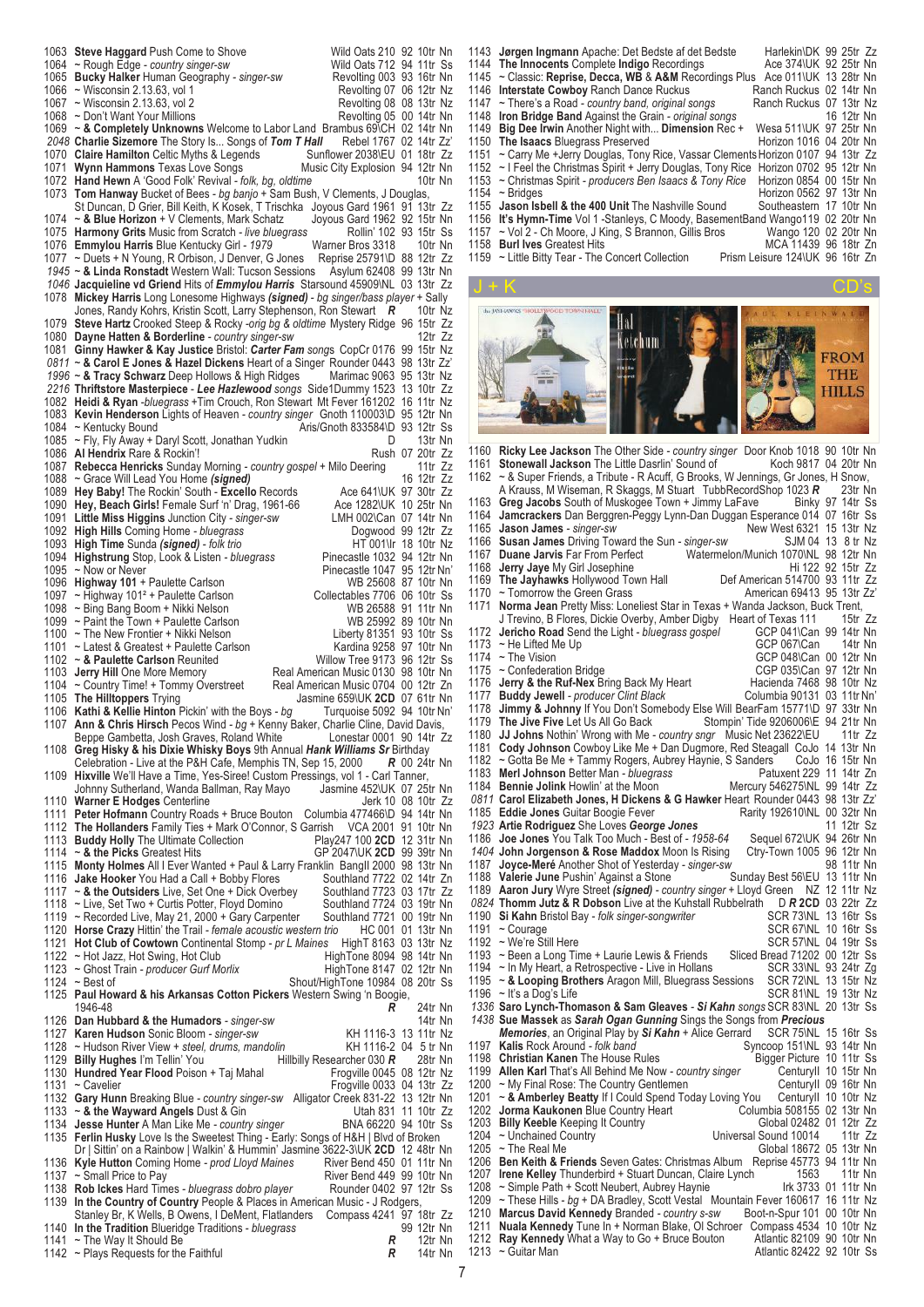|      | 2272 Kentucky Boys / Turner Brothers Honky Tonk Mama Cattle 326\D 06 26tr Zn             |                    |
|------|------------------------------------------------------------------------------------------|--------------------|
|      | 1214 Kentucky Hellbenders Straightnin' the Curves, Flattnin' the Hills - ctry 13 12tr Nz |                    |
|      | 1215 Doug Kershaw Hot-Diggidy-Doug                                                       | BGM 115 89 12tr Nn |
|      | 1216 Rusty Kershaw Now & Then + Neil Young<br>Domino 8002 92 13tr Nn                     |                    |
|      | 1217 Rusty & Doug Kershaw with Wiley Barkdull Louisiana Man: The Complete                |                    |
|      | Hickory Recordings - 1955-62<br>Ace 992\UK 2CD 04 56tr Zz                                |                    |
|      | 1218 Hal Ketchum Sure Love<br>Curb 472743\EU 92 10tr Nn                                  |                    |
|      | 1219 ~ Every Little Word<br>Curb 77812\EU 94 10tr Nn                                     |                    |
|      | Curb 77948 99 12tr Zn<br>1220 ~ Awaiting Redemption                                      |                    |
|      | 1221 Kickin' Asphalt All New Funny Trucking Songs - Del Reeves, Moe & Joe, Joe           |                    |
|      | Sun, Bobby Bare, Shel Silverstein, Sheb Wooley<br>Scena 1950 99 21tr Nn                  |                    |
|      | 1222 Kickin' Grass Band - bluegrass<br>Superfan 003 08 11tr Nz                           |                    |
|      | $1223$ ~ Backroads                                                                       | 03 12tr Zz         |
|      | 1224 Killer Rhythms & Red Hot Beats The Definite Rare Rock & Roll Instrumentals          |                    |
|      | Collection<br>Chrome 5059\UK 2CD 11 70tr Nz                                              |                    |
|      | 1225 Killbilly Stranger in This Place<br>Flying Fish 70599 92 11tr Nn                    |                    |
|      | 1226 Dick Kimmel 25 Year Collection - Mt Grass, Flint Hill Special, Andrew F Boarman,    |                    |
|      | Wild Turkey SB, F&W SB, Southern Sounds of Gr Copper Creek 0143 96 15tr Zz'              |                    |
|      | 1227 ~ Wild Turkey Rag - bluegrass, oldtime<br>Copper Creek 0115 92 12tr Nn'             |                    |
|      | 1228 ~ & Co My Lord Keeps a Record - bg gospel<br>Copper Creek 0240 05 16tr Nn'          |                    |
|      | 1229 ~ & Leo Rosenstein Ramblin' Away<br>Copper Creek 0149 96 14tr Nn'                   |                    |
|      | 1230 ~ Road to Braemar<br>Copper Creek 0132 94 11tr Nn                                   |                    |
|      | 1231 ~ & Jerilyn Kjellberg Somebody Loves You Darlin'<br>Copper Cr 0245 07 13tr Nn       |                    |
|      | 1232 Earl King Very Best, 1955-60: Earl's Pearls<br>WestSide 520\UK 97 25tr Nn           |                    |
|      | 1233 ~ Those Lonely, Lonely Nights -'50s Collection Ace/Specialty 2478\Jap 93 25tr Nn    |                    |
| 1234 | <b>James King Thirty Years of Farming - bluegrass</b><br>Rounder 0490 02 13tr Nn'        |                    |
| 1235 | Rounder 0350 95 12tr Ss<br>~ Lonesome and Then Some                                      |                    |
| 1236 | John C King Head of the Family (signed) -ctry sngr Donside1040\UK 98 12tr Zz             |                    |
| 1237 | King Oliver & his Orchestra 1928-30 - Chronological Classics 607\F 91 22tr Nn            |                    |
|      | 1238 The Kinleys Just Between You and Me - fem country duo Epic 67965 97 10tr Ss         |                    |
|      | 1239 Scott Kirby Row Me Home - ctry singer + Gabe Witcher, Dean Parks 09 11tr Nz         |                    |
|      | 1240 Paul Kleinwald From the Hills: Old Time Banjo for the New Melennium 97 13tr Nn      |                    |
| 1241 | Greg Klyma Another Man's Treasure - s-sw + dobro, st, banjo, drums 13 12tr Nz            |                    |
|      | 1242 Bob Knight Four The Complete Story<br>Laurel 1000 94 32tr Nn                        |                    |
| 1243 | Richard Knight - ctry + Russ Hicks, Wanda Vick Looking Glass 1001 98 10tr Nn             |                    |
| 1244 | Bob & Dana Kogut Heart of the Mountains - bg + Kathy Chiavola, Randy Howard,             |                    |
|      | John Hedgecoth, Butch Baldassari, Markie Sanders<br>Pinecastle 1016 93 14tr Nn           |                    |
|      | 1245 Dennis Kolen Hard Road / Muddy Track - s-sw<br>Wyatt 20302\EU 08 14tr Zz            |                    |
|      | 1246 Kenny Kosek Angelwood<br>Rounder 0362 97 12tr Nn'                                   |                    |
| 1247 | Brian Kramer & the Nights of Blu-topia Live at Club Stampen BKB\S 08 10tr Nn             |                    |

- 1248 **Horst Krush** Portrait of a Cowboy **HSK 0819\CH 91 10tr Nn**<br>1249 **Petr Kus** Famy Czech bluegrass band CZ 99 16tr Zz
- 1249 **Petr Kus** Famy Czech bluegrass band
- 



1254 ~ BLB Live Crossroads 9182\Can 96 10tr Zz<br>1255 ~ Shadow Knows Crossroads 9182\Can 10tr Zz WRC 86957\Can 10tr Zz<br>1256 Eric Lambert & Friends Maiden Voyage - s-sw + ac instr Gnome 10tr Nz 1257 **Rick Lance** Dark Horses *- country singer* + Bruce Bouton Duke 0001 99 11tr Nn 1258 **Rusty Lane** Mystical Memories Crystal Ball 1122 11 23tr Nn 1259 ~ Dedicated to Carolyn 1260 ~ Dedicated to Cyndy 1260 ~ Dedicated to Cyndy Trend 003 97 10tr Nn<br>1261 **Daniel Lanois** Acadie **The Control of Cyndy Conditional Accord Cyndy Condition** 1261 **Daniel Lanois** Acadie **Cannel Constant Constant Opal/WB 25969\D 89 12tr Nn**<br>1262 **Jerry Lansdowne** Travel Light **Cannel Constant Constant Constant Constant Constant Constant Constant Constant** Jerry Lansdowne Travel Light Step One 0055 90 12tr Nn<br>The Larkins - female country duo + Dolly Parton Audium 8165 03 10tr Nn' 1263 **The Larkins** *- female country duo* + Dolly Parton 1264 **Bonnie Lass** Just a Matter of Time *- country sing* **1264 Bonnie Lass Just a Matter of Time** *- country singer* BaseMent 41063 99 10tr Nn<br>Bread & Butter 89 12tr Nn 1265 **Last Fair Deal** *- bluegrass* Bread & Butter 89 12tr Nn<br>1266 **Rob Laufer** The Iron Age *- singer-sw* Bye 2202 05 14tr Nn Rob Laufer The Iron Age *- singer-sw* Eye 2202 05 14tr Nn<br>Mike Laureanno Pushing Back Wintertime *- singer-sw* US 001 13 12tr Nz 1267 **Mike Laureanno** Pushing Back Wintertime *- singer-sw* 1268 John & Michele Law Estimated Time of Arrival-vc+atr. 1268 **John & Michele Law** Estimated Time of Arrival*-vc+gtr,mand* JML\Can 00 10tr Nn 1269 **Jack Lawrence** About Time + M Auldridge, Doc Watson G-Run 1001 97 12tr Nn Hubert Lawson & Bluegrass Ctry Boys Back Tracking TB 14002 00 16tr Zz<br>Peter Layton Indo Classics **Fig. 24tr Zz** 1271 **Peter Layton** Indo Classics<br>1272 **Dave Leatherman & Stone County Drivin in My Sock Feet - bg <b>R** 04 12tr Zz **Dave Leatherman & Stone County** Drivin in My Sock Feet *- bg* **R** 04 12tr Zz<br>Garrett LebeauRise to the Grind *- singer-sw* Music Roads 013 13 11tr Nz 1273 **Garrett Lebeau**Rise to the Grind *- singer-sw* Music Roads 013 13 11tr Nz<br>1274 Will LeBlanc Relentless Pursuit... Sheister 92 10tr Ss 1274 Will LeBlanc Relentless Pursuit... 1275 **Albert Lee & Hogan's Heroes** In Full Flight: Montreux Live BLD520\D 93 13tr Zz 1276 **Brad Lee** Outside Lookin' In *- country singer-sw*<br>1277 ~ Hat's Optional 1277 ~ Hat's Optional **BSW 12258 99 10tr Ss**<br>1278 Sheri Lee More Than Words... + Sean & Sara Watkins Tricopolis 003 98 11tr Nz **Sheri Lee** More Than Words... + Sean & Sara Watkins Tricopolis 003 98 11tr Nz<br>Kevin Leftwich The Ghost in the Keyhole - *singer-sw* TS 0760 11 10tr Zz 1279 **Kevin Leftwich** The Ghost in the Keyhole *- singer-sw* TS 0760 11 10tr Zz 1280 **Chris Leigh** Broken Hearted Friends *- country singer-sw* BlueRiver 12 10tr Zz 1281 **Danni Leigh** Not Forgotten... *(signed) R* 11tr Zz 1282 **John Lennon / Plastic Ono Band** - 1970<br>1283 **Jenny Lester** Friends Like You - ba + J Ro 1283 **Jenny Lester** Friends Like You - bg + J Reischman THM 20210\Can 99 11tr Zz<br>1284 Let's Step Outside Great Country Songs about the Great Outdoors - Gary P Nunn, Let's Step Outside Great Country Songs about the Great Outdoors - Gary P Nunn, Reckless Kelly, Guy Clark, RE Keen, JJ Walker Compadre 81232 06 14tr Ss Reckless Kelly, Guy Clark, RE Keen, JJ Walker Compadre 81232 06 14tr Ss<br>**Dan Levenson** Light of the Moon - traditional folk/oldtime Buz 2001 97 20tr Nn 1285 **Dan Levenson** Light of the Moon - traditional folk/oldtime

1286 **Ashley Lewis** Captivated *- bg singer-sw* + Andy Hall, Sammy Shelor 15tr Nn 1287 **Jerry Lee Lewis** Young Blood Sire 61795 95 14tr Nn<br>1288 ~ At Sun Records: Whole Lot of Shakin; Charly 229\UK 05 30tr Zz 1288 ~ At Sun Records: Whole Lot of Shakin;<br>1289 ~ Last Man Standing: the Duets + BB Kir ~ Last Man Standing: the Duets + BB King, B Springsteen, Mick Jagger, J Fogerty, M Haggard, G Jones, W Nelson, E Clapton, Buddy Guy Go 70322\EU 06 21tr Zn<br>Zoë Lewis Small Is Tremendous - s-sw - prod Kate Wolf Vildflower 05 11tr Zz 1290 **Zoë Lewis** Small Is Tremendous *- s-sw - prod Kate Wolf* Wildflower 05 11tr Zz License to Drive Grave in the Rock *- bluegrass* LTD 0001 **R** 12tr Nn<br>
Liliemae & Dixie Gospel Aires God's Unchanging Hand Raindrop 03 10tr Zn 1292 **Liliemae & Dixie Gospel Aires** God's Unchanging Hand Raindrop 03 10tr Zn 1293 ~ Daddy Was an Old Time Preacher Man *- bg gospel* Raindrop 03 10tr Zn 1294 **Janne Lindgren** Blott en Dag... Steel & Dobro SGM 003\S 91 12tr Ss<br>1295 **Scott Link** Coming Around - *singer-sw* SSM 6541 07 11tr Nz 1295 **Scott Link** Coming Around *- singer-sw* SBM 6541 07 11tr Nz 1296 **Aynsley Lister** Supaker n Pilchards<br>1297 **Big Bill Lister** There's a Tear in My F 1297 **Big Bill Lister** There's a Tear in My Beer *-'49-53* BearFamily 16374\D 99 30tr Nn 1298 ~ Remembering *Hank Williams*<br>1299 Little Eva Lillloco-Motion 1299 L**ittle Eva** LIIIIoco-Motion London 820615\UK 89 16tr Zz<br>1300 L**ittle Grasscals** Nashville's Superpickers. Bluegrass - Dave Talbot. Shad Cobb. Little Grasscals Nashville's Superpickers, Bluegrass - Dave Talbot, Shad Cobb, Mike Compton, Jason Carter, Rob Ickes, Mike Bub NaxosWorld 76034 02 18tr Nn<br>Keith Little Distant Land to Roam - bluegrass Copper Creek 0189 00 12tr Zz 1301 **Keith Little** Distant Land to Roam *- bluegrass* Copper Creek 0189 00 12tr Zz 1302 **Little Pink** Gladly Would We Anchor Night World 06 07 15tr Nn<br>1303 Live Wire Wired! - ba - Robert Hale, Scott Vestal Rounder 0281 90 12tr Nn 1303 **LiveWire** Wired! *- bg* - Robert Hale, Scott Vestal 1304 Los Lobos Kiko 1304 **Los Lobos** Kiko Shash/London 828298\EU 92 16tr Nn<br>1305 ~ The Neighborhood Slash/WB 26131 90 13tr Nn Slash/WB 26131 90 13tr Nn<br>14tr Nn 1306 Local Exchange *- bluegrass* - Michelle Nixon band<br>1307 ~ Steppin' Out 1307 ~ Steppin' Out<br>
1308 ~ Because He Lives - bg gospel<br>
1308 ~ Because He Lives - bg gospel Copper Creek 0206 01 16tr Zz' 1308 ~ Because He Lives - bg gospel<br>1309 **Jerry Logan The Demo + losie I** 1309 **Jerry Logan** The Demo + Josie Donegan, Kate Brislin, Jody Stecher **R** 98 7 tr Nn<br>1310 **Lynn Logan** Back in the Swing of Things - *country singer* CBC **R** 04 7 tr Nn 1310 **Lynn Logan** Back in the Swing of Things *- country singer* CBC *R* 04 7 tr Nn 1311 **London 16000 Series** Vol 1 - Little Joe Isbell, Eddy Wayne, Shorty Warren, Lulu Belle & Scotty, Roy Lanham, Hank Dalton Hillbilly Researcher 062 **R** 26tr Nn<br>**Lonesome Ace Stringband** Gone for Evermore - oldtime trio Can 18 11tr Nn 1312 **Lonesome Ace Stringband** Gone for Evermore *- oldtime trio* Can 18 11tr Nn 1313 Lonesome Standard Time Mighty Lonesome *- bg* Sugar Hill 3816 93 12tr Nr<br>1314 ~ Lonesome as It Gets - Keith Little, B Baldassari Sugar Hill 3839 95 12tr Nn ~ Lonesome as It Gets - Keith Little, B Baldassari 1315 **Long Journey Home** - Mary Black, Chieftains, Vince Gill, Eileen Ivers, Mick Moloney, Sinead O'Connor, Liam O Maonlai Unisphere 68963\EU 98 16tr Nn<br>
Long Tall Texans A Few Texans More DoJo 262\UK 96 20tr Zn 1316 Long Tall Texans A Few Texans More DoJo 262\UK 96 20tr Zn<br>1195 Looping Brothers & Si Kahn Aragon Mill, Bg Sessions SCR 72\NL 13 15tr Nz *1195* Looping Brothers & Si Kahn Aragon Mill, Bg Sessions *1196* ~ It's a Dog's Life 1196 ~ It's a Dog's Life SCR 81\NL 19 13tr Nz<br>1317 The Great Lost Story of the Rock-a-Ballad - Clyde Stacy, Buddy Covelle, Alvis **The Great Lost Story of the Rock-a-Ballad** - Clyde Stacy, Buddy Covelle, Alvis<br>Wayne, Bobby Crown, Jody Reynolds, Joe South Lesley **R** 31tr Nn Wayne, Bobby Crown, Jody Reynolds, Joe South Lesley **R** 31tr Nn<br>
~ Vol 2 - Allen Page, Chuck Wiley, Phaetons, Gene Morris Lesley **R** 31tr Nn 1318 ~ Vol 2 - Allen Page, Chuck Wiley, Phaetons, Gene Morris Lesley *R* 31tr Nn 1319 ~ Vol 3 - Gene Watson, Frank Deaton, Prowlers, Don Head Lesley *R* 30tr Nn 1320 ~ Vol 4 - Mac Curtis, Erserl Hickey, Sleepy LaBeef, Bob Perry Lesley *R* 30tr Nn 1321 **Charlie Louvin** Bluegrass Style **Niptune 1281** Niptune 029 94 11tr Ss<br>1322 ~ Louvin Brothers' Music Celebration. Live in Holland SCR 34 NL 93 19tr Ss 1322 ~ Louvin Brothers' Music Celebration, Live in Holland 1323 ~ Steps to Heaven 1323 ~ Steps to Heaven **The Constitution Construction Tompkins Squarer 2059 08 11tr Zz**<br>1324 ~ The Longest Train **The Watermelon 1056** 12tr Ss 1324 ~ The Longest Train<br>1325 ~ The Sound of Days to Come 1325 ~ The Sound of Days to Come Country Discovery 1040 **R** 99 15tr Zz<br>1326 **Ira Louvin** The Complete Recordings Country Discovery King 5120 00 15tr Ss Ira Louvin The Complete Recordings King 5120<br>The Lovenotes You Are Invited: Recording Session, 1953-54 Eagle\D 1327 **The Lovenotes** You Are Invited: Recording Session, 1953-54 Eagle\D 19tr Zz 1328 **Low Profile Band** One Broken Home for Sale *- bg* Patuxent 061 *R* 00 12tr Nn 1329 **Stacey Lowery** Having Some Fun *- ctry singer* Thunder Turtle 8168 98 10tr Nn 1330 **Lucky Stars** Stay Out Late *- western swing* Fate 5002 05 13tr Nn 1331 **Dan Lund** Wood & Steel Kittyhawk 94 10tr Zz<br>1331 Lynwood Lunsford Pick Along - bg banjo + H Sizemore HH 1349 99 13tr Nn 1332 Lynwood Lunsford Pick Along *- bg banjo* + H Sizemore HH 1349 99 13tr Nr<br>1333 ~ & the Misty Valley Boys Portrait of the Blues Hay Holler 1355 00 13tr Zz 1333 ~ **& the Misty Valley Boys** Portrait of the Blues Hay Holler 1355 00 13tr Zz' 1334 **Ray Lyell** Working Man Magada 33\Can 95 11tr Ss Magada 33\Can 95 11tr Ss<br>1335 **Jenni Lyn (Gardner)** Burn Another Candle (signed) - s-sw + banjo, mand, guitars, 1335 **Jenni Lyn (Gardner)** Burn Another Candle *(signed) - s-sw + banjo, mand, guitars, bass, fiddle, percussion* + Jason Carter, Ron Stewart 1336 **Saro Lynch-Thomason & Sam Gleaves** I Have Known Women: Songs by **Si Kahn** Celebrating Women's Lives & Struggles SCR 83\NL 20 13tr Ss<br> **Loretta Lynn** Coal Miner's Daughter **School Struggles** MCA 936 11tr Nn 1337 **Loretta Lynn** Coal Miner's Daughter **Communist Construct Propert Construct** 11st Nn<br>1338 ~ Best of - Coal Miner's Daughter Muasic Club 142\UK 93 16tr Zz 1338 ~ Best of - Coal Miner's Daughter<br>1339 Tracie I vnn Girl Talk - prod Llovo 1339 **Tracie Lynn** Girl Talk *- prod Lloyd Maines & Ray Methvin*<br>1340 **The Lynns** *- female country duo*<br>Rec vin Bird Dog 99 14tr Ss<br> **Reprise 46754 98 10tr Ss'**<br> **Busted Flat 003 04 12tr Nn** 1341 **Shannon Lyon** Someday Mourning - singer-sw<br>1342 ~ Dharma Inbetweens 013\NL 01 10tr Zz



1348 **Martina McBride** Timeless<br>1349 ~ Waking Up Laughing 1349 ~ Waking Up Laughing The CA 03674\EU 07 11tr Zn<br>1350 ~ Greatest Hits The RCA 67012\EU 01 19tr Nn RCA 67012\EU 01 19tr Nn<br>RCA 66288 93 10tr Nn 1351 ~ The Way That I Am 1352 ~ Wild Angels 1352 ~ Wild Angels 1352 + 2010 12:00 RCA 66509 95 11tr Nn<br>1353 ~ The Time Has Come 12:00 RCA 66002 92 10tr Nn 1353 ~ The Time Has Come<br>1354 **Colin McCaffrey** Make 1354 **Colin McCaffrey** Make Your Way Home *+ dobro, st, fd, bj* CJM 04882 03 14tr Zz

Ritz 532\UK 93 20tr Zz

- 
- 1355 **Frank McCaffrey** In Concert Irish country singer<br>1356 ~ Very Best (signed)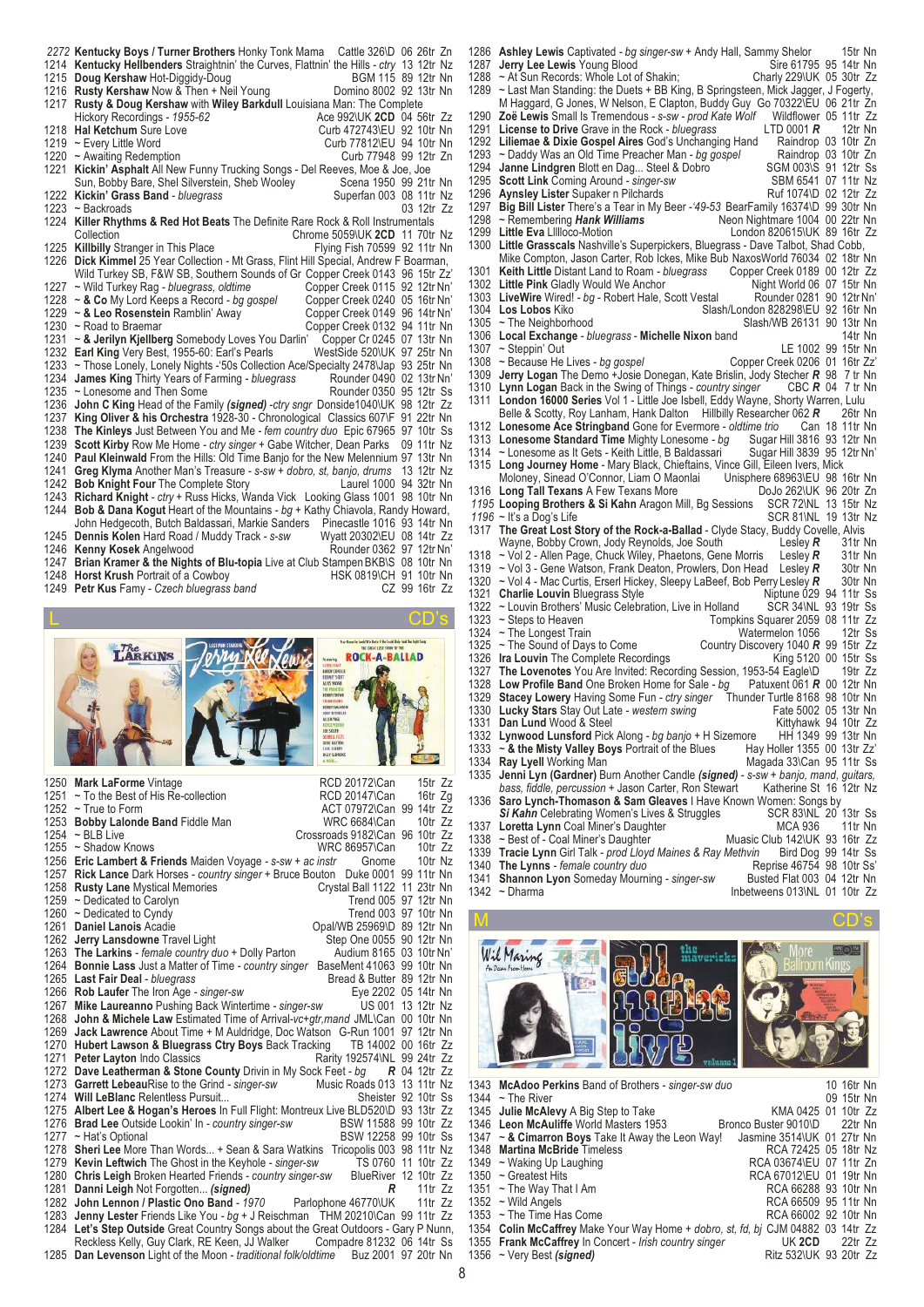**Darrell McCall** A Way to Survive **Call Artap 086** 10tr Ss<br>1358 ~ All She Did Was Fall in Love + Buddy Emmons Artap 071 92 10tr Nn ~ All She Did Was Fall in Love + Buddy Emmons Artap 071 92 10tr Nn 1359 ~ Keeping with Tradition **Franchise Communist Communist Communist Communist Communist Communist Communist Communist Communist Communist Communist Communist Communist Communist Communist Communist Communist Communist C** 1360 ~ Old Memories and Wine Heart of Texas 108 12tr Nn<br>1361 ~ Pictures Can't Talk Back +J Pavcheck - *or Buddy Emmons* Artap 090 10tr Ss 1361 ~ Pictures Can't Talk Back +J Paycheck - *pr Buddy Emmons* Artap 090 10tr Ss<br>1362 ~ & the Tennessee Volunteers Reunion BGM 1231 86 10tr Nn  $\sim$  & the Tennessee Volunteers Reunion **Dee McCall** *- ctry sngr* + Scott Sanders, Glen Duncan DoorKnob 1074 02 7 tr Nz **Jim McCall & Walker Mt Boys** Walking with Him *- bg* Crosscut 1055 12tr Ss **Cormac McCarthy** Curious Thing *- country singer-sw* RT 1004 06 12tr Nn **McCarty & Company** Sincerely Yours *- country* Big Cheese 61989 10tr Zz **Scott McClatchy** Blue Moon Revisited *- s-sw + fd, mand, banjo* LIB 99 13tr Nz **Delbert McClinton** Live from Austin **Alligator 4773** 89 11tr Nn 1369 **Hank McCoy & the Dead Ringers** Mohawk Street OKra 33026\D 94 12tr Nn **Hank McCoy & the Dead Ringers** Mohawk Street 1370 ~ Still Feeling Bluell ately My Luck Has Been Chang 1370 ~ Still Feeling Blue|Lately My Luck Has Been Changing OKra 33014\D 91 24tr Nn<br>1371 **Boris McCutcheon & the Salt Licks** Might Crash! - s-sw FVR 071 13 13tr Nn **Boris McCutcheon & the Salt Licks** Might Crash! *- s-sw* FVR 071 13 13tr Nn **Brian McDade** Love Bayou<br>1373 **Chas McDevitt Skiffle Grou Chas McDevitt Skiffle Group** Freight Train + Nancy Whiskey & Shirley Douglas - Previously Unissued 50's Recordings RollerCoaster 3007\UK 93 32tr Nz Previously Unissued 50's Recordings RollerCoaster 3007\UK 93 32tr Nz<br>Reba McEntire Reba Much 42134 88 10tr Nn **Reba McEntire** Reba<br>1375 ~ The Last One to Know MCA 42030 87 10tr Nn  $~\sim$  The Last One to Know 1376  $~\sim$  Live MCA 8034 89 19tr Nn<br>MCA 42031 87 10tr Nn 1377 ~ Merry Christmas to You 1378 ~ Starting Over 1378 ~ Starting Over 1378 < Note 11264\EU 95 10tr Nn 1379 ~ Read My Mind 1379 + MCA 10994 94 10tr Nn' 1379 ~ Read My Mind MCA 10994 94 10tr Nn'<br>1380 ~ So Good Together MCA 70097\EU 99 11tr Nn MCA 70097\EU 99 11tr Nn **Rollee McGill** Rhythm' Rockin' Blues *- 1954-65* Bear Family 15926\D 99 30tr Nn **Alan McGlone** You Ain't Seen the Last of Me *- country singer-sw* 96 10tr Nn **Alicia McGovern** Words Through the Seasons - s-sw + Duke Levine 1384 LeRoy Mack of the Kentucky Colonels & Friends + Nashville Bo Ban **LeRoy Mack** of the Kentucky Colonels & Friends + Nashville Bg Band, Josh<br>Graves. Byron Berline. Laurel Canvon Ramblers Rebel 1729 96 13tr Nn Graves, Byron Berline, Laurel Canyon Ramblers Rebel 1729 96 13tr Nn<br>
Taylor McKay More Than You Know - country singer KMA 0921 00 10tr 7z **Taylor McKay** More Than You Know *- country singer* KMA 0921 00 10tr Zz ~ Lighter Shade of Blue <br>
1386 Kate MacKenzie Age of Innocence - bluegrass Red House 91 96 10tr Ss 1387 Kate MacKenzie Age of Innocence *- bluegrass* 1388 ~ Let Them Talk + A Krauss. Emmylou Harris. S 1388 ~ Let Them Talk + A Krauss, Emmylou Harris, S Bush Red House 66 94 10tr Nn<br>1389 The McKrells Better Days - bluegrass, original songs Two Twins 14tr Nn The McKrells Better Days *- bluegrass, original songs* Two Twins 14tr Nn<br>Pat McLaughlin Unglued *- country singer-sw/guitar player* Dos 7005 94 13tr Ss **Pat McLaughlin** Unglued *- country singer-sw/guitar player* Dos 7005 94 13tr Ss **Joe MacLean** Old Time Scottish Fiddle - Cape Breton Rounder 7024 98 11tr Nn'<br>1392 Kate MacLeod At Ken Sanders Rare Books - s-sw Waterbug 115 12 19tr Nz' **Kate MacLeod** At Ken Sanders Rare Books *- s-sw* Waterbug 115 12 19tr Nz' **Tony McManus** Mysterious Boundaries Greentrax 376\UK 13 10tr Zz<br>0973 ~ & Beppe Gambetta Round Trip Borealis 238\Can 15 11tr Nz  $\sim$  & Beppe Gambetta Round Trip **Rob McNamara** The Next in Line + Buddy Emmons Promise 724 12tr Nn'<br>1395 **McPeak Brothers** Classic Bluegrass Rebel 1117 92 16tr Nz **McPeak Brothers** Classic Bluegrass Rebel 1117 92 16tr Nz<br>1396 ~ You Won't Ever Forget Me CM 001 12tr Ss 1396 ~ You Won't Ever Forget Me<br>1397 ~ Pathway to Heaven 1397 ~ Pathway to Heaven Copper Creek 0139 95 12tr Nn 1398 ~ The Bottom Line Copper Creek 0159 98 12tr Nn' 1398 ~ The Bottom Line Copper Creek 0159 98 12tr Nn' **Larry McPeak** There's Always a Calm +TT Hall,Janette Carter FatDog 01 12tr Nz **JD McPherson** Signs & Signifiers + Jimmy Sutton Histyle 82698 10 12tr Nn **Elizabeth McQueen & Fire Brands** Fresh Up Club Me&My 1017\NL 04 13tr Zz **Frankie McWhorter** Texas Sandman *- western swing fiddle* FP 0006 99 21tr Ss **Ita Madden** Something for Everyone *- country singer* Anew 425\UK 10 14tr Nn **Rose Maddox & John Jorgenson** Moon Is Rising Ctry-Town 1005 96 12tr Nn **Marshall Madison** Real *- country singer-sw* + Jim Vest ROW 1564<br>1406 **The Maerlock** Sofa *- folk band* **The Maerlock** Sofa *- folk band* Fellside 214\UK 13tr Ss<br>1407 **Johnny Maestro** Maestro Music Please Cat King Cole 1020 10 27tr Nn **Johnny Maestro** Maestro Music Please Cat King Cole 1020 10 27tr Nn **Michelle Magee** From the Heart **Care Control Control Control Control Control Control 1409 <b>Odus Maggard** Southern Melody - oldtime banjo June Appal 0075 95 13tr Nn **Odus Maggard** Southern Melody *- oldtime banjo* June Appal 0075<br>1410 Lee Magnum Is It Really Over *- Jim Reeves songs* LPM 01 **Lee Magnum** Is It Really Over *- Jim Reeves songs* LPM 01 15tr Zz **Taj Mahal & Hula Blues Band** Sacred Island Private Music 82165 98 8 tr Zg **Mahoney Brothers Band** MBE 98 14tr Nn 1413 ~ Rock and Roll Rodeo MBE 02 11tr Zz<br>1414 **John Culliton Mahonev** In My Mothers Fyes - country singer DMH **R** 12tr Nn **John Culliton Mahoney** In My Mothers Eyes *- country singer* DMH *R* 12tr Nn **John Maines Jr** Borderline **Endless Love 19578** 10tr Ss 1416 ~ Long Hard Road **Endless Love 1960** 10tr Zz<br>1417 ~ Outlaw Runnin' Wild **Endless Love 1961 08 10tr Nn** Endless Love 1961 08 10tr Nn<br>Endless Love 7612 98 10tr Nn 1418 ~ I'll Get Over You in Time - country singer-sw **Charlie Major** Everything's Alright *- country singer-sw* BMG 56558\EU 97 11tr Zz − Lucky Man <br>
Figure 30728\Can 95 11tr Ss → The Other Side Can be a state of the Arista 14864\Can 93 10tr Nn 1421 ~ The Other Side **Arista 14864\Can 93 10tr Nn**<br>1422 ~ 444 **Dead Reckoning 0015 99 10tr 7n** Dead Reckoning 0015 99 10tr Zn<br>MCA 10124 88 12tr Nn' **Mamou** - cajun band<br>1424 Man Doki Soulmates **Man Doki Soulmates** ThankYou! Essentials 1992-2010 - Ian Anderson, Eric Burdon, Chaka Khan, Peter Maffay, Nik Kershaw Sony 81405\EU 10 18tr Ss<br>
Mann Sisters It Ain't One Way - country singers lntersection 105 94 10tr Nn **Mann Sisters** It Ain't One Way *- country singers* 1426 Wil Maring An Ocean from Home + Rob Ickes. **Wil Maring** An Ocean from Home + Rob Ickes, Mark Stoffel, Joey Miskulin, Jens Krüger, Willie Jones, Doug Knecht<br>Jens Krüger, Willie Jones, Doug Knecht<br>Bear Family 16233\D 97 12tr Nn Jens Krüger, Willie Jones, Doug Knecht ~ Turning of a Century + Stuart Duncan, Chris Jones RoanPony 1309 01 12tr Nn 1428 Jack Marks Blues Like These<br>1429 **Marley's Ghost** Gospel: How Can I Keep from Singing SageArts 02 04 15tr Nz **Marley's Ghost** Gospel: How Can I Keep from Singing SageArts 02 04 15tr Nz **David Marshall** Family & Friends: Clearwaters - bg **Marshall Family** Legendary, vol 1 - Pop-David-Judy-Ben Rebel 7505 02 12tr Nn **Paul Marshall** Weed and Water + Jaydee Maness Scostepa 119901 00 11tr Nn<br>1433 The Martells Got You on My Mind Collectables 5531 95 20tr Zz **The Martells** Got You on My Mind Collectables 5531 95 20tr Zz **Barry Martin** Butt Scootin' Doggie *+ s-sw + st, banjo* Platinum 9356 99 18tr Nn Keith Davis Sings *Dean Martin* Badger 04 10tr Nn<br>1435 Jimmy Martin King of Bluegrass: Got It Made in the Shade + Little Jimmy Dickens **Jimmy Martin** King of Bluegrass: Got It Made in the Shade + Little Jimmy Dickens,<br>Ricky Skagos Leona Williams, Marty Stuart, Jett Williams SMR 006 12tr Nn Ricky Skaggs, Leona Williams, Marty Stuart, Jett Williams SMR 006 12tr Nn ~ **& Sunny My Boys** Live in 1990 with Grant Turner SMM 7882 90 12tr Zn **Terence Martin** Lost Hills Good Dog 0005 05 12tr Zz **Sue Massek** as *Sarah Ogan Gunning* Sings the Songs from *Precious Memories*, an Original Play by *Si Kahn* + Alice Gerrard SCR 75\NL 15 16tr Ss<br>**Syd Masters & Swing Riders** Live & Swingin' - western trio Vision 00 20tr Zn **Syd Masters & Swing Riders** Live & Swingin' - western trio 1440 Matching Ties Across the Sea - Paul Stowe Trevor Morriss Matching Ties Across the Sea - Paul Stowe, Trevor Morriss MT 04\D 06 15tr Ss<br>- Crossing the Bridge + Lody van Vlodrop, Uwe Zeeb MT 02\D 97 15tr Nn  $\sim$  Crossing the Bridge + Lody van Vlodrop, Uwe Zeeb

1442 **Kathy Mattea** Lonesome Standard Time Mercury 512567\EU 92 10tr Zz<br>1443 ~ Willow in the Wind Mercury 836950\EU 89 10tr Zz 1443 ~ Willow in the Wind Mercury 836950\EU 89 10tr Zz<br>1444 ~ A Collection of Hits Mercury 842330 90 10tr Nn' 1444 ~ A Collection of Hits Mercury 842330 90 10tr Nn<br>1445 ~ The Innocent Year Mercury 170130 00 12tr Nn 1445 ~ The Innocent Year Mercury 170130 00 12tr Nn<br>1446 ~ Walking Away a Winner Mercury 518852 94 10tr Nn' 1446 ~ Walking Away a Winner **Mercury 518852 94 10tr Nn'**<br>1447 ~ Time Passes By Mercury 846975 91 11tr Nn Mercury 846975 91 11tr Nn<br>Mercury 518059 93 10tr Sz 1448 ~ Good News - Christmas<br>1449 ~ Love Travels 1449 ~ Love Travels Mercury 532899 97 11tr Nn<br>1450 **Matthews, Wright & King** Power of Love + Steve Gibbons, Mark Casstevens, Matthews, Wright & King Power of Love + Steve Gibbons, Mark Casstevens, Sam Bush, Mark O'Connor, Andrea Zonn, Jerry Douglas Cold 48797 92 10tr Nn Sam Bush, Mark O'Connor, Andrea Zonn, Jerry Douglas Col 48797 92 10tr Nn<br>
~ Dream Seekers - producer Randy Scruggs Columbia 53198 91 10tr Ss 1451 ~ Dream Seekers - *producer Randy Scruggs* Columbia 53198 91 10tr Ss'<br>1452 **Ian Matthews** Some Days You Eat the Bear - 1974 Elektra 61169\EU 10tr Nn 1452 **Ian Matthews** Some Days You Eat the Bear *- 1974* Elektra 61169\EU 10tr Nn 1453 ~ Stealin' Home | Siamese Friends Line 21193\D **2CD** 92 21tr Zn<br>1454 **Tony Maude** No Time for Sorrow - singer-sw Autogram 6002\D 94 16tr Nn 1454 **Tony Maude** No Time for Sorrow *- singer-sw* Autogram 6002\D 94 16tr Nn 1455 **The Mavericks** All Night Live, vol 1<br>1456 ~ Music for All Occasions + F Jimene 1456 ~ Music for All Occasions + F Jimenez, Trisha Yearwood MCA 11257 95 11tr Ss<br>1457 May, Mackie & Rhonda Meridian to Here - *female/male country trio* + Robbie 1457 **May, Mackie & Rhonda** Meridian to Here *- female/male country trio* + Robbie Turner, Brent Truitt, Aubrey Haynie, Gemma Donald MM 003 08 12tr Zz<br> **Percy Mayfield** Specialty Records **May 18th Ace 283 ACE 283 10K 90 25tr Nn** 1458 **Percy Mayfield** Specialty Records **Ace 283 Ace 283\UK 90 25tr Nn**<br>1459 ~ Specialty Records, vol 2: Memory Pain **Ace 438\UK 92 25tr Nn** 1459 ~ Specialty Records, vol 2: Memory Pain Ace 438\UK 92 25tr Nn<br>1460 Glenn Mayo Sings Todays Country: Last of a Dying Breed SSR 6 96 14tr Nz 1460 **Glenn Mayo** Sings Todays Country: Last of a Dying Breed SSR 6 96 14tr Nz **1461 Beth Mead & Friends** Big Bandjo: Big Band Bluegrass + Jerry Allender,<br>Alan Munde, Larry Cohen, Dawn Watson, Gerald Jones 99 12tr Nn Alan Munde, Larry Cohen, Dawn Watson, Gerald Jones<br>Oaks 99 1462 Meadowland Harbours 1462 **Meadowland Harbours Call Bull Coates Call Call Call Mamre 005 10 9 tr Zz**<br>1463 **Joe Meadows** Mountains, Rivers and Meadows + Jimmy Gaudreau, **Joe Meadows** Mountains, Rivers and Meadows + Jimmy Gaudreau,<br>Mike Munford, Jack Leiderman & Victoria McMullen Patuxent 036 98 12tr Nn Mike Munford, Jack Leiderman & Victoria McMullen Patuxent 036 98 12tr Nn<br>A **Country Ham** Fiddle Instrumentals Patuary 13 16tr Nn 1464 ~ **& Country Ham** Fiddle Instrumentals Vetco 531 93 16tr Nn<br>1465 **Don Meehan Proiect** He Hopes - *singer-sw* Barkroom 1002 **R** 09 14tr Nn 1465 **Don Meehan Project** He Hopes *- singer-sw* Barkroom 1002 *R* 09 14tr Nn 1466 **Derrick Mehaffey** All Over Again *- country singer* Hawk 199\UK 95 15tr Zz 1467 **Rose Melberg** Cast Away the Clouds *- singer-sw*<br>1468 **John (Cougar) Mellencamp** Colur 1468 **John (Cougar) Mellencamp** Columbia 491652\EU **2CD** 98 14tr Zz 1469 ~ Whenever We Wanted Mercury 314151 91 10tr Zz<br>1470 ~ Freedom's Road Mercury 314151 97 10tr Zz 1470 ~ Freedom's Road 1990 Universal 08249 07 10tr Universal 08249 07 10tr 2010 Universal 08249 07 10tr 1471 ~ Big Daddy **Mercury 838220\EU 89 11tr Nn**<br>1472 ~ Back Home Again **Mercury Strategy Again** Living Legend 192\lt 92 14tr Nn 1472 ~ Back Home Again Living Legend 192\It 92 14tr Nn 1473 ~ Human Wheels Mercury 518088 93 10tr Zz Mercury 522428 94 9 tr Zz<br>1475 ~ The Lonesome Jubilee Mercury 832465\EU 87 10tr Zz 1475 ~ The Lonesome Jubilee Mercury 832465\EU 87 10tr Zz<br>1476 ~ Mr Happy Go Lucky Mercury 537896 96 12tr Nn Mercury 537896 96 12tr Nn<br>Imtrat 900.025\D 12tr Nn 1477 ~ Live USA - 1980<br>1478 **Ken Mellons** Where Forever Begins **Intrat 900.025\D** 12tr Nn 1478 **Ken Mellons** Where Forever Begins<br>1479 **Mel's Diner All-Star Trad Ctrv: Darkh Mel's Diner All-Star Trad Ctry: DarkHorse Traditions - Grant Tingey, Shelley Buffitt, Loretta Cooper. Mark LaForme. Yodelin' Bob Evans RCD 20148\Can 12tr Nz** Loretta Cooper, Mark LaForme, Yodelin' Bob Evans RCD 20148\Can 12tr Nz<br>Maria Mena Apparently Unaffected Columbia\EU 05 14tr Zz 1480 **Maria Mena** Apparently Unaffected **Columbia** Columbia CU 05 14tr Zz<br>1481 **D L Menard** Cajun Memories **COLUM** Canadiow 6125 95 15tr Nn 1481 **D L Menard** Cajun Memories **System State State State State State 15 Nm**<br>1482 ~ No Matter Where You At, There You Are **Rounder 6021 88 12tr Nn** 1482 ~ No Matter Where You At, There You Are Rounder 6021 88 12tr Nn<br>1483 Larry Mercey Full Speed Ahead Koch 322544\EU 91 10tr Nn 1483 Larry Mercey Full Speed Ahead<br>1484 Mercury's Triple Play Sampler **Mercury's Triple Play Sampler** - John Brannen, Toby Keith, Shania Twain (3 tracks each) *Mercury 622 pr 93 9 tr Nn<br>Lily Pad 534 09 14tr Zz* 1485 **Buddy Merriam** Back Roads Mandolin Lily Pad 534 09 14tr Zz<br>1486 **~ & Back Roads** It's Blue Grass Time Lily Pad 530 00 13tr Zz 1486 ~ & Back Roads It's Blue Grass Time<br>1487 ~ Mystery Train 1487 ~ Mystery Train Lily Pad 529 94 14tr Nz 1488 **Jo Dee Messina** Burn Curb/London 84420 00 12tr Nn 1489 ~ I'm Right Curb 77904 98 10tr Nn<br>1490 ~ Jo Dee Messina Curb 77820 96 10tr Ss – 1490 ∼ Jo Dee Messina Curb 77820 96 10tr Ss<br>1491 **Ray Meyers** My Kind of Music - Fiddle & Accordion Tunes FRM 02 17tr Zz 1491 **Ray Meyers** My Kind of Music - Fiddle & Accordion Tunes RM 02 17tr Zz<br>1492 ~ At It Again!! - Music That Is Al 1492 ~ At It Again!! - Music That Is All also a That Is RM 08 17tr Zz<br>1493 Prian Michaels The Story of Your Life - *country singer-sw* 11 10tr Zz 1493 **Brian Michaels** The Story of Your Life *- country singer-sw* 11 10tr Zz 1494 **Francine Michaels** Keeper of the Door *- bg* + K Baker, Josh Graves 12tr Nn<br>1495 ~ Time Can Mend + Tim Graves. K Baker *- prod Josh Graves* R 13tr Nn 1495 ~ Time Can Mend + Tim Graves, K Baker *- prod Josh Graves R* 13tr Nn 1496 **Nancy Middleton** The Way I Do *(signed)* 13tr Zz 1497 **Amos Milburn** The Motown Sessions, 1962-64 Motown 0611 96 18tr Nn<br>1498 Wolfe Milestone Where My Truck Stops - country singer Mile 1 99 10tr Nn 1498 **Wolfe Milestone** Where My Truck Stops *- country singer* Mile 1 99 10tr Nn 1499 ~ From the Heart<br>1500 **Buddy Miller** Cruel Moon 1500 **Buddy Miller** Cruel Moon **HighTone 8111 99 11tr Ss**<br>1501 ~ Your Love and Other Lies **HighTone 8063 95 13tr Ss** 1501 ~ Your Love and Other Lies Manus and HighTone 8063 95 13tr Ss<br>1502 Dean Miller + Raul Malo, Trisha Yearwood Capitol 31559 97 11tr Ss 1502 **Dean Miller** + Raul Malo, Trisha Yearwood Capitol 31559 97 11tr Ss 1503 **Michael Miller** I Made You Up - singer-sw<br>1504 **Rodney Miller** Airplang: American Instrum Rodney Miller Airplang: American Instrumental Fiddle Tunes + Russ Barenberg,<br>Peter Barnes, Molly Mason & Tim Jackson<br>Rounder 0193 97 10tr Nn Peter Barnes, Molly Mason & Tim Jackson<br>~ Band Greasy Coat 1505 ~ **Band** Greasy Coat Sage Arts 1301 90 13tr Nn'<br>1506 **Million Sellers** Music City USA & Other Ghost Stories Wanda 12 14tr Nn 1506 **Million Sellers** Music City USA & Other Ghost Stories Wanda 12 14tr Nn<br>1507 **Bunnie Mills & Friends** Vol IV + Kitty Wells Greenback 99 21tr Zz 1507 **Bunnie Mills & Friends** Vol IV + **Kitty Wells** Greenback 99 21tr Zz 1508 ~ Vol VII + **Ernie Ashworth**<br>1509 ~ Vol VIII + **Kitty Wells** Greenback 00 21tr Zz 1509 ~ Vol VIII + **Kitty Wells** Greenback 00 21tr Zz 1510 **Big John Mills** Honky Tonks & Neon Lights *- producer Clay Blaker* 02 11tr Zz 1511 **Roy Milton** Specialty Records **Ace 308\UK 90 25tr Zn**<br>1512 ~ Specialty Records, vol 2: Groovy Blues Ace 435\UK 92 25tr Nn 1512 ~ Specialty Records, vol 2: Groovy Blues Ace 435\UK 92 25tr Nn<br>1513 ~ Specialty Records, vol 3: Blowin' with Roy Ace 575\UK 94 25tr Nn 1513 ~ Specialty Records, vol 3: Blowin' with Roy<br>1514 Lawrie Minson Family Tree 1514 **Lawrie Minson** Family Tree **ABC Country 89840\Aus 96 12tr Zz**<br>1515 **Miss Leslie** Between the Whiskey & the Wine Zero Label 0103 08 13tr Zn 1515 **Miss Leslie** Between the Whiskey & the Wine Zero Label 0103 08 13tr Zn 1516 ~ & the Juke-Jointers Honky Tonk Happy Hour Zero Label 0102 06 19tr Zz<br>1517 **Ben Mitchell** Peace of Mind - *singer-sw + acoustic instr.* Trade Winds 11tr Nn 1517 **Ben Mitchell** Peace of Mind *- singer-sw + acoustic instr* Trade Winds<br>1518 Guy Mitchell The Hits and More Ultimate Coll Jasmine 514\UK 2CD 1518 **Guy Mitchell** The Hits and More... Ultimate Coll Jasmine 514\UK **2CD** 09 56tr Nn 1519 **John Mitchell & Sofie Jonsson** Western Highways *- folk singers + acoustic instruments: guitar, fiddle, dobro, whistle, bouzouki*<br>Waddie Mitchell Lone Driftin' Rider **War** 1520 Waddie Mitchell Lone Driftin' Rider Warner Western 26934 92 14tr Nz<br>1521 ~ Sweat Equity + Gillette Brothers Western Jubilee 13463 14 14tr Ss 1521 ~ Sweat Equity + Gillette Brothers<br>1522 **Modern Mandolin Quartet Pan-A** 1522 **Modern Mandolin Quartet** Pan-American Journeys WindhamH11135 93 11tr Nn 1523 **Moe & the Grass** Bluegrass 96 12tr Nn<br>1524 **Hugh Moffatt** Live and Alone **1524 Brambus** 18 CH 91 16tr Nn **Hugh Moffatt** Live and Alone Brambus 18\CH 91 16tr Nn<br>Trio: The Wognum Sessions SCR 32\NL 92 15tr Ss 1525 ~ Trio: The Wognum Sessions The Script Script Script Script Script Script Script Script Script Script Script Script Script Script Script Script Script Script Script Script Script Script Script Script Script Script Scr 1526  $\sim$  & Katy Moffatt Now and Then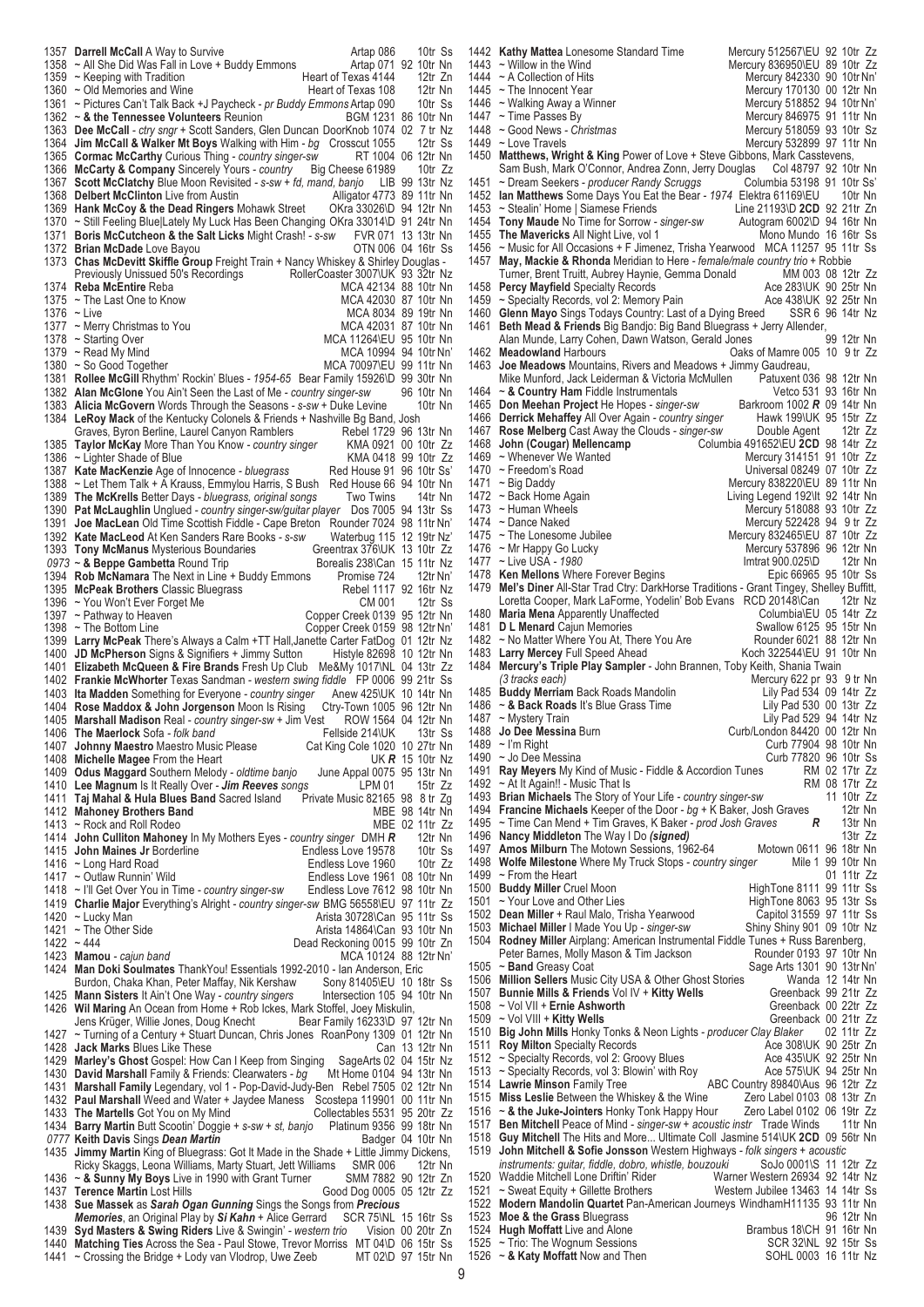|              | 1527 Katy Moffatt Up Close & Presonal                                                                                                                    | Fuel 1508 05 16tr Nn  |                  |  |
|--------------|----------------------------------------------------------------------------------------------------------------------------------------------------------|-----------------------|------------------|--|
|              | 1528 ~ Playin' Fool: Live in Holland +Rosie Flores, Tom Russell SCR 64\NL 10 15tr Ss                                                                     |                       |                  |  |
|              | 1529 ~ Hearts Gone Wild<br>Round Tower 69\UK 94 12tr Ss                                                                                                  |                       |                  |  |
|              | 1530 $\sim$ Child Bride<br>Heartland 009 89 11tr Nn                                                                                                      |                       |                  |  |
| 1531         | ~ The Greatest Show on Earth                                                                                                                             | Philo 1148 93 12tr Zn |                  |  |
|              | 1532 ~ Loose Diamond<br>HighTone 8109 99 12tr Ss                                                                                                         |                       |                  |  |
| 1533         | Molasses Creek Citybound - bg +D Grier, G Wooten, V Clements MC 98 12tr Nn                                                                               |                       |                  |  |
| 1534         | Fire Ant 202 94 12tr Ss<br><b>Erik Moll In the Shadow</b>                                                                                                |                       |                  |  |
|              | 1535 Molly's Revenge Raise the Rafters - traditional Celtic folk                                                                                         | MR 05 06 12tr Nz      |                  |  |
| 1536         | <b>Marshall Monrad Band Minerals &amp; Mud - bluegrass</b><br>Rootsy 043\EU 12 11tr Zz                                                                   |                       |                  |  |
| 1537         | Bill Monroe & his Blue Grass BoysMule Skinner Blues                                                                                                      | RCA 2494 91 16tr Nz   |                  |  |
| 1538         | Columbia/Legacy 53908 96 16tr Ss<br>$~16$ Gems                                                                                                           |                       |                  |  |
| 1539         | MCA 10017 91 10tr Zz'<br>$\sim$ Cryin' Holy Unto the Lord<br>1540 ~ Southern Flavor<br>MCA 42133 88 10tr Nn                                              |                       |                  |  |
|              | 1541 ~ Live at Mechanics Hall + Del McCoury, Bill Keith<br>Acoustic Disc 59 04 19tr Nz'                                                                  |                       |                  |  |
|              | 1542 Charlie Monroe Post War Country Classics, 1945-50<br>Cattle $301/D$ 04 24tr $Zz$                                                                    |                       |                  |  |
|              | 1543 Monroe Brothers Vol 1: What Would You Give?<br>Rounder 1073 00 15tr Zz'                                                                             |                       |                  |  |
| 1544         | <b>Montana Tunesmith</b> Life Is for the Living - pr Lloyd Maines                                                                                        |                       | 02 12tr Zn       |  |
|              | 1545 Vinnie Monte Just One of the Guys - 1956-65<br>Frog Hopper 1001 05 31tr Zz                                                                          |                       |                  |  |
|              | 1546 Carlton Moody Meet Me in Paris, Tennessee<br>Nash 134020\NL                                                                                         |                       | 13tr Nn          |  |
| 1547         | $\sim$ & the Moody Brothers<br>Lamon/Sundown 10157 87 14tr Ss                                                                                            |                       |                  |  |
| 1548         | Domino 001 92 14tr Nn'<br>John Mooney Testimonu                                                                                                          |                       |                  |  |
| 1549         | Ruf 1019\D 97 10tr Nn<br>$\sim$ Against the Wall                                                                                                         |                       |                  |  |
|              | 1550 Moore Brothers Credit to You<br>7 Misty Mountains 04 02 10tr Zz                                                                                     |                       |                  |  |
| 1551         | Wea 46156\D 89 12tr Zz<br><b>Christy Moore Voyage</b>                                                                                                    |                       |                  |  |
|              | East West 75351\D 91 20tr Zz<br>1552 ~ Collection, 1981-91                                                                                               |                       |                  |  |
| 1553         | Donny Moore Private Eye + Mike Headrick, Joe Caverlee<br>$S$ lo/Mo $R$                                                                                   |                       | 5 tr Nz          |  |
| 1554<br>1555 | ~ Leaning on the Jukebox (signed)<br><b>Country Discovery</b><br>Lee Moore Coffee-Drinkin' Night Hawk: 20 Early Favorites - bg + Tater Tate,             |                       | 11 $tr$ $Zz$     |  |
|              | Billy Edwards, Danny Milhon & John Palmer<br>Rural Rhythm 202 98 20tr Nn                                                                                 |                       |                  |  |
| 1556         | More Ballroom Kings - PeeWee King, Jim Boyd, Hank Penny, Johnnie Lee Wills,                                                                              |                       |                  |  |
|              | Rosalie Allen, Hal Lone Pine, Wade Ray<br>Bear Family 17390\D 14 16tr Nz                                                                                 |                       |                  |  |
| 1557         | <b>Morgan Records</b><br>Hillbilly Researcher 080 R                                                                                                      |                       | 20tr Nn          |  |
|              | 1558 Alanis Morissette MTV Unplugged<br>Maverick 47589\EU 99 12tr Nn                                                                                     |                       |                  |  |
|              | 1559 Craig Morrison & his Bluegrass Buddies Echoes from the Blue Angel -                                                                                 |                       |                  |  |
|              | recorded 1990<br>7NMC 03\Can <b>R</b> 05 12tr Nn                                                                                                         |                       |                  |  |
|              | 1560 Gene Morrison Looking Back - bluegrass s-sw<br>Listen Here! 601 10 12tr Zz                                                                          |                       |                  |  |
|              | 1561 Lori Morrison Just My Luck - country singer<br>TCC 1971\Can 04 13tr Nn                                                                              |                       |                  |  |
|              | 1562 Cory Morrow Alive: Nothing Left to Hide<br>Write On 7042 05 11tr Nn                                                                                 |                       |                  |  |
|              | 1563 ~Double Exposure - <i>acoustic CD</i> + <i>electric CD</i> Write On 1004 <b>2CD</b> 00 22tr Nn                                                      |                       |                  |  |
|              | 1035 ~ & Pat Green Songs We Wish We'd Written - prod Lloyd Maines                                                                                        |                       | 00 12tr Zz       |  |
|              | 1564 Jonell Mosser Around Townes (Van Zandt)<br>Winter Harvest 3308 96 13tr Zz                                                                           |                       |                  |  |
|              | 1565 Mountairy.USA - oldtime + B Leftwich, B Molsky ChubbyDragon 1008 01 19tr Nn                                                                         |                       |                  |  |
|              | 1566 Mountain Man Best of - oldtime<br>Gueststar 81004 93 12tr Ss<br>1567 Mountain Stage Best of, vol 1 - NRBQ, Larry Groce, Jesse Winchester, Dan Hicks |                       |                  |  |
|              | & Acoustic Warriers, Rick Danko, Richard Thompson Blue Plate 91 11tr Nn                                                                                  |                       |                  |  |
|              | 1568 ~ Vol 2 - John Prine, June Tabor, Maura O'Connell<br>This Way Up\UK 91 12tr Nn                                                                      |                       |                  |  |
|              | 1569 ~ Vol 3 - MC Carpenter, Cowboy Junkies, TX Tornados<br><b>BPM 003</b>                                                                               |                       | 13tr Zn'         |  |
|              | 1570 ~ Vol 7 - Bela Fleck, Uncle Tupelo, Violent Femmes<br>BPM 007                                                                                       |                       | 10tr Nz          |  |
|              | 1571 Kristin Mueller Ports of Call - singer-sw                                                                                                           | Dren 029 06 8 tr Zz'  |                  |  |
|              | Black Top 1107 94 12tr Nn'<br>1572 Maria Muldaur Meet Me at Midnite                                                                                      |                       |                  |  |
|              | 0521 ~ & Rory Block & Eric Bibb Sisters & Brothers<br>Telarc 83588\EU 04 13tr Nn                                                                         |                       |                  |  |
|              | 1573 Levi Mullen Texas Tonky Honk + Dick Overbey<br>Cowboy Capital R 05 11tr Nn                                                                          |                       |                  |  |
|              | 1574 ~ Singer Without a Song                                                                                                                             | M-Bar $R$ 03 12tr Nn  |                  |  |
|              | 1575 ~ Hardcore Honky Tonk: Classic Ctry from the Heart of Texas M-Bar R 01 10tr Nn                                                                      |                       |                  |  |
|              | 1576 Mumford & Sons Babel<br>Island 712815 12 15tr Nz                                                                                                    |                       |                  |  |
|              | 1030 Sue Murphy & Josh Graves Overdue<br>Foster Creek 98 15tr Nn<br>1577 The Murphys Murphy's Law - lerse folk                                           | NL.                   | 23tr Zz          |  |
|              | 1578 Richard Murray Desert Wind - singer-sw<br>RTM 001\UK 08 13tr Zz                                                                                     |                       |                  |  |
|              | 1579 Dave Myers & the Surftones Hangin' Twenty!<br>Del-Fi 71239 94 12tr Nz                                                                               |                       |                  |  |
|              | 1580 Debbie Myers There Was You<br>DM 7727\Can $R$ 00 12tr Nn                                                                                            |                       |                  |  |
| 1581         | <b>Joanne Myrol</b> Dance the Rodeo Round - country Little Red Hen\Can 98 11tr Zn                                                                        |                       |                  |  |
|              | 1582 Mysterious Redbirds 1992-98 - oldtime trio - Tom Paley, James Reams &                                                                               |                       |                  |  |
|              | <b>Bill Christopherson</b><br>Copper Creek 0188 00 13tr Nn                                                                                               |                       |                  |  |
|              |                                                                                                                                                          |                       |                  |  |
|              | 0                                                                                                                                                        |                       |                  |  |
|              |                                                                                                                                                          |                       |                  |  |
|              | Still Singing Country<br>The Original                                                                                                                    |                       | LEGACY<br>CD 463 |  |
|              | Folkways Recordings<br>PETU SEDGEL WOODY GUTHILL AND LEADBELLY                                                                                           |                       |                  |  |
|              |                                                                                                                                                          |                       |                  |  |
|              | It's My Turn                                                                                                                                             |                       |                  |  |

| <b>James O'Gwynn</b>                                                                |
|-------------------------------------------------------------------------------------|
| NFB 001 95 12tr Zz<br>1583 Nakashima Family Band - Japanese bluegrass band          |
| 1584 ~ Sisters Separate Times + A Brown, R White, J Douglas NFB 002 96 12tr Zz      |
| 1585 Nashville Swinging from the Chandelier<br>Tyrel 067\N 17 10tr Nn               |
| Nashville Bar Association - steel players - Buddy Emmons, Jimmy Crawford,           |
| Sonny Garrish, Russ Hicks & John Hughey Americana 8111\Jap 92 10tr Ss               |
| 1587 Nashville Music Company Brennende Brücken Kilometer 330\D 12tr Ss              |
| 1588 Nashville Superpickers Bickin'on Christmas CMH 5210 94 15tr Ss                 |
| 1589 Nathan & Zydeco Cha Chas Hang It High, Hang It Low Rounder2164 06 14tr Nn      |
| Jimmy Nations Combo Tarheel Boogie + steel, fiddle<br>Rubric 08 00 12tr Zz          |
| <b>Holly Near Early Warnings</b><br>Appleseed 1056 01 14tr Zz                       |
| The Neatpickers Feverish Hearts<br>Lindo 029\A 15 13tr Nn                           |
| 1593 Steve & Kristi Nebel Raven Speaks<br>Icebird 0801<br>18tr Ss                   |
| 1594 Dustin Neightbors A Circle of Friends<br>Dollie 07 10tr Ss                     |
| 1595 Don Neilson The Other Side of You - ctry singer Einstein Bros 80172 92 10tr Nn |
| Sweet Lake 90172\NL 94 13tr Nn<br>1596 Leo Nelson Under Neon Lights - ctry singer   |
| Starborn 1538<br>10tr Ss<br>~ Heavy for You                                         |
| 1592                                                                                |

|      | Galaxy 3884122\NL 93 20tr Zz<br>1598 Willie Nelson 20 Golden Hits                                                                                              |            |  |
|------|----------------------------------------------------------------------------------------------------------------------------------------------------------------|------------|--|
|      | Lost Highway 62420\EU 04 14tr Nn<br>1599 ~ It Always Will Be                                                                                                   |            |  |
|      | 0599 ~ & Larry Butler Memories of Hank Williams Sr<br>BSW 3252 00 10tr Nn                                                                                      |            |  |
|      | 1600 Art Neville Specialty Records: 1956-58<br>Ace 434\UK 92 20tr Zn                                                                                           |            |  |
|      | 1601 New American Spirit Finest High Grade Country from All Over the World - Wild                                                                              |            |  |
|      | DTM 040\D 96 16tr Nn<br>Bunch, Chuck Drum, Christine Albert, Brent Moyer                                                                                       |            |  |
|      | 1602 New Country Rain Rattle 'n Clang<br>Adeyx 8991-30\B                                                                                                       | 17tr Ss    |  |
|      | Adeys 1991-01\B 91 13tr Zz<br>1603 ~ Hey Mister!                                                                                                               |            |  |
|      | 1604 ~ No Mistake, That's Blue s' Grass<br>Adeyx 5991-20\B                                                                                                     | 13tr Ss    |  |
|      | 1605 ~ Morning Train<br>Adeyx 2002-20\B                                                                                                                        | 15tr Ss    |  |
|      | 1606 New Horizon One Accord - bluegrass<br>Krystal Clear 0056<br>Krystal Clear 0079 10tr Zn                                                                    | 12tr Nn    |  |
|      | 1607 ~ He's There for Me - Kenny Smith, Tim Graves                                                                                                             |            |  |
|      | 1608 New Lowland Profile - bluegrass<br>SCR 2\NL 92 14tr Ss<br>MU 31109 89 10tr Zz                                                                             |            |  |
|      | 1609 New Riders of the Purple Sage Keep On Keepin' On<br>Kufala 2CD R 03 25tr Zz<br>1610 ~ Worcester, MA 4/4/73                                                |            |  |
|      | 1611 ~ Boston Music Hall, 12/5/72<br>Kufala $2CD R$ 03 22tr $Zz$                                                                                               |            |  |
|      | 1612 ~ The Adventures of Panama Red - 1973<br>BGO 26\UK 91 11tr Zz                                                                                             |            |  |
|      | 1613 ~ Laid-Bag on Stage (36 minutes) - 1975<br>Genschman 1005\EU                                                                                              | 7 tr Zz    |  |
|      | 1614 New Roanoke Jug Band Play It for a Long Time - of Copper Cr 2003 02 24tr Nn'                                                                              |            |  |
|      | Brentwood 5285 92 11tr Nz<br>1615 New Tradition Love Here Today - bluegrass                                                                                    |            |  |
|      | 1616 $\sim$ A Piece at a Time<br>Pinecastle 1066 97 12tr Zz                                                                                                    |            |  |
|      | 1617 ~ Seed of Love - bluegrass gospel<br>Brentwood 5231 91 11tr Nn                                                                                            |            |  |
|      | Mountain Home 0823 00 12tr Zz<br>1618 ~ Cradle, Cross, Crown                                                                                                   |            |  |
|      | 1619 ~ Bluegrass Gospel at its Finest<br>Brentwood 5183 90 10tr Nn                                                                                             |            |  |
|      | 1620 ~ Daddy on His Knees<br>Pinecastle 1072                                                                                                                   | 12tr Nz'   |  |
|      | 1621 $\sim$ Follow the Son<br>TNT 949 95 13tr Nn                                                                                                               |            |  |
|      | 1622 ~ Stand and Be Counted<br>Mountain Home 0766 99 11tr Zz                                                                                                   |            |  |
|      | 1623 ~ Old Time Gospel Jamboree: Bluegrass Instrumental<br>Brentw 5488 94 11tr Nn                                                                              |            |  |
|      | 1624 ~ Closer Than It's Ever Been<br>Brentwood 5286 93 12tr Ss                                                                                                 |            |  |
|      | 1625 Carrie Newcomer My Father's Only Son - singer-sw<br>Philo 1203 96 12tr Nn                                                                                 |            |  |
|      | 1626 ~ Betty's Diner - Best of<br>Philo 1245 04 18tr Nn                                                                                                        |            |  |
|      | 1627 Newports Everybody's Teenage Sweetheart, '59-99 Crystal Ball 1031 00 28tr Zn                                                                              |            |  |
|      | 1628 Joe Paul Nichols Tree of Life - country singer<br>Custom 146 06 12tr Nn<br>1629 ~ Swing Me a Song<br>Custom 139 99 12tr Zz                                |            |  |
|      | 1630 ~ Sing, Sing, Sing<br>Custom 136 95 12tr Zz                                                                                                               |            |  |
|      | 8Ball 66608\NL 13 11tr Zn<br>1631 Sandra van Nieuwland And More                                                                                                |            |  |
|      | 1632 ~ Banging on the Doors of Love<br>8Ball 66741\NL 13 12tr Zz                                                                                               |            |  |
|      | 1633 Linde Nijland   Am Here<br>Noordfolk/CRS 51\NL 14 13tr Zz                                                                                                 |            |  |
|      | 1634 Michelle Nixon & Drive It's My Turn - bluegrass<br>Pinecastle 1129 03 12tr Zz                                                                             |            |  |
|      | Pinecastle 1146 05 12tr Zz<br>1635 ~ What More Should I Say?                                                                                                   |            |  |
|      | 1306 $\sim$ & Local Exchange                                                                                                                                   | 14tr Nn    |  |
|      | 1307 ~ Steppin' Out<br>LE 1002 99 15tr Nn                                                                                                                      |            |  |
|      | Copper Creek 0206 01 16tr Zz'<br>$1308 \sim$ Because He Lives                                                                                                  |            |  |
|      | Shock 007\Aus 12tr Zz<br>1636 Noll Brothers A Country Heart                                                                                                    |            |  |
|      | 1637 None of the Above Make a Note - bluegrass MasterShield 0005 pr R 01 13tr Zz                                                                               |            |  |
|      | 1638 ~ All Points in Between<br>Back Forty 98 14tr Nz                                                                                                          |            |  |
|      | 1639 Paddy Noonan Accordion & Band: Irish Party Songs<br>Galaxy\EU 02 19tr Nn                                                                                  |            |  |
|      | 1640 Odd Nordstoga Luring<br>Sonet/Universal 986617\N 04 12tr Zz                                                                                               |            |  |
|      | 1641 Jadi Norris Make Hay (signed) - country singer-sw<br>JA 80880 10 13tr Zz                                                                                  |            |  |
|      | 1642 Kody Norris & Watauga Mt Boys There's a Man Coming-bg gospelR 12tr Zz<br>1643 North 40 Sing Your Own Song (signed) - female ctry duo Rhymetown 14 13tr Nz |            |  |
|      | 1644 Northcoast Bluegrass Northcoast Express<br>RA 62696                                                                                                       | 12tr Nz    |  |
|      | 1645 Northern Lights Wrong Highway Blues - bluegrass Flying Fish 70632 94 12tr Ss                                                                              |            |  |
|      | 1646 ~ Another Sleepless Night<br>1 800 Prime 74                                                                                                               | 12tr Nn    |  |
|      | 1647 Daron Norwood - country singer<br>Giant 24527 94 10tr Ss                                                                                                  |            |  |
|      | 1648 ~ Ready Willing and Able<br>Giant 24610 95 10tr Ss                                                                                                        |            |  |
|      | 1649 Notorious Cherry Bombs - Rodney Crowell, Hank DeVito Univ 02530 04 12tr Nz                                                                                |            |  |
|      | Lindo 023\A 13 13tr Nz<br>1650 Novi Sad Almond Trees & Roses                                                                                                   |            |  |
| 1651 | RS 0002 R 10 12tr Nz<br><b>Nu-Blu Nights - bluegrass</b>                                                                                                       |            |  |
|      | Rural Rhythm 1114 13 10tr Zz<br>1652 ~ Ten                                                                                                                     |            |  |
|      | Pinecastle 1176 11 12tr Zz<br>1653 ~ The Blu-Disc                                                                                                              |            |  |
|      | 1654 ~ Nail By Nail (signed) - bluegrass gospel<br>Pinecastle 1181 12 7 tr Zz<br>R                                                                             |            |  |
|      | 1655 Nunez & McClung Early On - oldtime, traditional<br>1656 Scott Nygaard No Hurry + Laurie Lewis, J Reischman Rounder 0267 90 10tr Nn'                       | 17tr Zz    |  |
|      | 1657 ~ Dreamer's Waltz + Tim O'Brien, Dirk Powell<br>Rounder 0397 96 14tr Nn'                                                                                  |            |  |
|      | 1658 Tim O'Brien When No One's Around<br>Sugar Hill 3866 97 13tr Nn                                                                                            |            |  |
|      | 1659 ~ & Molly O'Brien Away Out on the Mountain<br>Sugar Hill 3825 94 14tr Ss                                                                                  |            |  |
|      | Sugar Hill 3804 92 13tr Ss<br>1660 ~ Remember Me                                                                                                               |            |  |
|      | 1661 Mark O'Connor Midnight on the Water<br>Sony Classical 62862 98 18tr Nn'                                                                                   |            |  |
|      | 1662 ~ The Fiddle Concerto + Concordia Orchestra<br>WB 45846 95 9 tr Nn                                                                                        |            |  |
|      | 1663 ~ Heroes + Charlie Daniels, Johnny Cash, Byron Berline, Doug Kershaw, Clinton                                                                             |            |  |
|      | Gregory, Kenny Baker, Buddy Spicher, Texas Shorty<br>WB 45257 93 10tr Nn                                                                                       |            |  |
|      | WB 25970 89 11tr Zz<br>1664 $\sim$ On the Mark                                                                                                                 |            |  |
|      | 1665 ~ The Championship Years: 1975-84 Country Music Foundation 015 90 40tr Zz                                                                                 |            |  |
|      | 1666 ~ Nashville Cats + R Skaggs, J Cowan, V Gill, S Wariner WB 26509 91 15tr Nn<br>1667 Laura Oden Alchemy - s-sw + gtrs, banjo, steel, drums                 | 13 10tr Zz |  |
|      | Rosetta 2006\UK 02 16tr Nn<br>1668 Daniel O'Donnell Faith & Inspiration                                                                                        |            |  |
|      | Rosetta 1010\UK 2CD 03 37tr Zz<br>1669 ~ A Date with   Classic Collection                                                                                      |            |  |
|      | Ritz 709\UK 96 20tr Nz<br>1670 $\sim$ Songs of Inspiration                                                                                                     |            |  |
|      | 1671 James O'Gwynn Still Singing Country<br>Cowboy Capital 10tr Zz                                                                                             |            |  |
|      | 1672 Tom Ohmsen Acoustinova - mandolin player<br>Flat Five Press 1126 00 14tr Zz'                                                                              |            |  |
|      | 1673 ~ This Wilderness of Mirrors<br>Flat Five Press 1130 02 12tr Nz'                                                                                          |            |  |
|      | 1674 OKeh Rock n' Roll - Lloyd Fatman, Derrell Felts, Skee Bros, Larry Hart, Paul                                                                              |            |  |
|      | Gayten, Duke Stevens, the Honkers, the Marquees<br>OKeh 56304 93 28tr Nn                                                                                       |            |  |
|      | 1675 ~ 18000 Series Vol 2 - Carl Butler, Ace Ball Hillbilly Researcher 057 R                                                                                   | 28tr Zz    |  |
|      | 1676 Okieson Cupboard Full of Things<br>Elektrograph 09 11tr Nn                                                                                                |            |  |
|      | 1677 Old & in the Way - J Garcia, P Rowan, D Grisman<br>Rykodisc 10009 86 10tr Ss                                                                              |            |  |
|      | 1678 ~ That High Lonesome Sound - 1973 - V Clements, J Kahn ACD 19 96 14tr Nn'<br>Bloodshot 066 00 8 tr Nn'<br>1679 Old 97's Early Tracks                      |            |  |
|      | 1680 ~ The Grand Theatre, vol 1<br>New West 10 12tr Nz                                                                                                         |            |  |
|      | 1744 Spooner Oldham & Dan Penn Live<br>Proper 002 05 14tr Zz                                                                                                   |            |  |
|      | Ace 1284\UK 11 24tr Zn<br>1745 Sweet Inspiration Songs of Dan Penn & S Oldham                                                                                  |            |  |
|      | 1681 Ollabelle<br>Columbia/Rounder Europe/Me&My 1027\NL 07 14tr Zn                                                                                             |            |  |
|      |                                                                                                                                                                |            |  |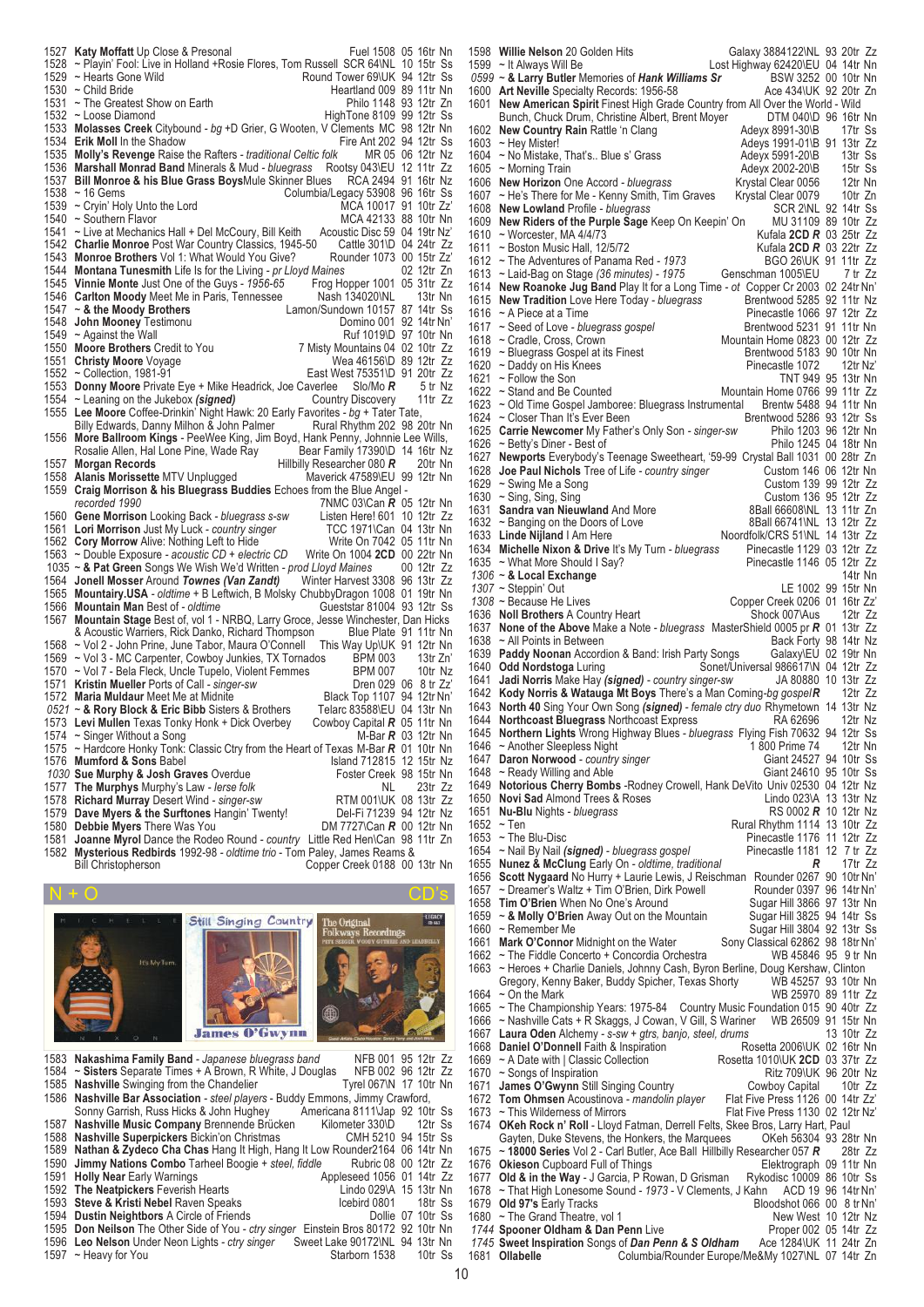|                           | 1682 Mark Olson & the Original Harmony Ridge Creekdippers My Own Jo Ellen         |                               | 10tr Nn            |
|---------------------------|-----------------------------------------------------------------------------------|-------------------------------|--------------------|
|                           | + Greg Leisz, Victoria Williams, Brian Kane Glitterhouse 512\D                    |                               |                    |
| 1683                      | One Fell Swoop Crazy Time                                                         | Brambus 37\CH 00 15tr Ss      |                    |
| 1684<br>1685              | <b>Open Road Bluegrass</b><br>$\sim$ Cold Wind                                    | Rounder 0510 02 13tr Nn'      | 00 13tr Nz         |
|                           |                                                                                   |                               |                    |
|                           | 1686 $\sim$ In the Life                                                           | Rounder 0542 04 13tr Nz'      |                    |
|                           | 1687 ~ Lucky Drive                                                                | Rounder 0562 05 13tr Zz'      |                    |
| 1688                      | Gene O'Quin Boogie Woogie Fever Bear Family 16194\D 00 30tr Zn                    |                               |                    |
| 1689                      | Roy Orbison I'm Still in Love with You - 1975 Mercury 838433\EU                   |                               | 11tr Nn            |
| 1690                      | ~ The Big O: Original Singles Collection  Monument 492743\UK 2CD 98 52tr Zz       |                               |                    |
| 1691                      | Ordinary Elephant Before I Go - orig + banjo, fd, mnd Berkalin 10036 17 13tr Zn   |                               |                    |
| 1692                      | Original Folkways Recordings - Pete Seeger, Woody Guthrie & Leadbelly +           |                               |                    |
|                           | Cisco Houston, Sonny Terry, Josh White                                            | Legacy 463 21tr Ss            |                    |
| 1693                      | The Orlons South Street                                                           | Campark 3012\D                | 31tr Nn            |
|                           | 1694 $\sim$ All Their Hits and More                                               | Campark 3013\D 95 32tr Nn     |                    |
|                           | 1695 Ken Orrick Pictures & Stories - bluegrass + Lost Highway HH 1359 02 12tr Nn  |                               |                    |
|                           | 1696 ~ & his Uncle J T Young Sing Gospel Favorites                                | Hay Holler 1360 03 12tr Nz    |                    |
| 1697                      | <b>Lindi Ortega Faded Gloryville</b>                                              | Last Gang 01625 15 10tr Zn    |                    |
|                           | 1698 James Otto Shake What God Gave You - country                                 | Hump Head 090 10 12tr Nn      |                    |
|                           | 1699 Paul Overstreet Time                                                         | Scarlet Moon 08732 96 10tr Nz |                    |
|                           | 1700 ~ Love Is Strong                                                             | RCA 66029 92 10tr Nn          |                    |
| 1701                      | $\sim$ Best of                                                                    | RCA 66350 93 10tr Zn          |                    |
| 1702                      | $\sim$ Sowin' Love                                                                | RCA 9717 89 11tr Nn           |                    |
|                           | $1703$ ~ Heroes                                                                   | RCA 2459 90 11tr Nn           |                    |
|                           | 1704 Andy Owens Project Real Music - bluegrass                                    | Real 2002 93 13tr Zz          |                    |
|                           | 1705 ~ Kerosene Circuit + J Douglas, Sam Bush, Alan O'Bryant Real 2001 92 12tr Nz |                               |                    |
| 1706                      | ~ One Eye Open + Jeff Scroggins, Steve Kaufman                                    | Real 2003 96 10tr Nn          |                    |
|                           | 1707 $\sim$ & 1-800-Bluegrass Drive South                                         |                               | 10tr Ss            |
|                           | 1708 Buck Owens Kickin' In                                                        | Curb/Capitol 95340 91 10tr Nn |                    |
|                           | 1709 ~ Before You Go   No One But You                                             | Sundazed 6048 95 14tr Zz      |                    |
|                           | 1710 ~ Live at Carnegie Hall                                                      |                               | CMF 012 88 12tr Nn |
|                           | 1711 ~ Hit Dog!                                                                   | Capitol 91132 88 10tr Zz      |                    |
|                           |                                                                                   |                               |                    |
| $\mathbf{B}$ $\mathbf{A}$ |                                                                                   |                               | $\sim$ $\sim$      |



1715 **Bett Padgett** At the End of the Day *- folk singer-sw* 1716 **Palomino Road** 1716 **Palomino Road** Liberty 80476 93 10tr Nn<br>1717 **Roscoe & Leone Parish, John Patterson & the Pipers Gap Ramblers Roscoe & Leone Parish, John Patterson & the Pipers Gap Ramblers**<br>Old Time Tunes from Coal Creek - 1975<br>Heritage 005 R 05 17tr Nn Old Time Tunes from Coal Creek - 1975 1718 **Little Junior Parker** Chronological 1952-55 Blues & Rhythm 5167\F 06 22tr Nn 1719 **Tina Parkhurst** *- country singer* + Doug Jernigan Door Knob 1078 03 14tr Nz 1720 **Tony Hobo Parks** Just Over the Rainbow *- country* Plantation 102006 07 10tr Ss 1721 **Aaron Parrett** with the Judge & the Jury: Left of the Mason Dixon Line *- singer-sw + banjo, mandolin, piano, guitars, drums, steel, fiddle* Pizzle 01 10tr Zz 1722 **Gene Parson & Meridian Green** Birds of a Feather Sierra 6004 92 11tr Ss 1723 **Joseph Parsons** Empire Bridges<br>1723 **Joseph Parsons** Empire Bridges<br>1724 **Past Due & Playable** - California bg band<br>1724 **Past Due & Playable** - California bg band<br>1821 212 **PDP** 001 92 1724 **Past Due & Playable** *- California bg band* PDP 001 92 12tr Nn 1725 ~ Bluegrass with Interest **PDP 002 95 15tr Nn** 1726 **Down the Dirt Road** The Songs of *Charley Patton* - Dave Van Ronk, Guy Davis, Kid Bangham, Corey Harris, Charlie Musselwhite Telarc Blues 83535 01 12tr Nn 1727 **Les Paul & Mary Ford** Ultimate Collection Delta/Xtra 26519\UK 05 30tr Nn 1728 **Tom Paxton** Live, for the Record + Mike Auldridge, Stuart Duncan, Fink & Marxer, Lucy Kaplanski, Eric Weissberg, Robin & Linda Williams SugarHill1053 96 28tr Nn<br>James Pavne 20 Years of the Hits<br>A2Z 8350 02 20tr Nn 1729 **James Payne** 20 Years of the Hits **A2Z 8350 02 20tr Nn**<br>1730 ~ Hank, Jesus, and Jesse James **Thoroughbred** 2028 96 10tr Nn 1730 ~ Hank, Jesus, and Jesse James<br>1731 Leon Payne I Love You Because - 1949-53 Bear Family 16195\D 99 30tr Nn 1731 **Leon Payne** I Love You Because *- 1949-53* Bear Family 16195\D 99 30tr Nn 1732 **Jeff Paz** Alone I'm Going Home *- country singer* Paz 50670 pr 98 10tr Zz 1733 **Amanda Pearcy** An Offering *- singer-sw* CSC 1122\NL 15 13tr Nn<br>1734 ~ Royal Street *- producer Tim Lorsch* CSC 1122\NL 15 13tr Nn 1734 ~ Royal Street *- producer Tim Lorsch* 14 13tr Nn 1735 **Robbie Pearson** Shades of Country<br>1736 **Peasall Sisters** Home to You + Ran 1736 **Peasall Sisters** Home to You + Randy Scruggs, Laura Cash, Jamie Hartford, Tony Harrell, Larry Perkins, Dennis Crouch 1737 **Karen Pendley** Cottage Grove *- singer/fiddler, bluegras/folk* KP 1505 08 12tr Zz 1738 ~ I'll Be There *- country* + Vern Gosdin, Puddy Spicher Joyner 001 97 12tr Zz 1739 **Dan Penn** Blue Nite Lounge **Dance Communist Communist Communist Communist Communist Communist Communist Communist Communist Communist Communist Communist Communist Communist Communist Communist Communist Communist Co** 1740 ~ Junkyard Junky<br>1741 ~ Do Right Man Sire/WB/Blue Horizon 45519 94 10tr Zz<br>Ace 1353\UK 12 24tr Zn 1742 ~ The **Fame** Recordings *- mid '60s* Ace 1353\UK 12 24tr Zn <br>1743 ~ A Road Leading Home *- 1965-74* Ace 1370\UK 13 24tr Zz 1743 ~ A Road Leading Home - 1965-74 1744 ~ & Spooner Oldham Moments from This Theatre - Live Proper 002 05 14tr Zz<br>1745 Sweet Inspiration The Songs of *Dan Penn & Spooner Oldham* - Solomon Burke, **Sweet Inspiration** The Songs of *Dan Penn & Spooner Oldham* - Solomon Burke, Charlie Rich, Box Tops, Barbara Lynn, Irma Thomas Ace 1284\UK 11 24tr Zn Charlie Rich, Box Tops, Barbara Lynn, Irma Thomas 1746 **Hank Penny** Crazy Rhythm - Standard Transcriptions Bloodshot 806 00 30tr Ss ~ & his California Cowhands The Penny Opus #1 Jasmine 3520\UK 00 22tr Nn 1748 **Peregrine Way** Get Down & Country *+gtrs, fd, banjo, dobro* DDP1117 96 16tr Nz 1749 ~ Shades of Blue - Mike Sproul, Dean Douglas DDP 1118 97 10tr Zz 1750 **Perfect Strangers** *- bluegrass* Rebel 1793 03 14tr Nn<br>1751 **Mark Perry** Still Around *- singer-sw* Rebel 17902\Can 93 11tr Nn

- 1751 Mark Perry Still Around singer-sw 1752 **Debra Peters & the Love Saints** Twisted Love *- s-sw, accord* LS5683 93 13tr Nn
- 

1753 **Paul Petersen** Best of *- 1961-68* AVI 5014 96 19tr Zn 1754 **David Peterson** Comin' on Strong *- ctry + steel, fiddle* Nectie 1946 09 18tr Zn 1755 ~ Jesus Use Me: Ac Gospel *- bg* + K Chiavola, J Scroggins Zion Mt 12tr Nn<br>1756 ~ **& 1946** In the Mountaintops to Roam *- bluegrass* 05 14tr Zn 1756 ~ **& 1946** In the Mountaintops to Roam *- bluegrass* 05 14tr Zn 1757 **Charles Pettee** It's All in Your Mind: Ac Songs & Instrumentals 1758 Jason Petty Lost Highway: The Music & Legend of Hank Willi 1758 **Jason Petty** Lost Highway: The Music & Legend of *Hank Williams*, Recorded Live at the Ryman Auditorium 1759 **40th Philadelphia Folk Festival Highlights** Celebration - Arlo Guthrie, Tom Rush, Tom Paxton. Judy Collins, Laurie Lewis Sliced Bread 74445 02 13tr Nz'<br>Jimmy Phillins Country Gospel: Pray Every Day 1760 **Jimmy Phillips** Country Gospel: Pray Every Day<br>1760 **Jimmy Phillips** Country Gospel: Pray Every Day Sorrel 08 10tr Nn<br>1761 **Kellie Pickler** Small Town Girl - *country singer* BNA 01797 06 11tr Nn 1761 **Kellie Pickler** Small Town Girl *- country singer* BNA 01797 06 11tr Nn'<br>1762 The Pines Tremolo - *singer-sw duo*<br>1762 The Pines Tremolo - *singer-sw duo* The Pines Tremolo - *singer-sw duo*<br>
The Pinesers Life's Railway... - *bluegrass/oldtime/gospel* Can 98 13tr Zz 1763 **The Pioneers** Life's Railway... *- bluegrass/oldtime/gospel* Can 98 13tr Zz 1764 ~ Potpourri + bg instruments + accordion can can 15tr Nz 1765 **Pirates of the Mississippi** Capitol 94389 90 10tr Nn 1766 ~ Paradise Giant 24603 95 10tr Nn<br>1767 ~ A Street Man Named Desire Giant 24603 95 10tr Nn<br>1767 ~ A Street Man Named Desire Giant 250 11tr Ss 1767 ~ A Street Man Named Desire<br>1768 ~ Dream You Named Desire Liberty 98781 92 11tr Ss 1768 ~ Dream You **Liberty 80379 93 10tr** Zz 1769 ~ Walk the Plank Capitol 95798 91 10tr Nn 1770 **Pixie & White Rose Orchestra** WhiteRose Albun ABCCtry 93477\Aus 96 14tr Nn 1771 ~ The Last Anzac: The Spirit of a Nation 1772 ~ Under Western Skies: A Tribute to **Bud** 1772 ~ Under Western Skies: A Tribute to *Buddy Williams* the Father of Australian ABC Country 93476\Aus 97 14tr Nn<br>Black Tulip 2010  $\mathbb{R}$  30tr Nn 1773 The Playmates Top 30 Hits!<br>1774 **Bob Plunkert** Your Old Standby - *bluegrass/country* RPP 4313 01 12tr Nn 1774 **Bob Plunkert** Your Old Standby *- bluegrass/country* RPP 4313 01 12tr Nn<br>1775 ~ Something Called Happiness *- producer Eddie Stubbs* 04 12tr Nn 1775 ~ Something Called Happiness *- producer Eddie Stubbs* 04 12tr Nn 1776 **Point Quiet** Ways and Needs of a Night Horse CRS 56\NL 14 11tr Nn 1777 **Eddy Poirier** Walking Along a New Road *-bg/oldtime* EJP2022\Can *R* 10 14tr Zz 1778 ~ Fiddler Extraordinaire Condor 4434\Can 23tr Nn<br>1779 ~ Oldtyme Jigs & Reels Condor CDIP 1001\Can R 13tr Nn <sup>2</sup> Oldtyme Jigs & Reels **EJP 1001\Can** *R* 13tr Nn <br>217 Hose with Smiley Bates Best of Bluegrass Condor 4425\Can 16tr Nz *0492* ~ **+ Rose** with **Smiley Bates** Best of Bluegrass Condor 4425\Can 16tr Nz 1780 ~ **Family Band** I'll Carry Your Picture EJP 2022\Can **R** 09 15tr Zz<br>1781 ~ I'm on My Way Back to the Old Home EJP 1005\Can **R** 14tr Zz 1781 ~ I'm on My Way Back to the Old Home<br>1782 **Poker Alice** Strongly Recommended! 1782 **Poker Alice** Strongly Recommended! Country Elite Sp 73636\CH 03 12tr Nn<br>1783 The Porter Record Story - ca 1960 rec - Frankie Loren, Randy Stevens, Rusty **The Porter Record Story** *- ca 1960 rec* - Frankie Loren, Randy Stevens, Rusty<br>
Isabell, Rio Rockers, Chamberlain Bros<br>
Bear Family 16272\D 98 29tr Nn Isabell, Rio Rockers, Chamberlain Bros 1784 **Jim Post** & Friends + David Bromberg, Annie Hills, Howard Levy, Jan Marra, Rollo Radford & Randy Sabien - traditional folk songs 1785 **Clay Potter** A Good Time for a Change *- country singer* Rettop 20022 03 14tr Nn 1786 **Prairie Oyster** Blue Plate Special 1787 ~ Only One Moon 1787 ~ Only One Moon **Arista 19427\EU 94 12tr Nn**<br>1788 ~ Everybody Knows **Arista 19427\EU 94 12tr Nn** 1788 ~ Everybody Knows RCA 61013 91 10tr Nn 1789 ~ Different Kind of Fire RCA 2049 90 10tr Nn 1790 ~ String of Pearls: A Greatest Hits Collection Vik 75639\Can 00 14tr Ss 1790 ~ String of Pearls: A Greatest Hits Collection ViK 75639\Can 00 14tr Ss<br>1791 Jean Prescott The Eyes of Texas + Rich O'Brien, Tommy Morrell 99 12tr Zn 1791 **Jean Prescott** The Eyes of Texas + Rich O'Brien, Tommy Morrell<br>1792 **Jimmy Preston** Collectables 3 1792 **Jimmy Preston**<br>1792 **Jimmy Preston**<br>1793 ~ Volume 2: Rock the Joint Collectables 5327 90 14tr Nn 1793 ~ Volume 2: Rock the Joint Collectables 5327 90 14tr Nn<br>1794 David Price A Texas Songwriter Gnoth 120002\D 92 13tr Ss 1794 **David Price** A Texas Songwriter Gnoth 120002\D 92 13tr Ss<br>1795 ~ 100% Texan<br>WTC R 10tr Nn 1795 ~ 100% Texan<br>1796 **Toni Price** Hey 1796 **Toni Price** Hey **Antone's 77022 95 13tr Nn**<br>1797 **The Primitive Quartet** Best of - *gospel bluegrass* 92 20tr Nn 1797 **The Primitive Quartet** Best of *- gospel bluegrass* 92 20tr Nn 1798 **John Prine** *- 1971*<br>1799 ~ For Better, Or Worse 1799 ~ For Better, Or Worse <br>1800 ~ German Afternoons + Sam Bush, Marty Stuart Oh Boy 003 88 12tr Nz 1800 ~ German Afternoons + Sam Bush, Marty Stuart Oh Boy 003 88 12tr Nz<br>1801 ~ Souvenirs: New Recordings of Classic Songs Ulftone\D 00 15tr Nz 1801 ~ Souvenirs: New Recordings of Classic Songs Ulftone\D 00 15tr Nz<br>1802 ~ Lost Dogs + Mixed Blessings The Rykodisc 10333 95 14tr Nn 1802 ~ Lost Dogs + Mixed Blessings<br>1803 ~ In Spite of Ourselves + Lucing ~ In Spite of Ourselves + Lucinda Williams, Emmylou Harris, Iris DeMent,<br>Melba Montgomery, Dolores Keane, Connie Smith Ulftone 008\D 99 16tr Nn Melba Montgomery, Dolores Keane, Connie Smith Ulftone 008\D 99 16tr Nn 1804 ~ Far from Me - Asheville NC, October 1986<br>1805 ~ The Missing Years **2063** Oh Boy 1805 ~ The Missing Years Oh Boy/This Way Up 512774\UK 91 14tr Nn<br>1806 **Chuck Prophet** Temple Beautiful Oh Boy/This Way Up 512774\UK 91 14tr Nn 1806 **Chuck Prophet** Temple Beautiful *YepRoc 2255* 12 12tr Nn<br>1807 **Provo** Change in Direction - *singer-sw* Studio Crash 2012 00 12tr Nn Provo Change in Direction - singer-sw 1808 **Tim Harwill Pruden** Thru the Bottom of a Glass *- s-sw* Harwill\Can 05 14tr Nn 1809 **Rex Pruitt** Pretty Good Guitar **Community 1809 Rex Pruitt** Pretty Good Guitar 1810 **Kate Purcell Shadows of You** - *folk* Community Dream 005 02 13tr Nz 1810 **Kate Purcell** Shadows of You *- folk* Dream 005 02 13tr Nz<br>1811 **Ryan Purcell** Kick the Dirt *- singer-sw* 1811 **Ryan Purcell** Kick the Dirt *- singer-sw* 9tr Zz<br>1812 ~ & the Last Round Pick Me Up 9the State 12 11tr Zz 1812 ~ **& the Last Round** Pick Me Up 12 11tr Zz 1813 **Stephanie Quayle** Love the Way You See Me *(signed)* REE *R* 17 11tr Nz **Jack Quist** Where Does Love Go



- 1815 **Eddie Rabbitt** The Platinum Collection **Rhino 74048 06 22tr Nn**<br>1816 ~ All Time Greatest Hits **Reserves Concerned Automates** WR 26467 91 10tr Nz<sup>2</sup>
- 
- WB 26467 91 10tr Nz'<br>1817 Chris Raddings Watching You Go... country singer Gemini 03\UK 97 12tr Nn **Chris Raddings** Watching You Go... *- country singer* 1818 **The Radio Records Story** - Roy Lanham, Norma & Linda, Ned Miller, Jeep Smith, Johnny Russell, Doye O'Dell, Billy Barton, Bonnie Guitar

1819 **Country Goes** *Raffi* - Asleep at the Wheel, Alison Krauss, Kathy Mattea, Rhonda Vincent, Marty Stuart, Elizabeth Cook, Keith Urban Rounder 8090<br>Ragnar Honky Tonk Memories Country Discovery 1036 1820 **Ragnar** Honky Tonk Memories Country Discovery 1036 16tr Zz

1821 ~ Sings *Hank Williams* Silence of a Falling Star SHD39\Faroe Islands 99 17tr Zn

1822 **Missy Raines** My Place in the Sun *- bass player* + Steve Smith, Jim Hurst, Randy Howard, Jason Carter, Ed Snodderly, Tom Grav

11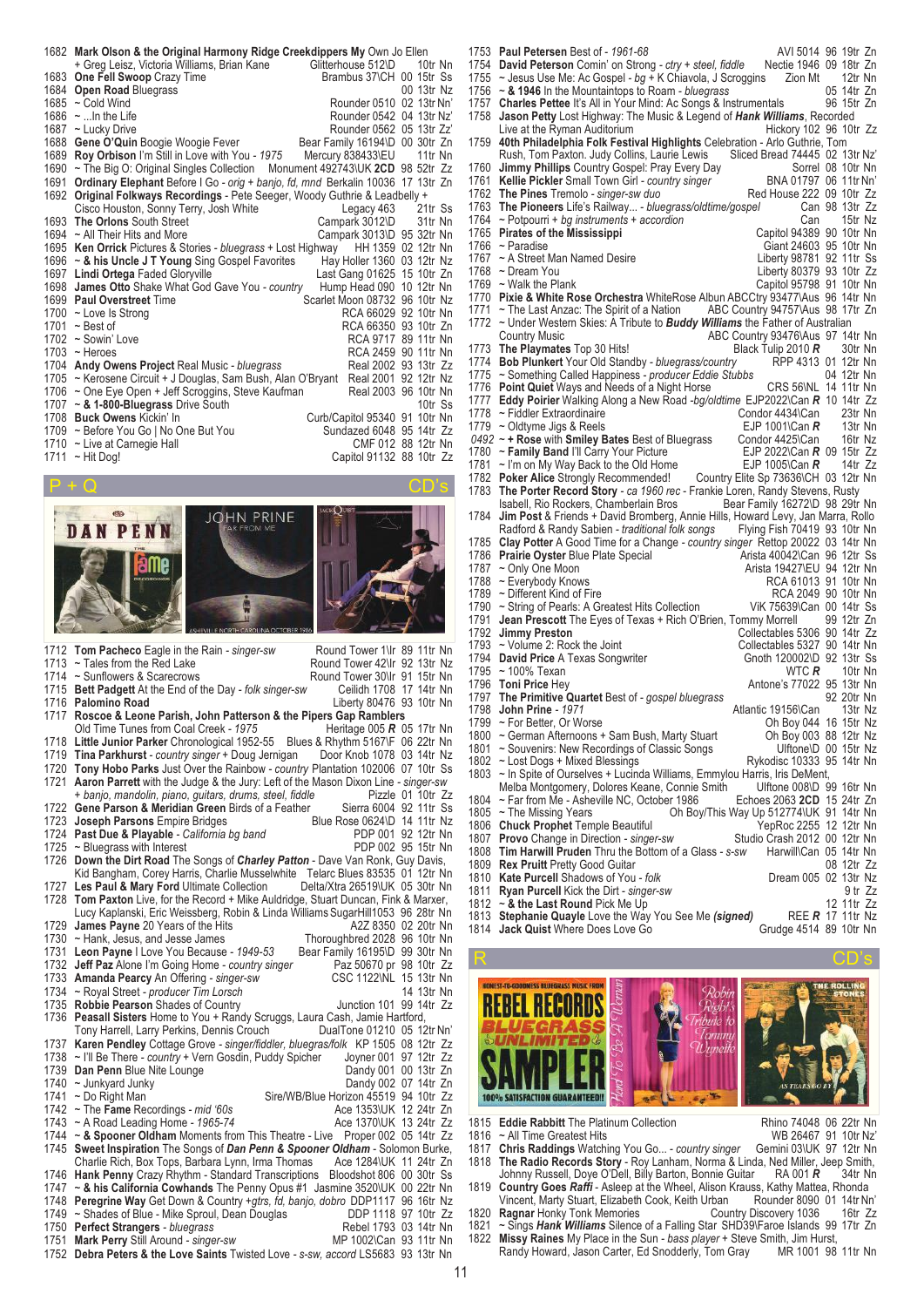

## **Collector Records Cees Klop** († 2017)

This label has released several hundreds of LP's and CD's with rare and old 1950s hillbilly, rockabilly and rock & roll recordings. Below some of their CD's, with 25-33 tracks each....

*Dit label heeft ettelijke hunderden LP's en CD's uitgebracht met zeldzame en oude hillbilly, rockabilly en rock & roll opnamen - 1950s. Hieronder een deel van de CD serie, met elk 25-33 tracks...*

|      | Rockabilly / Rock & Roll Series                                                                                            |
|------|----------------------------------------------------------------------------------------------------------------------------|
| 0301 | Have a Boogie Christmas Rock & Roll - Rusty Richmond, Ted Daigle, Nelson                                                   |
|      | Young, Robin Sisters, Michael T Wall, Big Bud, Sammy Marshall, Vel-Mars<br>4501                                            |
| 0302 | <b>Stomp Shake Rock</b> - Mel Kimbrough, Larry O'Keefe, Jerry Matthews<br>4502                                             |
| 0303 | <b>Rock &amp; Roll with Piano</b> Vol 11 - Larry Lindsay, Pancho Villa, Ray Campi<br>4503                                  |
| 0304 | <b>Rock &amp; Roll Covers</b> Hot Steamy Lovers, Vol 1 - Vicky Simms, Hot Tamalas,                                         |
|      | Viscounts, Dave McQuitty, Rosie Stevens & Suades, Pete Tippitt & K-I Boys 4504                                             |
| 0305 | Rock & Roll Covers Hot Steamy Lovers, Vol 2 - Delbert Barker, Scott Otis 4505                                              |
| 0306 | Hot Licks Rockin' Girls - Carolyn Chipman, Three Graces, Carmen Davis, Fonda                                               |
|      |                                                                                                                            |
|      | St Paul, Pamela Law, Arden Jervey, Edna McGriff & Tomcats, Dolly Cooper  4506                                              |
| 0307 | <b>Zing Zing Rock &amp; Roll</b> - Barry Etris, Olen Bingham, Royal Knights, Delcords 4507                                 |
| 0308 | <b>Rock &amp; Roll with Piano</b> Vol 12 - Marvin Paul, Bart Barton, Eddie Williams<br>4508                                |
| 0309 | <b>Rockabilly Hoodlums</b> Vol 6 - Collins Coins, Ford Nix, Joe & Ray Shannon<br>4509                                      |
| 0310 | Rockin' with Unknown Artists - Stoney Kilroy, Rhythm Surfers, Butch Krieger,                                               |
|      | Jimmy Testa, Angie & Citations, Larry Shiflett, Charles Varnell, Ken Loran<br>4510                                         |
| 0311 | <b>Rock &amp; Roll Covers</b> Hot Steamy Lovers, vol 3 - Ritchie Diato, Augie Rios<br>4511                                 |
| 0312 | Rock & Roll Covers Hot Steamy Lovers, vol 4 - Blacky Vale, Jim Morrison, Bill                                              |
|      | Stamper, Donnie & Andy Doll, Bobby Hankins, Rodney & the Blazers<br>4512                                                   |
| 0313 | <b>Rock &amp; Roll Covers</b> Hot Steamy Lovers, vol 5 - Fred Netherton, Artie Melvin 4513                                 |
| 0314 | <b>Rock &amp; Roll with Piano</b> Vol 13 - Ray Campbell, Bob Harmon, Pat Flowers<br>4515                                   |
| 0315 | Wild Rockin' with Vocal Backing - Keynotes & Gene Anderson, Van-Dells &                                                    |
|      | Myron, Dick Lurie Sextet & 4 Friends w/Hank Kaui, Rugbeaters & Billy Lee<br>4516                                           |
| 0316 | Rock Boys Rock - Spades, Buck Fowler, Candymen, Chessmen, Rick West 4517                                                   |
| 0317 | Rockin' with a Boppin' Feel - Ralph Viar, Ernie Elliott, Billy Nix, Bill Mundy<br>4518                                     |
| 0318 | Move and Rock - Harry Lee, Cliff Gleaves, Dean Carr, Jordan Brothers<br>4519                                               |
| 0319 | Rock & Roll with Piano Vol 14 - Bobby Baker, Orbit Rockers, Larry Dallas<br>4520                                           |
| 0320 | Rock & Roll Covers Hot Steamy Lovers, vol 6 - Jack Richards, Glenn Harwood,                                                |
|      | Monarchs, Preston Lipford, Northern Lights, Johnson Bros, Grainger Hunt<br>4521                                            |
| 0321 | <b>Here Comes Rock &amp; Roll</b> - Bo Ratliff & Ctry Folk, Marty Gino, Phil Beasley<br>4522                               |
| 0322 | Let's Rock Now - Danny Goode, Teem-Sters, Nightbeats, Stanley & Gene<br>4523                                               |
| 0323 | Rock & Roll with Piano Vol 15 - Judy Sword, Slough Boys, Andy Russell<br>4524                                              |
| 0324 | <b>Slow Boogie Rockin'</b> Vol 7 - Bob Sanning, Alberta Jordan, Sundown Pete<br>4525                                       |
| 0325 | Rockin' with a Boppin' Feel Vol 2 - Howard Collins, Cowboy Bobby, Porter Bros,                                             |
|      | Carl Stevens, Marvin Kerry, Butch Paulson, Lee Nolan & Uncle Ed Bryant<br>4527                                             |
| 0326 | Wild Rockin' with Vocal Backing Vol 2 - Panting Panther, Freddie Montell<br>4528                                           |
| 0327 | Rockin' Hoodlums Vol 7: Hicks & Stuff - Lucky Sloan, Norm Sharkey<br>4529                                                  |
| 0328 | <b>Rockers &amp; Boppers</b> - Woodie Sheldon, Dave Perkins, Grady Sartain<br>4530                                         |
| 0329 | <b>Rock &amp; Roll with Piano</b> Vol 16 - Bobby Sisco, Sammy Julian, Bill Chapell<br>4531                                 |
| 0330 | Rock Hip Rock - Dicky Dixon, Dale Oliver, Gravestone 4, Sharlet Sexton<br>4532                                             |
| 0331 | <b>Rock &amp; Roll with Piano</b> Vol 17 - Lanier Smith, Jimmie Zack, Dave Osborn<br>4533                                  |
| 0332 |                                                                                                                            |
|      |                                                                                                                            |
|      | Primitive Chicks Get Their Slap Bass Kicks - Sally Starr, Melody Maids, Nancy                                              |
|      | Ford, Suzanne Clark, Gloria Smyth, Judy Burleson, Kim Tarry, Lois Costello<br>4535                                         |
| 0333 | Slow Boogie Rockin' Vol 8 - Max Lowe, Jimmy Dempsey, Bill Strickland<br>4536                                               |
| 0334 | <b>Rock &amp; Roll with Piano</b> Vol 18 - Benny Williams, YoYo's, Charles Durham<br>4537                                  |
| 0335 | Kiler Hoodlum Rockin' Vol 8 - James Sipes, Gene Taft, Hank Mills<br>4538                                                   |
| 0336 | 4539<br><b>Can't Live without Rockin'</b> - Carmoil Taylor, Troy Shondell, Virgle Baker                                    |
| 0337 | Wild Rockin' with Vocal Backing Vol 3 - Terry Gale, Bob Roubain, Telstars 4540                                             |
| 0338 | Early Rockin' Gold - Jerry Raines, Charlie Gore, Lee Curtin, Zircons<br>4544                                               |
| 1823 | <b>Morris P Rainville</b> The Mississauge Man<br>Rarerabit 1001\Can 93 10tr Nn                                             |
| 1824 | Ramblin' Eddy Driftin' Down Memorylane - country Koch 322942\EU 92 12tr Zz                                                 |
| 1825 | Ranch Girls & Ragtime Wranglers Rhythm o-t Ranch Longh 502\NL 94 14tr Nz                                                   |
| 1826 | <b>Marion Randell</b> Downtown Austin + Marty Muse<br>BSW 4157 97 10tr Zz                                                  |
| 1827 | Tyrolis 351857\EU<br>10tr Zn<br>~ Tell My Heart - country singer                                                           |
|      | BSW 3115 98 10tr Nn<br>1828 ~ Long Time Gone                                                                               |
|      | Capitol 99995\Can 89 10tr Ss<br>1829 Rankin Family - folk                                                                  |
|      | Guardian 55369\Can 95 13tr Ss<br>1830 ~ North Country                                                                      |
|      | 1831 Ole Rasmussen Sleepy Eyed John - 1950-52<br>Bear Family 16255\D 99 28tr Nn                                            |
|      | 1832 Rattle Snake Daddy VA Country of the 1940s - Paul Howard, Jesse Ashlock,                                              |
|      | Roy Acuff, Callahan Bros, Jimmie Lawson, Deacon Utley Cattle 222\D 00 24tr Nn                                              |
|      | 1833 Leon Rausch Deep in the Heart of Texas<br>Southland 7517 98 20tr Ss                                                   |
|      | 1834 ~ Close to You: Salute to the Music of <i>Cindy Walker</i> Southland 7627 98 20tr Ss                                  |
|      | 1835 Lisa Ray & Old Town That Lonesome Old Sound - bg<br><b>NBG 101</b><br>10tr Nn                                         |
|      | ESU 211 99 10tr Nz<br>1836 Sarah Ray The Gift of Love - country singer                                                     |
|      | MCA 70014 97 10tr Ss<br>1837 Raybon Brothers - Marty & Tim - country                                                       |
|      | 1838 Kathy Raydings On Line - country singer<br>BMM 203\Aus 95 17tr Zz                                                     |
|      | 1839 Razorback Records - Carl Blankenship, Vernon Stewart, Bobby Barnett, Bobby                                            |
|      | Hillbilly Reaseracher 019 R<br>Griggs, Billy Parks, Linda Flanagan<br>28tr Nn                                              |
|      | 1840 Reach Around Rodeo Clowns Rockabilly Deluxe<br>Lanark 084 13 10tr Nz                                                  |
|      | 1841 Rebel Records Bluegrass Unlimited Sampler<br>Rebel 0025 pr 06 16tr Zz                                                 |
|      | 1842 Reckless Kelly Long Night Moon<br>Nop Big Deal 13 12tr Nz                                                             |
|      | $1843 \sim$ Bulletproof<br>YepRoc 2164 08 14tr Nn                                                                          |
|      | 1844 ~ Wicked Twisted Road<br>Sugar Hill 3992 05 13tr Nn                                                                   |
|      | 1845 Ray Rector Vol 1: Legal Tender Green - country singer-sw<br>01 10tr Zz                                                |
|      | 1846 The Red Hots Ready to Roll: Regressive Oldtime Music<br>95 15tr Nn                                                    |
| 1847 | Tomahawk 011743 98 14tr Nn<br><b>Red &amp; the Pepperpot Boys Rock-a-Bye Honey</b>                                         |
|      | Ace 725\UK 99 28tr Nn<br>1848 Red River Blues Shreveport Blues from Ram Records                                            |
|      | RW 004\It 97 22tr Nn                                                                                                       |
|      | 1849 <b>Red Wine</b> Times & Changes - Original Since 1978 - bg<br>Pinecastle 1003 91 12tr Ss                              |
|      | 1850 Redwing Do You Ever Think of Me - bluegrass<br>Plastic Meltdown 205 04 16tr Nn<br>1851 Dennis Roger Reed Cowboy Blues |

|      | $\sim$ $\sim$ $\sim$ $\sim$ $\sim$ $\sim$ $\sim$<br>1853 Jim Reeves More Transcriptions, vol 1 - Country Style USA 291   Ctry Hoedown                               |              |  |
|------|---------------------------------------------------------------------------------------------------------------------------------------------------------------------|--------------|--|
|      | 80 - 82 - 100 + Jean Shepard, Porter Wagoner, Everly Bros NR 02 17tr Zz                                                                                             |              |  |
|      | 1854 ~ Vol 2 - Georger Hamilton IV Show 2 - 5   958 Cancer Crusade: J Reeves Show<br>#107693 + GH IV, Buck Ryan, Jordanaires, Hank Garland<br>N <b>R</b> 02 16tr Zz |              |  |
|      | 1855 ~ There's Someone Who Loves You: Unreleased Vocals, New Songs & New                                                                                            |              |  |
|      | Voice Masters R 04 16tr Zz<br>Music                                                                                                                                 |              |  |
|      | 1410 Lee Magnum Is It Really Over - Jim Reeves songs<br>LPM 01                                                                                                      | 15tr Zz      |  |
|      | 1856 Martha Reich Brave Bird - singer-sw                                                                                                                            | 18 7 tr Nn   |  |
|      | Old Homestead 4011 98 21tr Zz<br>1857 Bill & Mary Reid Early Radio Favorites                                                                                        |              |  |
|      | Sugar Hill 3788 91 12tr Zz<br>1858 Lou Reid When It Rains - bluegrass + Tony Rice                                                                                   |              |  |
|      | 1859 ~ & Carolina Rollin' On + Ron Stewart<br>KMA 00027                                                                                                             | 10tr Nz      |  |
|      | Rural Rhythm 1051 09 13tr Ss'<br>1860 ~ My Own Set of Rules<br>Rebel 1762 00 12tr Zz'<br>1861 ~ Blue Heartache                                                      |              |  |
|      | 1862 ~ Lou Reid& Carolina<br>Rebel 1728 96 12tr Zz'                                                                                                                 |              |  |
|      | 1863 ~ & Terry Baudom Carolina Blue<br>Webco 0135 93 12tr Nn                                                                                                        |              |  |
|      | 1864 ~ Carolina Moon<br>Rebel 1712 94 12tr Nn                                                                                                                       |              |  |
|      | 1865 Paddy Reilly The Gold & Silver Days + the Dubliners, the Fureys, Dublin City                                                                                   |              |  |
|      | RTE 144\lr 2CD 91 25tr Zz<br>Ramblers, Jim McCann                                                                                                                   |              |  |
|      | 1866 Remind Me of Yesteryear - Sandy Shaner, Paul & Bonnie Hill vocals + guitar &                                                                                   |              |  |
|      | autoharp + Jesse McReynolds, Raymond McLain, Morris Herbert                                                                                                         | 22tr Nn      |  |
|      | 1867 Katie Renea That's What I Thing About My Baby<br>BM 3140 <b>R</b> 03 10tr Zz                                                                                   |              |  |
|      | 0404 Don Reno & Eddie Adcock Sensational Twin Banjos Rebel 1482 92 12tr Zz'                                                                                         |              |  |
|      | Ace 1066\UK 05 30tr Nn<br>1868 Reparata & the Delrons Best of - 1964-68                                                                                             |              |  |
|      | 1869 The Revells The Go Sound of the Slots!<br>Sundazed 6067 95 12tr Nn                                                                                             |              |  |
|      | 1870 Bethany Reynolds Shooting Star - singer-sw<br>Aarrow 914 95 12tr Nn                                                                                            |              |  |
|      | 1871 Billy Ray Reynolds Whole Lot of Memories - ctry singer Compadre 02 15tr Zz                                                                                     |              |  |
|      | 1872 Gilles Rezard Wood, Metal & Skin - banjo player + Pierre Bonjour, Thierry                                                                                      |              |  |
|      | Massoubre & Denis Rezard + tablature booklet<br>WMS 9404\F 95 12tr Nn                                                                                               |              |  |
|      | 1873 Kimmie Rhodes Windblown<br>Sunbird 0010 04 10tr Nz                                                                                                             |              |  |
|      | 1874 ~ Love Me Like a Song (signed)<br>Sunbird 0003 02 13tr Nz<br>1875 $\sim$ Lost & Found                                                                          |              |  |
|      | Sunbird 0009 03 13tr Nn<br>1876 ~ West Texas Heaven +W Nelson, W Jennings, TV Zandt Justice 2201 96 13tr Ss'                                                        |              |  |
|      | 1877 $\sim$ Rich from the Journey<br>Subird 0001 00 12tr Zz                                                                                                         |              |  |
|      | 1878 Captain Ricard Quasi Gwa Gsi - folk + gtr, banjo, fiddle<br>CR 1964\D                                                                                          | 6 tr Nn      |  |
|      | 1879 Damien Rice 9 - singer-sw<br>14th Floor 06 10tr Zz                                                                                                             |              |  |
|      | 1880 Rive, Rice, Hillman & Pedersen<br>Rounder 0450 99 13tr Nz                                                                                                      |              |  |
|      | 1881 $\sim$ Out of the Woodwork<br>Rounder 0390 97 12tr Nz'                                                                                                         |              |  |
|      | 1882 Frankie Rich & the Cane Creek Critters Class Grass - bg TB 1001 92 14tr Zz                                                                                     |              |  |
| 1883 | <b>John Rich</b> Son of a Preacher Man - country singer<br>Hump Head 057 09 11tr Nn                                                                                 |              |  |
|      | 1884 ~ Underneath the Same Moon<br>BNA 67917 00 11tr Nn'                                                                                                            |              |  |
|      | 1885 Jamie Richards Between These Lines - country<br>D Records 9004                                                                                                 | 15tr Nn'     |  |
|      | 1886   Jeanie Richardson & Second Fiddle In the Mood <i>- bg</i> Webco 0137  91  12tr Nn                                                                            |              |  |
| 1887 | <b>Jason Richison</b> From a Jack to a King - country                                                                                                               | 06 14tr Nn   |  |
|      | 1888 Ricky & the Rhythm Strings Rock and Roll<br>Rarity 192455\NL 92 22tr Zn                                                                                        |              |  |
|      | 1889 Clay Rigdon - country singer-sw<br>Virtual Goldmine 9427 03 8 tr Nn                                                                                            |              |  |
|      | 1890 Robin Right All Right! - country singer<br>Playback 4509 92 10tr Nn                                                                                            |              |  |
|      | 1891 ~ Tribute to Tammy Wynette: Hard to Be a Woman<br>R                                                                                                            | 11tr Zz      |  |
|      | 1892 Jeannie C Riley Here's<br>Playback 4502 91 9 tr Nn<br>1893 ~ Praise Him<br>Playback 6503                                                                       | 10tr Ss      |  |
|      | 1894 Steve Riley & the Mamou Playboys - cajun<br>Rounder 6038 90 12tr Nn                                                                                            |              |  |
|      | 1895 Markus Rill Wild Blue & True<br>Blue Rose 0532\D 11 13tr Nz                                                                                                    |              |  |
|      |                                                                                                                                                                     |              |  |
|      |                                                                                                                                                                     |              |  |
|      | 1896 $\sim$ The Price of Sin<br>Blue Rose 0388\D 06 12tr Nn<br>1897 ~ & the Troublemakers My Rocket Ship                                                            |              |  |
|      | Blue Rose 0592\D 13 14tr Nz<br>2254 ~ as Treml Schuiler Rill Heart & Soul & Rock 'n' Roll                                                                           | D 14 12tr Nn |  |
|      | 1898 Jim Ringer Best of - The Band of Jesse James<br>Philo 1202 96 17tr Zn                                                                                          |              |  |
|      | 1899 Anthony Rivera Wish You Were Loving Me - ctry DreamPath 15251 99 10tr Nn                                                                                       |              |  |
|      | 1900 Jerry Rivers Stories & Great Fiddle Music<br>Gusto 2190 11 29tr Ss                                                                                             |              |  |
| 1901 | Jimmie Rivers & the Cherokees Brisbane Bop - Western Swing                                                                                                          |              |  |
|      | Joaquin 2501 95 19tr Ss<br>1961-64                                                                                                                                  |              |  |
|      | 1902 Andrew Roachford Where I Stand<br>M3\UK 11 8 tr Nn                                                                                                             |              |  |
|      | 1903 Roanoke Thoughts of Home - bluegrass<br>Iris Cool 001 96 12tr Nz                                                                                               |              |  |
|      | Giant 24543 94 10tr Ss<br>1904 Dennis Robbins Born Ready - country                                                                                                  |              |  |
|      | 1905 ~ Man with a Plan<br>Giant 24458 92 10tr Nn                                                                                                                    |              |  |
|      | 1906 Marty Robbins Hawaii's Calling Me<br>Bear Family 15568\D 91 28tr Nn                                                                                            |              |  |
|      | Bear Family 15571\D 91 25tr Zz<br>1907 ~ Island Woman<br>Columbia 484033\EU 96 23tr Zz                                                                              |              |  |
|      | 1908 ~ Gunfighter Ballads & Trail Songs   More                                                                                                                      |              |  |
|      | Columbia 57695 94 11tr Nn<br>1909 ~ Lost and Found + Michael Martin Murphey<br>1910 Dalton Roberts Acoustic Blues                                                   |              |  |
|      | Happy Doghouse 07 16tr Ss<br>Pickin' Porch 01 20tr Zn                                                                                                               |              |  |
|      | 1911 ~ Missionary Stew - Songs That Got Me in Hot Water<br>JR 0104 02 12tr Nn<br>1912 Jason Roberts Texas Fiddle Man                                                |              |  |
|      | 1913 ~ That's My Home (signed)<br>JRM 1001 <b>R</b> 14 12tr Nz                                                                                                      |              |  |
|      | 1914 Kathy Robertson At the Cantina + Rosie Flores, Bonnie Owens, Big Sandy,                                                                                        |              |  |
|      | Chris Gaffney, Katy Moffatt, Dan Dugmore, Jay Spell                                                                                                                 | 14tr Nn      |  |
|      | 1915 Lonnie Robertson Lonnie's Breakdown - fiddler<br>Rounder 0375 96 34tr Nn'                                                                                      |              |  |
|      | 1916 The Robins Best of - Riot in Cell Block #9<br>Spark 8000                                                                                                       | 28tr Nz      |  |
|      | 1917 ~ Rockin' with<br>Titanic 6007\It 97 26tr Nn                                                                                                                   |              |  |
|      | Famous Groove 1020\F 97 28tr Zn<br>1918 ~ Cherry Lips                                                                                                               |              |  |
|      | 1919 Robirohi Paasuke - bluegrass gospel in Estonian<br>RRR 7\Ee 11 19tr Ss                                                                                         |              |  |
|      | 1920 Rock, Rhythm & Blues - Chaka Khan, Elton John, Pointer Sisters, Howard                                                                                         |              |  |
|      | Hewett, Randy Travis, Rick James, Manhattan Trasfer<br>WB 25817 89 10tr Nn                                                                                          |              |  |
| 1921 | Rockin' at the Drive-In - Eddie Cochran, Cookie Roberts, Sonny Knight, Ted                                                                                          |              |  |
|      | Harris, Autry Inman, Clay Cole, Cardigan Br, Connie Francis Car100\B 98 28tr Nn<br>1922 Rockin' South - Rock & Rockabilly from NRC Labels<br>Ace 1153\UK 07 30tr Nn |              |  |
|      | 1923 Artie Rodriguez She Loves George Jones (signed)                                                                                                                | 11 12tr Sz   |  |
|      | Brambus 35\CH 92 17tr Ss<br>1924 David Rodriguez Landing 92                                                                                                         |              |  |
|      | 1925 ~ The Friedens Angel<br>Brambus 59\CH 94 14tr Nn                                                                                                               |              |  |
|      | 1926 Kenny Rogers After Dark<br>ABCD 30203\NL 99 18tr Nn                                                                                                            |              |  |
|      | 1927 $\sim$ Back to the Well<br>Sanctuary\UK pr 03 12tr Zz                                                                                                          |              |  |
|      | 1928 ~ The Gift - Christmas<br>Word 4711024 96 9 tr Nn                                                                                                              |              |  |
|      | 1929 ~ Faith<br>Hump Head 124 12 12tr Ss                                                                                                                            |              |  |
| 1931 | 1930 $\sim$ Christmas<br>EMI America 46558 87 10tr Ss<br>Smokey Rogers Western Swing Masterpieces Bronco Buster 9020\D                                              | 20tr Nn      |  |

**Pauline Reese** Trail to Monterrey *- country singer* Paradora 12tr Nn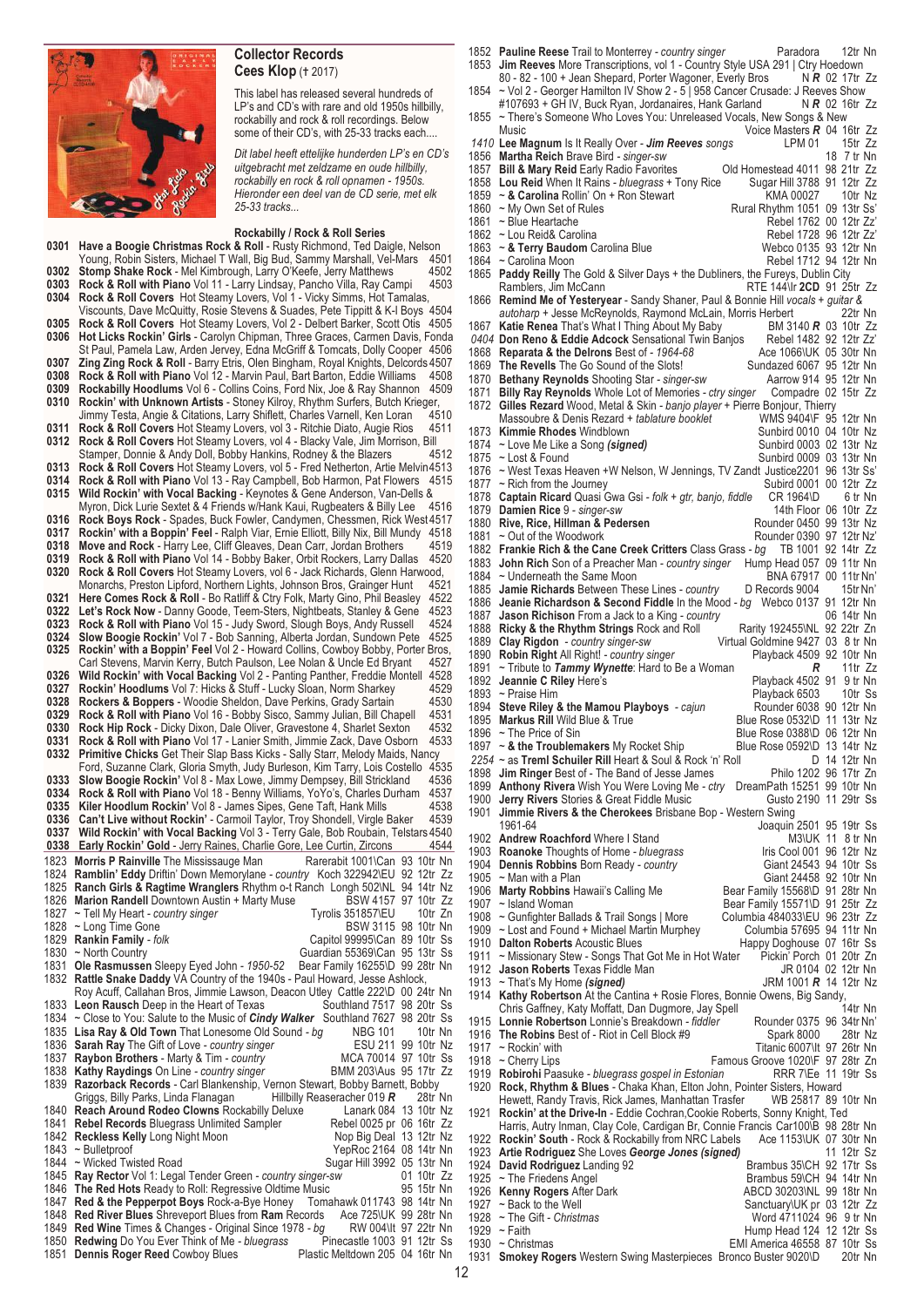| 1932 | <b>Rolling Stones On Air: A BBC Recording</b>                                | Polydor 670274\UK 2CD 96 32tr Nz   |
|------|------------------------------------------------------------------------------|------------------------------------|
| 1933 | $\sim$ Stripped                                                              | Virgin 41040\EU 95 14tr Nn         |
| 1934 | $\sim$ Dirty Work                                                            | Rolling Stones 86321\EU 86 10tr Nn |
| 1935 | ~ The Steel Wheels Performance                                               | Star 1\Jap 2CD 91 27tr Zz          |
| 1936 | $\sim$ As Tears Go By - 1964-67 rec, New York                                | Oil Well 001\It 93 13tr Zn         |
| 1937 | ~ Down the Road Apiece - 1965, Dublin                                        | Oil Well 040\It 94 18tr Nn         |
| 1938 | ~ Steel Wheels                                                               | Virgin 39647\EU 89 12tr Nn         |
| 1939 | ~ No Security                                                                | Virgin 46740\EU 98 14tr Nn         |
| 1940 | $\sim$ Some Girls - 1978                                                     | Virgin 39526\EU<br>10tr Nn         |
| 1941 | ~ Ultra Rare Trax, vol 2                                                     | The Genuine Pig 102\It 89 14tr Nn  |
|      | 1942 ~ Bridges to Babylon (Special Edition Slipcase)                         | Virgin 44712\UK 97 13tr Nn         |
| 1943 | Paint It Black The Songs of the Rolling Stones - Luther Allison, Taj Mahal,  |                                    |
|      | Otis Clay, Holmes Bros, Clarence 'Gatemouth' Brown                           | Ruf 1020\D<br>13tr Nn              |
| 1944 | Daniel Romano Come Cry with Me + steel, fiddle                               | New West 6291 13 10tr Nz           |
|      | 1945 Linda Ronstadt & Emmylou Harris Western Wall                            | Asylum 62408 99 13tr Nn            |
|      | 1946 The Rosinators - oldtime                                                | PDC 0503\UK 03 12tr Nn             |
|      | 1947 Larry & Janet Ross Journey: Bluegrass Gospel                            | $R$ 06 11tr Zn                     |
| 1948 | David Roth Pearl Diver - singer-sw                                           | Stockfisch 6031\D 04 13tr Nn       |
| 1949 | $\sim$ Think Twice                                                           | Wind River 4029 2CD 04 28tr Zn     |
| 1950 | Rounder Bluegrass - Vincent, Lawson, Krauss, Verch Rounder 8108 08 15tr Nz   |                                    |
| 1951 | ~ Banjo Extravaganza Live -Adams, Furtade, Trischka Rounder 0296 92 15tr Zz' |                                    |
| 1952 | ~ Radio Bg Sampler - McCoury, Rice, DBFS, King Rounder 1016 pr 93 18tr Nz    |                                    |
| 1953 | ~ IBMA New Music Sampler - Longview, JD Crowe, Illrd Tyme Out, Lynn Morris,  |                                    |
|      | Stevens Strs, Dickens-Hawker-Jones, P Leadbetter Rounder 1169 pr 99 17tr Nn  |                                    |
|      | 1954 Tineke Rouw(-Oosterhuis) Op Weg noar Die                                | Maura 137\NL 03 14tr Zz            |
|      | 1955 ~ Winterblues (Groningse liedjes)                                       | Marista\NL 11 11tr Nz              |
| 1956 | <b>Rowdy Prairie Dogs</b> The Revenge of - country                           | PopBomb 27112 07 10tr Zz           |
| 1957 | <b>Charles Alan Rowe Big Enoug - singer-sw</b>                               | Torch 46001 97 11tr Zz             |
| 1958 | <b>Rubber Duck Die 3</b>                                                     | Dito 231002\D<br>11tr Nn           |
| 1959 | ~ Da Brennt der Asphalt + steel, fiddle                                      | Koch 322869\EU 92 12tr Nn          |
| 1960 | <b>The Rumblers Boss: Surf Music Classics</b>                                | Downey 022 97 23tr Nn              |
| 1961 | ~ It's a Gas! - 1962-67                                                      | Ace 1286\UK 10 28tr Nn             |
| 1962 | <b>Run C&amp;W Row vs Wade</b>                                               | MCA 11041 94 10tr Ss               |
| 1963 | $\sim$ Into the Twangy-First Century                                         | MCA 10727\Can 93 10tr Nn           |
| 1964 | <b>Otis Rush Any Place I'm Going</b>                                         | House of Blues 1343 98 11tr Nn     |
| 1965 | Travis Rush Come and Get It                                                  | Mason 1173 06 12tr Zz              |
| 1966 | <b>Tim Ryan</b> - country singer                                             | Epic 45270 90 10tr Nn              |
| 1967 | ~ Seasons of the Heart                                                       | Epic 47842 91 10tr Nn              |
|      | 1968 $\sim$ Idle Hands                                                       | BNA 66122 93 10tr Nn               |
| 1969 | ~ Tried, True and Tested                                                     | Warner Western 46610 97 10tr Zn    |



|      | 1970 Sacred Songs from Hay Holler - bluegrass<br>Hay Holler 204 95 18tr Nn         |                |   |
|------|------------------------------------------------------------------------------------|----------------|---|
| 1971 | Tom Saffell Another Lifetime - 8-string banjo + mandolin, fiddle AMI 98 10tr Nn    |                |   |
| 1972 | Bear Family 16892\D 11 34tr Nz<br>Sage & Sand Records From the Vaults              |                |   |
| 1973 | Connie St John Never No More - country singer<br>NR 18468                          | 10 $tr$ $Zz$   |   |
| 1974 | <b>Buffy Sainte Marie Gonna Be a Country Girl Again</b><br>Vang 79280\EU           | 13tr Ss        |   |
| 1975 | Tara Sales Still Dreaming - country singer<br>Seahorse\Can 06 11tr Nz              |                |   |
| 1976 | Jerry Salley Gospel from My Grassroots - bluegrass<br>Very Jerry 15 13tr Zz        |                |   |
| 1977 | Salt Licks One More Day - bluegrass                                                | 94 15tr Nn     |   |
| 1978 | Carter Sampson Wilder Side - female singer-sw<br>CSC 1127\NL 16 10tr Nn            |                |   |
| 1979 | Sand Mountain Boys - bluegrass<br>Hay Holler 601 94 14tr Nn                        |                |   |
| 1980 | Hay Holler 602 95 14tr Nn<br>~ No Rhyme, No Reason                                 |                |   |
| 1981 | Hay Holler 1339 98 14tr Zz'<br>~ Molly Rose                                        |                |   |
| 1982 | ~ Nickels & Dimes / Roses & Dew<br>Atteiram 1675 92 14tr Zz                        |                |   |
| 1983 | ~ Precious Memories<br>Atteiram 1695 93 14tr Nn                                    |                |   |
| 1984 | Evie Sands Women in Prison +Lucinda W, Ch Taylor TrainWr 009\UK 98 12tr Nn         |                |   |
| 1985 | Mary Sarah & Friends Bridges: Country Duets + Dolly Parton, Ray Price, Tanya       |                |   |
|      | Tucker, Big & Rich, Vince Gill, Merle Haggard, W Nelson AGR TV\EU 14 13tr Zz       |                |   |
| 1986 | Larry Sasser Sassy Country - steelguitar player<br>Step One 0058 90 12tr Nz        |                |   |
| 1987 | Savannah Side by Side - country<br>AMR 950423\NL 95 15tr Nn                        |                |   |
| 1988 | Savannah - bluegrass - Bubba Chandler, Lynw Lunsford Outlet 5001 00 13tr Nz        |                |   |
| 1989 | Albert John Saxby Essonville - country singer-sw                                   | Can 98 9 tr Zz |   |
| 1990 | Mike Scepter Singers Green Green Grass of Home<br>Star 86042\NL 89 24tr Zz         |                |   |
| 1991 | Mark Schatz Brand New Old Tyme Way<br>Rounder 0342 95 14tr Zz'                     |                |   |
| 1992 | Becky Schlegel & True Blue This Lonesome Song - bluegrass                          | 98 14tr Nz     |   |
| 1993 | Schnyder / McGee Kiss My Double Wide                                               | 07 24tr Ss     |   |
| 1994 | <b>Schoolboys &amp; Students Back to Doo-Wop School</b><br>Note 10012 $R$          | 18tr Nn        |   |
| 1995 | Claritone 008 12 11tr Nn<br>Eric Schwartz The Better Man - singer-sw               |                |   |
| 1996 | Tracy Schwarz & Ginny Hawker Deep Hollows<br>Marimac 9063 95 13tr Nz               |                |   |
| 1997 | Barry Scott & Second Wind In God's Time - bg gospel<br>Rebel 1826 09 14tr Zn'      |                |   |
| 1998 | MAR 048\B 97 33tr Nn<br><b>Linda Scott Ultimate Collection</b>                     |                |   |
| 1999 | TNT 1005/1007 91 24tr Zz<br>~ Great Scott!   Starlight Starbright                  |                |   |
| 2000 | WB 48827 05 13tr Nn<br>Ray Scott My Kind of Music - country singer                 |                |   |
| 2001 | Tim Scott Rarely Fall - ctry s-sw + Milo Deering<br>Scotland Sound 02 07 11tr Nn   |                |   |
| 2002 | Scottish Fiddle Orchestra Best of<br>REL 540\UK 02 17tr Nn                         |                |   |
| 2003 | The Seatsniffers Shakedown<br>Rowyna 5050\B                                        | 14tr Nz        |   |
| 2004 | Johnny Seay Blue Moon of Kentucky - 1058-65 Bear Family 16153\D 08 27tr Zn         |                |   |
| 2005 | Mountain Fever 160325 16 11tr Zz<br><b>Section House</b> - bluegrass instrumentals |                |   |
| 2006 | Doug Seegers Going Down to the River - singer-sw + Emmylou Harris, Al Perkins,     |                |   |
|      | Rounder 36117 14 12tr Nn'<br>Barbara Lamb, Brigitte DeMeyer, Will Kimbrough        |                |   |
|      |                                                                                    |                | 1 |

 **Leon Seiter** In the Shadows of a Honky Tonk *- country singer* + Buddy Emmons, Buddy Spicher, Pete Wade, Terry Eldredge **Mack Self** Vibrate *- incl all Sun & Phillips Int rec* Gee-Dee 270130\D 97 30tr Nn 2009 The Sensations Let Me In (Wee-ooo) Junior 555 28tr Nn **Brian Setzer Orchestra** Dig That Crazy Christmas Surfdog 44101 pr 05 13tr Nn **Morgan Sexton** Shady Grove *- oldtime banjo player* June Appal 0066 92 26tr Nz **The Shadows** Best of EMI 99201\NL 98 14tr Nn **Robert Shafer** Hillbilly Fever *- guitar* + **Don Dixon** - *voc* Upstart 028 12tr Zn **Shaver** (Billy Joe & Eddy) Victory New West 6003 98 12tr Nn 2015 ~ Highway of Life The Muslim Control of Life Justice 2301 96 11tr Ss **Amanda Shaw** Pretty Runs Out *- fiddler/singer* RounderEur 3257\NL 08 13tr Nn **Charlie Shearer** Breakin' Out *- country singer* Universal Sound 10015 00 10tr Nz **Tom Shed** Davey's Cornet: War Is Not Remembered *-s-sw* CMM0916 16 12tr Zn **Lauren Sheehan** Two Wings *- original & traditional songs + ac instr* 05 14tr Zz 2020 ~ Some Old Lonesome Day<br>2021 **Jerry Shelfer** Slipaway - singer-sw **17tr 2x** Heyday 027 92 13tr Zz **Jerry Shelfer** Slipaway *- singer-sw* Heyday 027 92 13tr Zz **James Alan Shelton** Clinch Mountain Guitar + Ralph Stanley ZAP106 13tr Zz 2023 ~ Half Moon Bay<br>2024 ~ Guitar Tracks Copper Creek 0178 99 13tr Zi 2024 ~ Guitar Tracks<br>2025 ~ Road to Coeburn Copper Creek 0154 97 13tr Zz ~ Road to Coeburn Copper Creek 0154 97 13tr Zz 2026 ~ Song for Greta<br>2027 ~ & Friends: Blue in the Blue Ridge + Alison Krauss. Ernie Thacker. Frank Wing. ~ & Friends: Blue in the Blue Ridge + Alison Krauss, Ernie Thacker, Frank Wing,<br>Alison Brown, Adam Steffey & Barry Bales [15] Freeland 645 96 11tr Alison Brown, Adam Steffey & Barry Bales **Shep & the Limelites** The Complete: Daddy's Home to Stay - Hull Original WestSide 204\UK **2CD** 98 44tr Nz<br>Twang Thang 005 05 16tr Nz **Thom Shepherd** Tonkyhonk *- country singer* Twang Thang 005 05 16tr Nz ~ Country Squire Twang Thang 004 15tr Zz ~ Texas Girls Twang Thang 7148 10tr Nn Twang Thang 002 14tr Nn<br>MSH 6401 97 12tr Ss **TG Sheppard** Nothin'on But the Radio MSH 6401 97 12tr Ss<br>2034 ~ Livin' on the Edge | One for the Money SPV 266272 13 20tr Zn <sup>2</sup> Livin' on the Edge | One for the Money SPV 266272 13 20tr Zn<br> **Shinyribs** Gulf Coast Museum Shine Mile 0211 13 9 tr Zz **Shinyribs** Gulf Coast Museum<br>2036 ~ Well After Awhile 2036 ~ Well After Awhile Nine Mile 0210 10 10tr Zz<br>2037 **Shogun** By Request Natiner 0102\Orkney **R** 01 11tr Nn **Shogun** By Request Mariner 0102\Orkney **R** 01 11tr Nn<br>2038 ~ **Boyz** Viva Orcadia Mariner 0401\Orkney **R** 04 11tr Nz Mariner 0401\Orkney *R* 04 11tr Nz **Show Dog Nashville** (Toby Keith) Presents: Carter's Chord, Mica Roberts Show Dog Nv 021 08 9 tr Zz<br>Coot\Can 97 12tr Zn **Silverbirch** Time for One More Dream *- bluegrass* Coot\Can 97 12tr Zn<br>2041 Jessica Simpson Do You Know + Dolly Parton Epic/Columbia\EU 08 11tr Nn **Jessica Simpson** Do You Know + Dolly Parton Epic/Columbia\EU 08 11tr Nr<br>**Martin Simpson** Cool & Unusual - *trad folk singer* Red House 110 97 15tr Zz **Martin Simpson** Cool & Unusual *- trad folk singer* 2043 ~ The Collection Topic 430\UK 92 17tr Zz<br>  $\frac{1}{2}$ eco **R** 13 12tr Nn **Paul 'Lil Buck' Sinegal** Greatest Hits, vol 1 *- blues / zydeco R* 13 12tr Nn **Singing TV Stars of the 1960s** - Dwayne Hickman ('Dobie' LP) | Bob Conrad (Compl WB Rec) | Jack Larson, Clint Eastwood, Don Grady RRR1018 07 32tr Nn<br>
Charlie Sizemore Good News - bluegrass Rounder 0591 pr 07 14tr Zz **Charlie Sizemore** Good News *- bluegrass* Rounder 0591 pr 07 14tr Zz 2047 ~ Heartache Looking for a Home The Michael Rounder 0657 11 14tr Ss<br>2048 ~ The Story Is... The Songs of Tom T Hall + JD Crowe Rebel 1767 02 14tr Zz ~ The Story Is... The Songs of *Tom T Hall* + JD Crowe Rebel 1767 02 14tr Zz'<br>Skeeter & the Skidmarks Alternate Roots - oldtime Hay Holler 701 94 16tr Zz **Skeeter & the Skidmarks** Alternate Roots - oldtime 2050 ~ Hubbin' It ~ Hubbin' It Hay Holler 702 95 16tr Nz' **Skillet Lickers** OldTime FiddleTunes & Songs, NGeorgia County3509 96 16tr Zz' **Brian Sklar All Around Country 7777\CH 91 20tr Zz**<br>2053 **Shannon & Heather Slaughter** Never Just a Song - bluegrass 15 14tr Zz **Shannon & Heather Slaughter** Never Just a Song *- bluegrass* 15 14tr Zz **Sluggin' Roosters** Hell Yeah 2055 **DMG** 218131\D 13tr Nn<br>2055 **Bob Smith** Memories - bluegrass **DEE 12tr 2**z **Bob Smith** Memories *- bluegrass R* 12tr Zz ~ **& Texas Grass** Live at Liberty 1991 *R* 8 tr Zz **Darden Smith** - country singer-sw<br>2058 ~ Native Soil ~ Native Soil Watermelon 1009 92 11tr Nz Demon 930\UK 97 10tr Nn<br>BPR 1040\Can 95 13tr Nn **Hank Smith & Wild Rose Country** In Concert 2061 **Huey 'Piano' Smith** That'll Get It Ace(of Ja **Huey 'Piano' Smith** That'll Get It Ace(of Jackson-MS)/WS 595\UK 99 24tr Nn<br>2062 ~ & his Clowns Good Ole Rock 'n Roll Ace 2038 90 16tr Nn 2062 ~ **& his Clowns** Good Ole Rock 'n Roll **Ace 2038 90 16tr Nn**<br>2063 ~ Having a Good Time - Very Best, vol 1 WestSide 516\UK 97 24tr Nn 2063 ~ Having a Good Time - Very Best, vol 1<br>2064 ~ Havin' Fun with - More of the Best Ac ~ Havin' Fun with - More of the Best Ace(of Jackson-MS)/WS 560\UK 99 24tr Nn ~ 'Twas the Night Before Christmas Ace(of Jackson-MS)/WS 547\UK 98 18tr Nn ~ Imperial & Pitter-Pat Records: Snag-a-Tooth Jeanie *-'60-64* NTI7078 96 18tr Nn **Smith Sisters** (Debi & Megan) Roadrunner + Doc Watson FF 70496 89 10tr Zz Flying Fish 70616 93 16tr Nz' **Stephen 'Dakota' Smith** Higher Ground *- country* Comstock/Maboba 93 10tr Nn **Steve Smith, Chris Sanders & Hard Road** Signs Along the Road  *bluegrass singer-sw duo + band*  **Tim Smith** Straight from the Heart *-bg fiddle* +Tony Rice Heritage 632 90 12tr Nn **Warren Smith** At Sun Records: Rockabilly Legend Charly 182\UK 04 30tr Nz **Smoky Mountain Boys** Prayer Grounds *- bg gospel* LP 0721 98 13tr Zn **Mike Snider** Old Time Favorites *- banjo player* + Bobby Ckark MS 010 10tr Nn ~ Comedy Songs + Charlie Cushman, Blake Williams MS 008 10tr Nn<br>→ Gospel Harmonica + Robert Bowlin, Kimberly Williams MS 009 12tr Nn 2076 ~ Gospel Harmonica + Robert Bowlin, Kimberly Williams MS 009 12tr Nn<br>2077 Solid Air Local Color + Norton Buffalo, Nina Gerber Globe 032 05 12tr Zz **2007 Solid Air** Local Color + Norton Buffalo, Nina Gerber Globe 032 05 12tr Zz<br>
Hans Sommer De Rijmelaar Mans Corp Koko 002\NL 94 15tr Zz **Hans Sommer** De Rijmelaar<br>2079 **Song Circus** Coal & his Bang **Song Circus** Coal & his Band, Chris Wicky, Heidi Happy Echopark\CH 09 11tr Zz Songs Best of the Singer/Songwriters - Paul Simon, Eric Clapton, John Hiatt, Randy Newman, Bob Dylan, Leonard Cohen Warner 88343\EU 2CD 01 39tr Zz<br>**Songs from the Mt** - D Powell, T O'Brien & J Herrmann HS 1001 98 18tr Nn' **Songs from the Mt** - D Powell, T O'Brien & J Herrmann 2082 **Sons of Bill** Sirens **Sons of Bill** Sirens **Constant Constant Constant Blue Rose 0567\D 12 11tr Nz**<br>2083 ~ One Town Away **Blue Rose 0506\D 09 12tr Nn** Blue Rose 0506\D 09 12tr Nn **Sons of the San Joquin** A Cowboy Has to Sing Warner Wstrn 26935 92 10tr Nn 2085 ~ Songs of the Silver Screen Warner Western 45326 93 10tr Nn<br>2086 ~ Sing One for the Cowboy Shanachie 6050 00 12tr Nn' 2086 ~ Sing One for the Cowboy<br>2087 ~ Way Out Yonder DualTone 01231 05 13tr Nn<br>DualTone 01166 99 13tr Nn 2088 ~ Horses, Cattle and Coyotes<br>2089 ~ Gospel Trails ~ Gospel Trails DualTone 01169 97 12tr Nn ~ From Whence Came the Cowboy **South Mountain** Where There's a Will *-country* Stony Plain 1204\Can 95 14tr Zn SM 01\Can 02 14tr Zn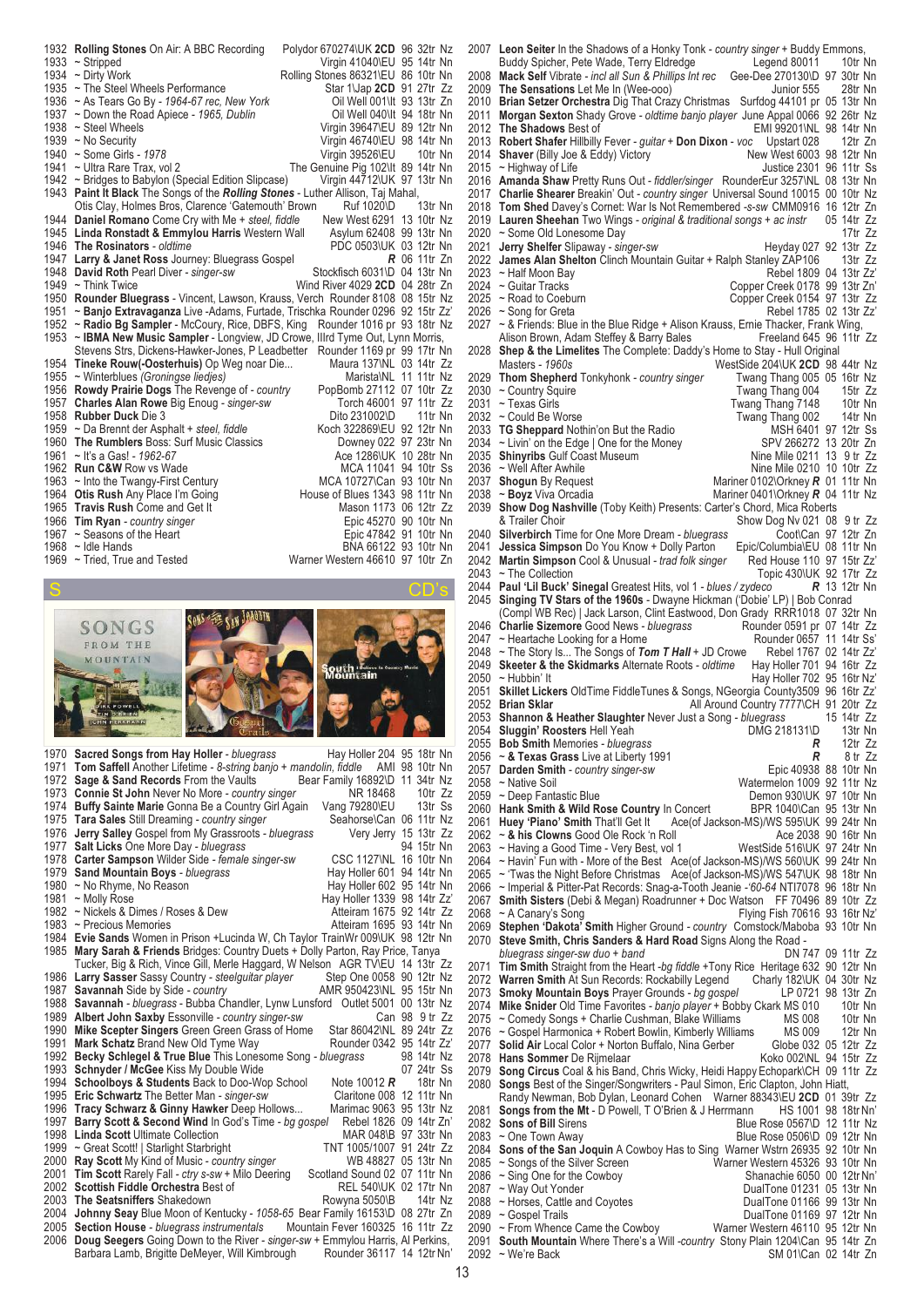|      | 2093 South Mountain All Roads Lead to South Mountain ON Canada Can 08 14tr Zn                                                                  |                                  |                       |
|------|------------------------------------------------------------------------------------------------------------------------------------------------|----------------------------------|-----------------------|
|      | 2094 ~ Live at the Rattlesnake Saloon                                                                                                          |                                  |                       |
|      | Government of Carlista Can 08 14tr Zn<br>Rattlesnake Saloon 01\D 04 18tr Nn<br>2095 ~ I Believe in Country Music                               |                                  |                       |
|      | $2096$ ~ Just for You                                                                                                                          |                                  | NL 06 14tr Nn         |
|      | 2097 ~ Laying Tracks                                                                                                                           |                                  | NL 03 14tr Zz         |
|      | 2098 ~ Have a Heart                                                                                                                            | Sweet Lake 90171\NL 94 12tr Nn   |                       |
|      | 2099 ~ Dixiefied                                                                                                                               | Koch 322545\EU 91 18tr Nn        |                       |
|      | 2100 ~ & Friends - Bobby McGee, Jaquie Henderson                                                                                               | BR 101\Can 92 14tr Zz            |                       |
|      | 2101 Southern Drive - bluegrass - Ashby Frank, Kevin Richardson                                                                                |                                  | <b>R</b> 99 12tr Nn   |
|      |                                                                                                                                                |                                  |                       |
|      | 2102 Southern Journey Ozark Frontier: Ballads & Old-Time Music from Arkansas,                                                                  |                                  |                       |
|      | vol 7 - Alan Lomax Collection                                                                                                                  | Rounder 1707 97 25tr Nz          |                       |
|      | 2103 Southern Tradition Rain, Rain Go Away - bluegrass                                                                                         | Palm R                           | 12tr Nz               |
|      | 2104 The Spares Hand Me Down - male/female singer-sw duo Tweed 003 05 12tr Zz                                                                  |                                  |                       |
|      | 2105 Doug Spears Welcome Home - singer-sw Cypress Moss 0301 09 14tr Ss<br>2106 Special Delivery This Is - bluegrass Pinecastle 1020 93 10tr Zz |                                  |                       |
|      | 2106 Special Delivery This Is - bluegrass                                                                                                      | Pinecastle 1020 93 10tr Zz       |                       |
|      | 2107 Specialty Hillbilly - Claude King, Smokey Stover, Biff Collie, Jerry Green, Shot                                                          |                                  |                       |
|      | Hillbilly Researcher 060 2CD R<br>Jackson, Earl Nunn, Bruce Trent                                                                              |                                  | 36tr Nn               |
|      | 2108 Caroline Spence Somehow - singer-sw                                                                                                       |                                  | 14 13tr Ss            |
|      | 2109 Lonnie Spiker Unapologetically Honky Tonk - country                                                                                       |                                  | Megalith 05 13tr Nn   |
|      | 0477 Blaine Sprouse & Kenny Baker Indian Springs Rounder 0259 89 11tr Nn                                                                       |                                  |                       |
|      | 2110 (Dick) Staber & (Judith) Chasnoff Free to Dream - oldtime Bub 001 98 20tr Nn                                                              |                                  |                       |
|      |                                                                                                                                                |                                  |                       |
|      | 2111 Joanne Stacey My September - singer-sw                                                                                                    |                                  | Can 14 10tr Ss        |
|      | 2112 Stage 3 A New Beginning - Irish - David, Adam & Simon S3C 001\UK                                                                          |                                  | 12tr Nz               |
|      | 2113 Mike Stahlman Bluebonnet - bluegrass banjo                                                                                                | Rocky Comfort 97 12tr Nn         |                       |
|      | 2114 Max Stalling Home to You - singer-sw + Lloyd Maines                                                                                       | Blind Nello 10 12tr Nn           |                       |
|      | 2115 ~ Comfort in the Curves + Marty Muse, Gene Elders                                                                                         | Blind Nello 97 12tr Nn           |                       |
|      | 2116 ~ Wide Afternoon                                                                                                                          | Blind Nello 00 11tr Nn           |                       |
| 2117 | Stanley Brothers & Clinch Mt Boys 1949-52                                                                                                      | Bear Family 15564\D 91 24tr Ss   |                       |
|      | 2118 ~ Stanley Series, Vol 2, #1 - live 1956                                                                                                   | Copper Creek 2-1                 | 17tr Zz               |
|      | 2119 ~ Stanley Series, Vol 3, #4 - live 1958                                                                                                   | Copper Creek 5512                | 30tr Zn               |
|      | 2120 ~ Stanley Series, Vol 4, #1 - live 1956                                                                                                   | Copper Creek 5513 96 26tr Zn     |                       |
|      | 2121 Don Stanley & Middle Creek The George Washington Crosscut 1122 01 14tr Zz                                                                 |                                  |                       |
|      | 2122 ~ I've Lived a Lot in My Time - bluegrass                                                                                                 | Crosscut 1118                    | 12tr Zz               |
|      | 2123 Doc Starkes & his Nite Riders Night Ridin'                                                                                                | Famous Groove 1014\F 97 29tr Zz  |                       |
|      |                                                                                                                                                |                                  |                       |
|      | 2124 David Starr Love and Sabotage - s-sw + Dan Dugmore Cedaredge 16 15tr Nz                                                                   |                                  |                       |
|      | 2125 Lucille Starr Back to You                                                                                                                 | Sweet Lake 90151\NL 90 12tr Zz   |                       |
|      | 2126 Corrina Steel A Fling with the King - ctry singer                                                                                         |                                  |                       |
|      |                                                                                                                                                | Snakedrive 003\Aus 09 10tr Ss    |                       |
|      | 2127 Duane Steele Set List                                                                                                                     | Jolt/Royalty 5107\Can 04 20tr Zz |                       |
|      | 2128 ~ P O Box 423                                                                                                                             | Mercury 532113\Can 96 12tr Zz    |                       |
|      | 2129 $\sim$ This Is the Life                                                                                                                   | Mercury 536396\Can 97 12tr Zz    |                       |
|      | 2130 Rafe Stefanini Hell and Scissors - oldtime fiddler                                                                                        | County 2728 99 20tr Nn'          |                       |
|      | 2131 Stevens Family Tennessee Bound - bluegrass                                                                                                |                                  | 93 12tr Zz            |
|      |                                                                                                                                                |                                  |                       |
|      | 2132 Stevens Family Bluegrass Band Down on the Farm MtFever140415 14 12tr Zz                                                                   |                                  |                       |
|      | 2133 Ray Stevens Classic                                                                                                                       | Curb 77621 93 10tr Ss'           |                       |
|      | 2134 Art Stevenson & High Water - bluegrass                                                                                                    |                                  | WT 101 96 13tr Nn     |
|      | 2135 ~ Lonely Days + Audie Blaylock                                                                                                            |                                  | WT 103 00 13tr Nn     |
|      | 2136 ~ Dusty Boxcar Wall                                                                                                                       |                                  | WT 102 97 15tr Nn     |
|      | 2137 Larry Stewart Why Can't You - country singer                                                                                              | Columbia 67410 96 10tr Ss'       |                       |
|      | 2138 ~ Heart Like a Hurricane                                                                                                                  | Columbia 66411 94 10tr Nn'       |                       |
|      | 2139 $\sim$ Down the Road                                                                                                                      | RCA 66210 93 10tr Nn             |                       |
|      | 2140 Tamara Stewart The Way the World Is - ctry                                                                                                | Universal 1778665\Aus 01 15tr Nn |                       |
|      | 2141 Stillhouse Through the Winter                                                                                                             | Vella 001 <b>R</b> 05 11tr Nn    |                       |
|      | 2142 Dave Stogner Fiddlin' Around #1                                                                                                           | BootSoft <b>R</b> 04 10tr Nz     |                       |
|      | 2143 Stone County Boys Southern Tradition - bluegrass                                                                                          | SPBGMA 0002 05 12tr Zz           |                       |
|      | 2144 Stonehorse & Friends Tribute to Tulsa Music - Red Steagall, Moe Bandy, Becky                                                              |                                  |                       |
|      | Hobbs, Wanda Jackson, Luke Wills, Leon Rausch                                                                                                  | Amethyst 9228                    | 11tr Ss               |
| 2145 |                                                                                                                                                |                                  |                       |
|      | John Story One Empty Swing (signed)                                                                                                            | KMA 1120 03 10tr Zz              |                       |
|      | 2146 The Stray Birds Best Medicine                                                                                                             | YepRoc 2408 14 12tr Zz           |                       |
|      | 2147 Mark Stuart & the Bastard Sons Bend in the Road                                                                                           |                                  | Texacali 09 12tr Zz   |
|      | 2148 Dave Stuckey & the Rhythm Gang Get a Load of This                                                                                         | HMG 3010 00 14tr Nn              |                       |
|      | 2149 Sugar Pine - bluegrass                                                                                                                    |                                  | 04 14tr Zg            |
|      | 2150 Sun Hillbilly - Earl Peterson, Charlie Feathers, Slim Rhodes, Ernie Chaffin, Mack                                                         |                                  |                       |
|      | Self, Onie Wheeler, Wayne Perdle - (prev unreleased) Charly 8181\UK 96 31tr Zz                                                                 |                                  |                       |
| 2151 | Doug Superenaw You Still Got Me - country singer                                                                                               | Giant 24639 95 11tr Ss           |                       |
| 2152 | ~ Deep Thoughts from a Shallow Mind                                                                                                            | BNA 66396 94 10tr Ss             |                       |
|      | $2153$ ~ Red and Rio Grande                                                                                                                    | BNA 66133 93 10tr Nn             |                       |
|      | 2154 Bryan Sutton Ready to Go + D Parton, R Skaggs                                                                                             | Sugar Hill 3906 00 14tr Zz       |                       |
|      | 2155 $\sim$ & David Holt & TM Coleman Ready for the Times High Windy 1264                                                                      |                                  | 15tr Ss               |
|      | 2156 Sweetwater Reunion Oliver's Quiet - bluegrass                                                                                             | SWR 001                          | 15tr Nn               |
|      | 2157 ~ A Still Place in My Heart                                                                                                               |                                  | SWR 002 98 12tr Zz    |
|      | 2158 Swingbillies Hillbilly & Western Swing on Modern / Colonial / Flair, 1947-52 - Ted                                                        |                                  |                       |
|      | Shelton, Jimmie Dolan, Rocky Morgan, Dusty Rhodes                                                                                              | Ace 893\UK 03 28tr Nn            |                       |
| 2159 | Sylvie Hillbilly Girl with the Rock 'n' Roll Blues                                                                                             |                                  | Belluto pr 95 11tr Zz |



|  | 2161 <b>TJ</b> Bad Boy!                                                              | Selective 21802 02 10tr Zz               |  |  |
|--|--------------------------------------------------------------------------------------|------------------------------------------|--|--|
|  | 2162 Taivi Rising Tide - singer-sw + acoustic instr + Claire Lynch TL 001 17 13tr Nn |                                          |  |  |
|  | 2163 Dave Talley Hill Country Hits, vol 1 - singer-sw                                | Antique 1105 $\boldsymbol{R}$ 05 10tr Nn |  |  |
|  | 2164 Taneytown East of Everything                                                    | CoraZong 255110\NL 08 12tr Zz            |  |  |
|  | 2165 Rick Tankslev The Desert                                                        | Giant 98 10tr Zz                         |  |  |

 **Tarbox Ramblers** Rounder 9051 00 12tr Zz **Barry & Holly Tashian** Live in Holland SCR 27\NL 91 14tr Ss 2168 ~ Straw Into Gold **Rounder 0332 94 13tr** Ss **Meagan Taylor & Jason Coleman** Revival **MTJC 001 07 11tr Zz**<br>2170 **Savannah Taylor** + Al Perkins, Jonathan Yudkin Ichiban 24949 98 10tr Zz' **2170 Savannah Taylor** + Al Perkins, Jonathan Yudkin **Will Taylor & Lonnie Dean** Texas Honky-Tonk Shuffles Silvercr 102 05 18tr Nn **Teenage Time** *ca 1960 27-30 tr* Zz **Classic Records, Sweden** 1 - Al Quick, Al Chaney, Jimmy Rand, Bobby Bond, Jerry Sparks CL 708 2 - Marty Vine, Buddy Skipper, Little Bernie, Serge Savage, Kenny Dino CL 709 3 - Dante, Rocky Hart, Peter Kelch, Pat Forchetti, Floyd Robinson CL 712 4 - Ray Ruff, Jim Newton, Don Evans, Connie Dycus, Randy Loring CL 713 5 - Buddy Shepard, Wayne Boling, Don Vitala, Jeff Bradley, Ron Jones CL 714 6 - Tony Capri, Jack Merlin, Chuck Clark, Steve Martin, Freddie Beach CL 716 7 - Billy Kidd, Don Snyder, Tommy Clay, Jerry Naylor, Ritchie Adams CL 718 8 - Rick Ronson, Mike Franco, Angie Monaco, Nick Reno, Jerry Woodard CL 720 9 - Dickey Lee, Jimmie Helms, Chet Powers, King Bros, Mark Taylor CL 730 10 - Tony Rossini, Luis Bravo, Art Wayne, Dick Zabe, Conway Twitty CL 740 11 - Cal Starr, Travis Pritchett, Steve Alaimo, Rodney Lay, the Altones CL 748 12 - Steve Perry, Clay Robbins, Ray Campi, Dale Hawkins, Bobby Helms CL 750 13 - Eddie Lee, Weldon Myrick, Bruce Porter, Bubba Jordan, Starlighters 14 - Jack Moore, Ray Pilgrim, Bobby Curtola, Ronnie Toth, Chase Webster CL 766 **Owen Temple** Dollars and Dimes *- singer-sw* El Paisano 0181 09 11tr Zz **Ten Mile Tide** *- original songs* 05 10tr Zz **Tennessee** Trucker Weihnacht *- country band* 2188 **Tennessee Three** We Still Miss Someone - J **Tennessee Three** We Still Miss Someone *- J Cash songs* BSW 1555 05 10tr Nn 2189 ~ TN3: The Sound Must Go One - Bob Wooten & WS Holland 06 11tr Nz<br>2190 Teresa Brave New Girls - producer Linda Ronstadt BNM 20512 03 12tr Nn **Teresa** Brave New Girls *- producer Linda Ronstadt*<br>2191 **JP den Tex** La Jeune Fille au Chewing Gum Cora **JP den Tex** La Jeune Fille au Chewing Gum CoraZong 255069\NL 04 10tr Nz **Texana Dames** Sonet 1026\UK 89 13tr Zz **Texas Outlaws** - Pat Green, Jack Ingram, Roger Creager, Cory Morrow, Kevin Fowler, Cooder Graw, Robert E Keen, Max Stalling Compadre 52392 03 18tr Nn' **Texas Swing** A Salute to the Heroes, Produced by Rod Moag - Floyd Tillman & Justin Trevino, Janet Lynn, Herb Remington, Ray Benson TexTrax003 02 15tr Nn **Hans Theessink** Wishing Well Blue Groove 2320\A 13 14tr Zz 2196 ~ Slow Train Blue Groove 1620\A 07 12tr Zn<br>2196 ~ Slow Train Blue Groove 1620\A 07 12tr Zn<br>2197 ~ Birthday Bash + Donovan. J Clement. Allan Taylor BG 1820\A 2CD 09 34tr Nn ~ Birthday Bash + Donovan, J Clement, Allan Taylor BG 1820\A **2CD** 09 34tr Nn 2198 ~ 65 Birthday Bash + Champagne Charlie, Valentinos 2199 This Is Americana - W Nelson AKUS Jayhawks R& **This Is Americana** - W Nelson, AKUS, Jayhawks, R&J Cash, R Stanley, NGDB, S Cleaves. King Wilkie, Fairfax, Anne McCue, Jay Farrar AMA 15882 04 21tr Nn 2200 ~ Vol 2 - R Crowell, M Gauthier, Hacienda Bros, Éric Bibb AMA 16722 05 20tr Nn<br>2201 Allan Thomas Making Up for Lost Time - s-sw Black Bamboo 214 07 10tr Nz **Allan Thomas** Making Up for Lost Time *- s-sw* Black Bamboo 214 07 10tr Nz **George Thomas & Friends** I'm Thankful *- bluegrass* GT50 001 12tr Nn **Linda Thomas & Dan DeLancey** Merry Christmas DL 004 95 12tr Nz ~ The Gathering Place *(signed)* DL 008 97 12tr Nn 2205 ~ Among Old Friends **DL 006 96 17tr Nz Michael Thomas** One of These Days *- country singer* 94 10tr Zz **Michael Thomason** Wont You Ever Learn Desert Kid 66011\D 98 10tr Nn ~ **Band** Ridin' the Night Train *- country* Beegun Creek 0601 06 11tr Nz **Hank Thompson** Seven Decades *- pr Lloyd Maines* HighTone 8121 00 13tr Nn ~ World Masters, 1951-53 Bronco Buster 9001\D 20tr Nn ~ **& Friends** + V Gill, David Ball, M Stuart, George Jones Curb 77925 97 12tr Nn **Paul Thorn** What the Hell Is Goin On? Blue Rose 0577\D 12 12tr Zz<br>2213 James Thornton Jackie, My Jackie **H Williams** & other ctry songs JT 90 10tr Ss **James Thornton** Jackie, My Jackie *-H Williams & other ctry songs* JT 90 10tr Ss **3HattTrio** Solitaire *- oldtimey trio, original songs* 2215 ~ Dark Desert Nights - vocals + quitar, bass, ban ~ Dark Desert Nights *- vocals + guitar, bass, banjo & fiddle* Okeedokee 15 11tr Zz **Thriftstore Masterpiece Presents Lee Hazlewood's Trouble Is a Lonesome Town**<br>Town SideOneDummy 1523 13 10 Town SideOneDummy 1523 13 10tr Zz<br>Thunder Mountain Bluegrass Live in the Adirondacks R 98 14tr Nn **Thunder Mountain Bluegrass** Live in the Adirondacks *R* 98 14tr Nn **Ties That Bind** The Best Christian Country - Bruce Carroll, Mid South, Budd Greene, the Whites, Ricky Skaggs Word 83204 94 10tr Nn **Tigers fan Greonterp** - Frysk Christia 17027\NL **R** 16 8 tr Nn 2220 **Floyd Tillman** Best of Collectors' Choice 068 98 24tr Nn **Floyd Tillman** Best of Collectors'Choice 068 98 24tr Nn<br>2221 ~ The Influence + D Parton. R Price. G Jones. Connie Sm. W Nelson. Hank Th. ~ The Influence + D Parton, R Price, G Jones, Connie Sm, W Nelson, Hank Th, Merle H, D McCall, Fr Miller, J Bush, J Trevino Heart of Texas 105 04 14tr Nn **Tilman, Molly & Moon** Bald Knob, Arkansas *- bg trio* Atteiram 1745 95 12tr Zz **Tin and the Toad** Roots to Ramble On *- orig songs + bg instr* Can 13 13tr Nn **Nathan Tinkham** The Loom *- country* Rhythm Range 2201\Can 99 14tr Zz **Tinsel Tunes** More Holiday Treats *- Christmas* - Hillman & Pedersen, Sam Bush, NBB, K Kallick, Laurel Canyon Ramblers, Chris Thile Sugar Hill 3855 96 14tr Nn' **Aaron Tippin** You've Got to Stand for Something RCA 2374 90 10tr Nn<br>2227 ~ Tool Box - country singer RCA 66740 95 11tr Nn 2227 ~ Tool Box - country singer<br>2228 ~ Lookin' Back at Myself **Repart Control Provident RCA 66420 94 10tr** Ss 2228 ~ Lookin' Back at Myself<br>2229 ~ Call of the Wild 2229 ~ Call of the Wild <br>2230 ~ Read Between the Lines **RCA 61129 92 10tr Nn** 2230 ~ Read Between the Lines **RCA 61129 92 10tr Nn**<br>2231 ~ What This Country Needs Lyric Street 65003 98 11tr Nn ~ What This Country Needs<br>2232 ~ People Like Us 2232 ~ People Like Us <br>2233 ~ A December to Remember - Chritsmas Lyric Street 65016 01 12tr Nn ~ A December to Remember *- Chritsmas* Lyric Street 65016 01 12tr Nn **Jimmy Tittle** It's in the Attitude Dixefrog 8438\F 95 14tr Nn<br>2235 ~ Real Life **Disk CBS 467699\EU** 90 12tr Ss ~ Real Life CBS 467699\EU 90 12tr Ss **TNT Bluegrass Explosion** Dynamite (Tiffany & Teniah Pope) 99 16tr Nz **Toby (Beard)** Sleeptalk *- singer-songwriter* Toby 006 10 12tr Nn **Jeff Tolbert** It's Now Your Time *- bg* + Sammy Shelor Mt Home 0730 99 14tr Nn **Lucky Tomblin Band** - Earl Pool Ball, Cindy Cashdollar Texas World 03 11tr Nn 2240 ~ Red Hot from Blue Rock - John Reed Texas World **+DVD** 07 13tr Nn<br>2241 ~ In a Honky-Tonk Mood - Redd Volkaert, Sarah Brown, Texas World, 06 15tr, Zz 2241 ~ In a Honky-Tonk Mood - Redd Volkaert, Sarah Brown Texas World 06 15tr Zz<br>2242 ~ Honky Tonk Merry Go Round - Bobby Arnold, Jon Hahn Texas World 10 14tr Nn ~ Honky Tonk Merry Go Round -Bobby Arnold, Jon Hahn Texas World 10 14tr Nn **Ty Tomes** Nights Like This *- country singer* Comstock 1027 96 10tr Nn **Michael Tomlinson** The Way Out West *- country singer-sw* DR 1001 08 10tr Nz **Tone Chaperones** Drinkin', Lyin', Cheatin', Cryin'... *- country* D Cupp 02 15tr Nz **TonTräger** In der Hand Tongue Twist\D 15 12tr Ss **Michael Totaro** Puzzle of Love Starpath 12498 99 14tr Zn **Michael Totaro** Puzzle of Love<br>2248 **Touch of Grass** With a Little Class *- bluegrass* Mid-Knight 1140 97 10tr Zn'<br>2249 **Tough Cookies** Female Country-Rock: Coming Out Last Exit\D 99 13tr Nn **Tough Cookies** Female Country-Rock: Coming Out Last Exit\D 99 13tr Nn<br>2250 **Town Mountain** Steady Operator - bluegrass Pinecastle 1174 11 12tr Nn

**Town Mountain** Steady Operator - bluegrass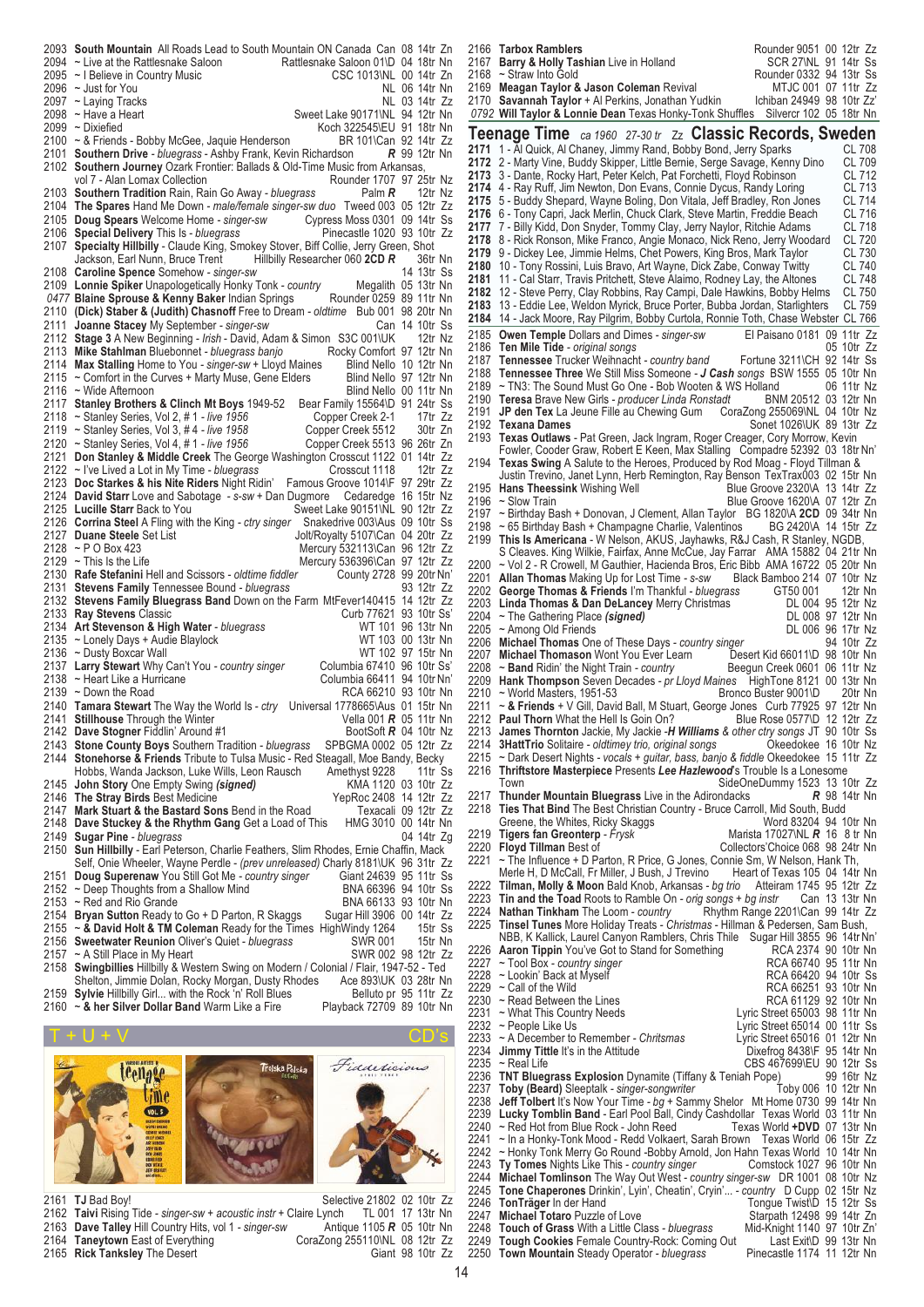**Rick Townend & Rosie Davis** Make the OldTimes New BoBB001\UK 95 20tr Zz 2251 **Tommy Townsend** Southern Man - *prod Waylon Jenning* Home **R** 04 10tr Ss **Tommy Townsend** Southern Man *- prod Waylon Jennings* Home *R* 04 10tr Ss **Traveling Wilburys** Vol 1 Wilbury 925796\D 88 10tr Zz **Travis County Pickin'** Country-Jazz Guitar, Austin, Texas Style - Dave Biller, Jim<br>Stringer, Donald Lindley, Erik Hokkanen, Lloyd Maines HMG 3001 97 15tr Zz Stringer, Donald Lindley, Erik Hokkanen, Lloyd Maines HMG 3001 97 15tr Zz'<br>Stringer, Donald Lindley, Erik Hokkanen, Lloyd Maines HMG 3001 97 15tr Zz' **Treml Schuiler Rill** Heart & Soul & Rock 'n' Roll **Department Container Bill Property** Could B Rock 'n' Roll D 14 12tr Nn<br>2255 **Justin Trevino** Before You Say Amen Heart of Texas 115 14tr Zz **Justin Trevino** Before You Say Amen Heart of Texas 115 14tr Zz<br>2256 ~ More Loud Music and Strong Wine Heart of Texas 4112 22tr Zz 2256 ~ More Loud Music and Strong Wine Heart of Texas 4112 22tr Zz<br>2257 Tri-Country Ramblers Bluegrass Music: Big Time Blue Yonder 1871 99 13tr Nz **Tri-Country Ramblers** Bluegrass Music: Big Time Blue Yonder 1871 99 13tr Nz **Trolska Polska** Eufori Go' Danish Folk Music 0720\DK 11tr Nn<br>2259 **Johnny Trouble** Rainy Days Bonneville 001\D 11 16tr Nn **Johnny Trouble** Rainy Days Bonneville 001\D 11 16tr Nn 2260 ~ The Rhythm of the Railroadtrack **Bonneville 001\D 11 16tr Nn** 2260 ~ The Rhythm of the Railroadtrack<br>2261 ~ Rambling Man 2261 ~ Rambling Man Research Manuscription RG 01.06\D 05 10tr Nz<br>2262 Trucker Musik Christliche Musikstücken mit Gospel. Country. Rock & Blues -**Trucker Musik** Christliche Musikstücken mit Gospel, Country, Rock & Blues -<br>Buddy / Julie Miller, Dick Damron Concrete Angels Truck 179312\D 15tr Zz Buddy / Julie Miller, Dick Damron Concrete Angels Truck 179312\D 15tr Zz<br>Trucker's Daughter Broken Down Love 09 10tr Nn **Trucker's Daughter** Broken Down Love **COVID-100 10tr Nn**<br>2264 **True Brothers** Wanted: Country Outlaw Tribute Big Mama 3697 **R** 05 10tr Nn **True Brothers** Wanted: Country Outlaw Tribute Big Mama 3697 *R* 05 10tr Nn 2265 ~ Sing: Early and Rare, vol 1 & 2 The Control of the TB 0002 98 26tr Nn 2266 ~ Hymns & Other Songs We Wrote Ourselves Thunderbolt 74489 03 16tr Zn<br>2267 ~ & Bobby Atkins & the Countrymen The Third Man Thunderb 8012 01 15tr Zn ~ **& Bobby Atkins & the Countrymen** The Third Man Thunderb 8012 01 15tr Zn ~ | Bobby & Mark Atkins Back to Back<br>2268 True Sounds of the New West - Libbi I **True Sounds of the New West - Libbi Bosworth, Wayne Hancock, High Noon,<br>Derailers, Wild Peyotes, Marti Brom, Roy Heinrich Freedom 1007 17tr Ss** Derailers, Wild Peyotes, Marti Brom, Roy Heinrich **Chris Tsefalas** Follow the Sun *- country s-sw* In Music We Trust 034 09 11tr Zz **Tumble Weeds** *- 1970s Dutch country band* Disco Sound 006\NL 92 12tr Nn **Michelle Turley** Dance with Me Tonight *- country singer* Victorio 09 14tr Nn Turner Brothers / Kentucky Boys Honky Tonk Mama Cattle 326\D 06 26tr Zn<br>Josh Turner Live at the Ryman - *country singer* Cracker Barrel 07 14tr Nz **Josh Turner** Live at the Ryman *- country singer* Cracker Barrel 07 14tr Nz 2274 ~ Everything Is Fine MCA 08904 07 12tr Ss<br>2275 ~ Long Black Train MCA 00974 03 11tr Nn  $\frac{2275}{2276}$  ~ Long Black Train<br>2276 ~ Your Man ~ Your Man MCA 04744 06 11tr Nn 2277 ~ Haywire **MCA 13363** 10 11tr Zn 2278 ~ Punching Bag + Iris DeMent, Marty Stuart, R Skaggs MCA 16824 12 12tr Nn 2279 ~ Icon + Ralph Stanley, Diamond Rio MCA 15348 11 11tr Nn **Two for the Blue** Bluegrass Songs (Dagmar & Harald Voß) D 13tr Nn **Johnny Tyler & his Riders of the Rio Grande** Swingin' & Rockin' Western Style *- 1946-47 recordings*<br> **Johnny U** Last of a Dying Breed Bronco Buster 9036\D 20tr Nn **Johnny U** Last of a Dying Breed<br>2283 ~ Everybody Wants to Be a Cowboy **RAM 96 10tr Zz** 2283 ~ Everybody Wants to Be a Cowboy<br>2284 **Ultimate Caiun** - Vin Bruce. Ivy Dug Ultimate Cajun - Vin Bruce, Ivy Dugas & Jackie Callier, Cajun Playboys, Shirley<br>Bergeron, Waylon Thibodeaux, Royce Naquin, Mardi Gras 1064 02 20tr Nn Bergeron, Waylon Thibodeaux, Royce Naquin, Mardi Gras 1064 02 20tr Nn<br>**Uncle Earl** Going to the Western Slope on the Mardi Gras 1064 6 tr Zg **Uncle Earl** Going to the Western Slope prodetor prodetor 2g 2286 **Uncle Walt's Band** The Girl on the Sunny Shore Sugar Hill 1032/33 91 17tr Nn **Uncle Walt's Band** The Girl on the Sunny Shore Sugar Hill 1032/33 91 17tr Nn **Undertakin' Daddies** Post Atomic Hillbilly Caribou 012\Can 01 11tr Zz<br>2288 **Union River Band** Memories - *bluegrass* Sundown 0015 **R** 13tr Nn **Union River Band** Memories *- bluegrass* Sundown 0015 *R* 13tr Nn **Union Springs** Ten Past Midnight *- bluegrass* Vetco 3066 92 13tr Nn 2290 ~ Help Me, Lord - Dwight McCall, Jon Weisberger Vetco 3070 94 12tr Nn 2291 ~ Next Train Headed South Copper Creek 0140 95 13tr Nn **US Rails** Heartbreak Superstar Blue Rose 0604\D 13 13tr Ss<br>2293 ~ Southern Canon Blue Rose 0547\D 12 13tr Ss 2293 ~ Southern Canon **Department Canon** Blue Rose 0547\D 12 13tr Ss<br>2294 La Vaque Acadienne - Cajun country **Blue Rose 0547\D** 12 13tr Nn **La Vague Acadienne** *- Cajun country* ACMA 00092\Can 97 18tr Nn **Caterina Valente** In Italia | Canta Luiz Bonfa Vocalion 4564\UK 15 26tr Nn **Mark Valentino** Complete: The Push and Kick Wizard 1002 99 20tr Nn<br>2297 Leroy Van Dyke Walk on By Wercury 526541 95 13tr Zz 2297 Leroy Van Dyke Walk on By<br>2298 Vander Linde Live Trails **Vander Linde** Live Trails **Consumer Society Consumer Society Area** Snakebite 018\NL 18 12tr Nz 2299 ~ Southbound Train Snakebite 014\NL 14 15tr Nz<br>2300 ~ Devil's Trails Snakebite 016\NL 2CD 16 31tr Nz Snakebite 016\NL 2CD 16 31tr Nz<br>Winter Harvest 3308 96 13tr Zz **Jonell Mosser** Around *Townes (Van Zandt)* Winter Harvest 3308 96 13tr Zz **Phil Vassar** *- country singer* Arista 18891 00 11tr Nn<br>2302 **Carl Vaughan** Yours Forever **Arista 18891 01 12tr Nn Carl Vaughan** Yours Forever **Carl View Rafter V 01 12tr Nn**<br>2303 ~ & Texas Country Six Feet Deep in the Heart of Texas Rafter V 99 10tr Nn ~ **& Texas Country** Six Feet Deep in the Heart of Texas Rafter V 99 10tr Nn **Margaret Britton Vaughn** Southern Voice Shiny Penny 04 19tr Ss<br>2305 Tity Veen It's All Right + Johan Jansen steelguitar NL 07 15tr Zz **Tity Veen** It's All Right + Johan Jansen *steelguitar* NL 07 15tr Zz<br>2306 **Velvet Underground** Loaded - 1970 Atlantic 90367\FU 10tr Zz **Velvet Underground** Loaded - 1970<br>2307 **April Verch** Take Me Back - fiddler/si **April Verch** Take Me Back *- fiddler/singer, pr D Powell* Rounder 7062 06 14tr Nn' 2308 ~ Fiddelicious Can 98 15tr Nn<br>
2309 Dave Vernon A Man Named Johnny Cash R 03 11tr Nn **Dave Vernon** A Man Named *Johnny Cash R* 03 11tr Nn **Don Vickers** Halfway There *- country singer* 13 13tr Nn **Victory Music Group** Vol 3: Southern Gospel Radio Releases VMG 02 10tr Ss **The Vidalias** Staying in the Doghouse *- country* Upstart 034 97 12tr Nn **Gary Lee Vincent** 100 Percent *- singer-sw* Vince 30500 93 12tr Zn **Rick Vincent** A Wanted Man + J Douglas, D Dugmore Curb 277586 93 10tr Nn **Viper Central** The Devil Sure Is Hard to Please *- bluegrass* Can 8 tr Ss **Virginia Ramblers** - bluegrass<br>2317 **Vishtèn Môsaïk - folk Vishtèn** Môsaïk *- folk* Particle *PT* Vish 04\Can 12 12tr Ss<br>2318 **Voices of the Season** A Cappella - Christmas - W Nelson, T Wynette, R Skaggs, **Voices of the Season** A Cappella - *Christmas -* W Nelson, T Wynette, R Skaggs, Tim Mensy, V Gosdin, Les Taylor, Shelby Lynne, M Reid Epic 46074 90 10tr Nn<br>Redd Volkaert No Stranger to the Tele HighTone 8129 01 14tr Nn **Redd Volkaert** No Stranger to the Tele HighTone 8129 01 14tr Nn<br>2320 **Harald Voss** Once Upon a Time: Balladen & Folk-Songs HAV 001\D 10 17tr Nn **Harald Voss** Once Upon a Time: Balladen & Folk-Songs HAV 001\D 10 17tr Nn<br>2280 ~ & Dagmar Voss Two for the Blue: Bluegrass Songs D 13tr Nn 2280 ~ **& Dagmar Voss** Two for the Blue: Bluegrass Songs **Dument Bluegrass Congraphene Dument Blue 13tr Nn**<br>2321 **Gerard de Vries** Spel Kaarten, Teddy Beer... Dureco 61812\NL 97 11tr Zz 2321 Gerard de Vries Spel Kaarten, Teddy Beer...



2322 **Waddo** Believe UK **R** 04 18tr Nn 2323 **Sisters Wade** UK **R** 04 18tr Nn 2323 **Sisters Wade** 2323 **Sisters Wade** Blue Hat 9706 99 10tr Nn' 2324 **Stephen Wade** Dancing Home *- oldtime banjo* Flying Fish 70543 90 18tr Nn'  $\sim$  Dancing in the Parlor 2326 **Thomas Wade & Wayward** *- country* JMR 1004 95 10tr Nn 2327 **Porter Wagoner** Unplugged + Willie Nelson Shell Point 1003 02 10tr Nn<br>2328 Austin Wahlert I Will Win - country singer-sw **Shell Point 1003 02 18tr Nn** 2328 **Austin Wahlert** I Will Win *- country singer-sw* AW 15 18tr Nn 2329 **Tom Waits** Small Change - 1976<br>2330 ~ Asylum Years 2330 ~ Asylum Years **Asylum 60494 86 14tr Zz**<br>2331 ~ Mule Variations Association Control of Anti-/Epitaph 6547 99 16tr Nz 2331 ~ Mule Variations <br>2332 Gary Waldrep Band Foot Steps - bluegrass Anti-/Epitaph 6547 99 16tr Na 2332 **Gary Waldrep Band** Foot Steps *- bluegrass* 12tr Nn<br>2333 ~ Hearts in Harmony<br>14tr Zz  $~\sim$  Hearts in Harmony *1834* **Leon Rausch** A Salute to the Music of *Cindy Walker* Southland 7627 98 20tr Ss 2334 **Clay Walker** *- country singer* 2335 ~ Rumor Has It 2335 ~ Rumor Has It Giant 24674 97 10tr Ss<br>2336 ~ A Few Questions Case Contract CRCA 67068 03 13tr Nn' 2336 ~ A Few Questions **A Few Outer Structure 1236** RCA 67068 03 13tr Nn'<br>2337 ~ Say No More **Reserve A CONSTANDING CALCULUM** 2337 ~ Say No More Giant 82693\EU 01 11tr Nn<br>2338 ~ Hypnotize the Moon Giant 24640 95 11tr Nn 2338 ~ Hypnotize the Moon Giant 24640 95 11tr Nn<br>2339 ~ If I Could Make a Living Giant 24582 96 11tr Nz 2339 ~ If I Could Make a Living Counter the State Client 24582 96 11tr Nz<br>2340 Jerry Jeff Walker Gypsy Songman Client Chee 9.00419\D 87 20tr Nn 2340 **Jerry Jeff Walker** Gypsy Songman Line 9.00419\D 87 20tr Nn<br>2341 ~ Viva Luckenbach! + Lloyd Maines Rykodisc 10268 94 12tr Nz 2341 ~ Viva Luckenbach! + Lloyd Maines<br>2342 ~ Christmas Gonzo Style 2342 ~ Christmas Gonzo Style **Arrival Company 12tr Concernsive Concernsive Concernsive Concernsive Concernsive**<br>2343 ~ Navajo Rug and Company Rykodisc 10275\EU 91 10tr Nn 2343 ~ Navajo Rug (2343 ~ Navajo Rug Rykodisc 10275\EU 91 10tr Nn<br>2344 ~ Live at Gruene Hall (236 Rykodisc 10123 89 10tr Nn 2344 ~ Live at Gruene Hall 2344 ~ Live at Gruene Hall 2345 Jimmy Walker & Destiny Whiskey Blues 7RAC 120-43 92 10tr Nn 2345 **Jimmy Walker & Destiny** Whiskey Blues **TRAC 120-43 92 10tr Nn**<br>2346 The Walkers Best of **TRAC 120tr 25 846 10110** Sky 10110 NL 20tr Zz 2346 **The Walkers** Best of 2347 **Chris Wall No Sweat** 2347 **Chris Wall** No Sweat **Research State Control Control Control Control Control Control Control Control Control Control Control Control Control Control Control Control Control Control Control Control Control Control Con** 2348 ~ Cowboy Nation Cold Spring 001 94 12tr Ss<br>2349 ~ Any Saturday Night in Texas, Live Cold Spring 002 96 13tr Ss 2349 ~ Any Saturday Night in Texas, Live Cold Spring 002 96 13tr Ss<br>2350 ~ & the Rhythm Wranglers Honky Tonk Heart Rykodisc 10179 90 10tr Ss 2350 ~ **& the Rhythm Wranglers** Honky Tonk Heart Rykodisc 10179 90 10tr Ss 2351 Jerry Wallace Very Best of - Primrose Lane Collectables 6035 98 24tr Nn<br>2352 Butch Waller Golden Gate Promenade - bg mandolin Rebel 1755 99 14tr Zn 2352 **Butch Waller** Golden Gate Promenade *- bg mandolin* Rebel 1755 99 14tr Zn' 2353 ~ as **Waller Brothers** The Old Photograph **SCR 67NL 08 13tr Ss** 356 71 Ss 2354 Don Walser I'll Hold You in My Heart - *country singer* VE 15132 00 12tr Nn 2354 **Don Walser** I'll Hold You in My Heart *- country singer* VE 15132 00 12tr Nn 2355 ~ Down at the Sky-Vue Drive-In + Scott Walls 2356 ~ Texas Top Hand + Cindy Cashdollar Watermelon 31017 98 12tr Matermelon 31017 98 12tr Matermelon 31017 98 12tr Matermelon 31017 98 12tr Matermelon 31017 98 12tr Mater 2356 ~ Texas Top Hand + Cindy Cashdollar Watermelon/Munich 1048\NL 96 12tr Nn<br>2357 ~ Here's to Country Music + Buddy Emmons Watermelon 31074 99 12tr Nn 2357 ~ Here's to Country Music + Buddy Emmons Watermelon 31074 99 12tr Nn 2358 ~ Rolling Stone from Texas + Jimmy DayWatermelon/Munich 1028\NL 94 12tr Nn 2359 ~ **& the Pure Texas Band** Archives Series, vol 1 Watermelon 1041 95 17tr Ss 2360 ~ Archives Series, vol 2 Watermelon 1042 95 17tr Ss<br>2361 **Sonny Walters Band** I Think I've Gone Country 6oldstone 001 11 14tr Zz 2361 **Sonny Walters Band** I Think I've Gone Country 2362 Wanderers Swing Texas Dance Hall Music - Ri 2362 **Wanderers Swing** Texas Dance Hall Music - Rip Ramsey, Keith Lloyd, Lone Star Playboys, Jimmie Revard, Shelly L Alley, Dub Adams Krazy Kat 11\UK 94 27tr Nn<br>Wanted: the Outlaws 20th Anniversary Edition RCA 66841\EU 96 21tr 7z 2363 **Wanted: the Outlaws** 20th Anniversary Edition RCA 66841\EU 96 21tr Zz<br>2364 **Marty Warburton Band** Headin' Home - *bluegrass* Pinecastle 1053 96 12tr Nn 2364 **Marty Warburton Band** Headin' Home *- bluegrass* Pinecastle 1053 96 12tr Nn 2365 Chris Ward One Step Beyond *- country singer*<br>2366 Monte Warder + Kelly Willis 2366 **Monte Warder** + Kelly Willis Stony Plain 1191\Can 93 11tr Zn<br>2367 ~ Here I Am Watermelon/Munich 1037\NL 10tr Nn Watermelon/Munich 1037\NL 2368 ~ A Stranger to Me Now Asylum 62273 99 11tr Nn'<br>2369 Ware Brothers (Chet & Don) Silver Threads Among the Gold and Blues + **Ware Brothers** (Chet & Don) Silver Threads Among the Gold and Blues + Josh Graves. Charlie Cuschman & Kenny Baker FF 1291 94 10tr Ss Josh Graves, Charlie Cuschman & Kenny Baker 2370 **Rex Warren & Walking Rain** Raise Your Voice *- singer-sw* Avocado 06 14tr Nn 2371 **Van Warren** Daddy's Fiddle *- country* Hawk 192\UK 94 11tr Nn<br>2372 Warrior River Boys Passin' Thru - bluegrass Old Homestead 4004 97 18tr Nn 2372 **Warrior River Boys** Passin' Thru *- bluegrass* Old Homestead 4004 97 18tr Nn 2373 ~ New Beginnings - David Davis, Gary Waldrep 2374 ~ Sounds Like Home Rounder 0310 93 12tr Zz'<br>G-Mac/Vtone 1512 03 13tr Nn 2375 **Pat Waters** I Knew *- country singer* G-Mac/Vtone 1512 03 13tr Nn<br>2376 **Rupert Wates** Colorado Morning: True Love Songs Bite 12112 16 12tr Nz 2376 **Rupert Wates** Colorado Morning: True Love Songs Bite 12112 16 12tr Nz<br>2377 ~ The Rank Outsiders Ball - singer-sw Bite 12111 14 14tr Zz 2377 ~ The Rank Outsiders Ball *- singer-sw* Bite 12111 14 14tr Zz 2378 **Aaron Watson** The Honky Tonk Kid + W Nelson, Asleep a-t Wheel 04 13tr Nn<br>2379 ~ & the Orphans of the Brazos Live at Texas Hall of Fame 05 19tr Nz 2379 ~ & the Orphans of the Brazos Live at Texas Hall of Fame<br>2380 Dale Watson & his Lone Stars The Truckin' Sessions CS 2380 **Dale Watson & his Lone Stars** The Truckin' Sessions CSC 1005\NL 98 14tr Zz 2381 ~ The Truckin' Sessions, vol 2 <br>2382 ~ The Truckin' Sessions, vol 3 <br>Ameripolitan 164 15tr Ss 2382 ~ The Truckin' Sessions, vol 3<br>2383 ~ El Rancho Azul 2383 ~ El Rancho Azul **CSC 1095\NL 13 14tr Nn**<br>2384 ~ & Ray Benson Dale & Ray **Ameripolitan/Home 1000 17 10tr Nn** 2384 ~ **& Ray Benson** Dale & Ray **Ameripolitan/Home 1000 17 10tr Nn**<br>2385 **Gene Watson** Back in the Fire - country singer WB 25832 89 10tr Nn 2385 **Gene Watson** Back in the Fire *- country singer* 2386 ~ From the Heart 2386 ~ From the Heart RMG 8202 01 12tr Zz<br>2387 ~ A Way to Survive Step One 0111 97 10tr Nn 2387 ~ A Way to Survive 30 000 000 000 000 000 0111 97 10tr Nn<br>2388 ~ The Good Ole Days 30 000 000 000 0104 96 11tr Nn 2388 ~ The Good Ole Days Step One 0104 96 11tr Nn<br>2389 ~ Uncharted Mind Step One 0079 93 10tr Nn 2389 ~ Uncharted Mind (2389 ~ Uncharted Mind Case of Cone of Step One 0079 93 10tr Nn<br>2390 ~ In Other Words (239) 23 10tr Nn 2390 ~ In Other Words Broadland 0193 92 10tr Nn WB 26329 91 10tr Nn<br>2392 **Jamie Watson** Tell the Truth - *country/bluegrass* JW 1022 92 14tr Nz 2392 **Jamie Watson** Tell the Truth *- country/bluegrass*<br>2393 **Jim Watson** Willie's Redemption + Alan Jabbour Jim Watson Willie's Redemption + Alan Jabbour, Mike Craver, Gary Williamson, Joe Newberry, Robin & Linda Williams, Alice Gerrard Barker 1107 01 13tr Nn Joe Newberry, Robin & Linda Williams, Alice Gerrard Barker 1107 01 13tr Nn 2394 **Tim Watson** Showboatin *- fiddler + banjo, guitar, drums, bass* 14tr Nn 2395 **Way Station** Looking for Love *- bluegrass* Lakes 5253 96 14tr Nn 2396 **The Waybacks** Burger after Church 2397 Wayfaring Strangers This Train - Tr 2397 **Wayfaring Strangers** This Train - Tracy Bonham, Ruth Ungar, Aoife O'Donovan, Matt Glaser, Tony Trischka, John McGann, Jim Whitney Rounder 0528 03 11tr Ss<br>Waylon After All Entertainment/Universal/Motown 278586\NL 11 12tr Zo 2398 **Waylon** After All **Entertainment/Universal/Motown 278586\NL 11 12tr Zg<br>2399 Billy Wayne & the Soft Touch Band A Tribute to the Great State of Texas Billy Wayne & the Soft Touch Band** A Tribute to the Great State of Texas from the Heart of Tennessee Karma King 41Y2 12tr Nn from the Heart of Tennessee<br> **Buffalo C Wayne** Geronimo<br>
LIP 9917\EU 2400 **Buffalo C Wayne** Geronimo LIP 9917\EU 18tr Nn<br>2401 ~ Gunflower + 40-min CD-Rom Video BlackBison\EU 2CD 02 12tr Nn 2401 ~ Gunflower + 40-min CD-Rom Video<br>0489 **Curtis Wavne & A Barker** Straight fro *0489* **Curtis Wayne & A Barker** Straight from the Horse's Mouth BSW 1558 98 12tr Nn 2402 **John Wayne** Ropin' Dreams + M Muse, R Knuth BSW/ZYX 20005\D 03 10tr Zz<br>2403 **John Wayne der Held** Und Weitere Wahre Geschichten aus dem Wilden Westen -John Wayne der Held Und Weitere Wahre Geschichten aus dem Wilden Westen -Gus Backus, Ralf Bendix, Ronny, Martin Lauer Bear Family 16185\D 98 25tr Nn 2404 **We Love to Rock 'n' Roll** New Orleans R'n'R R&B Party - Chuck Carbo, Eddie Bo, Roland Cook, Calvin Spears Ace of Jackson/WestSide 544\UK 98 20tr Nn

15